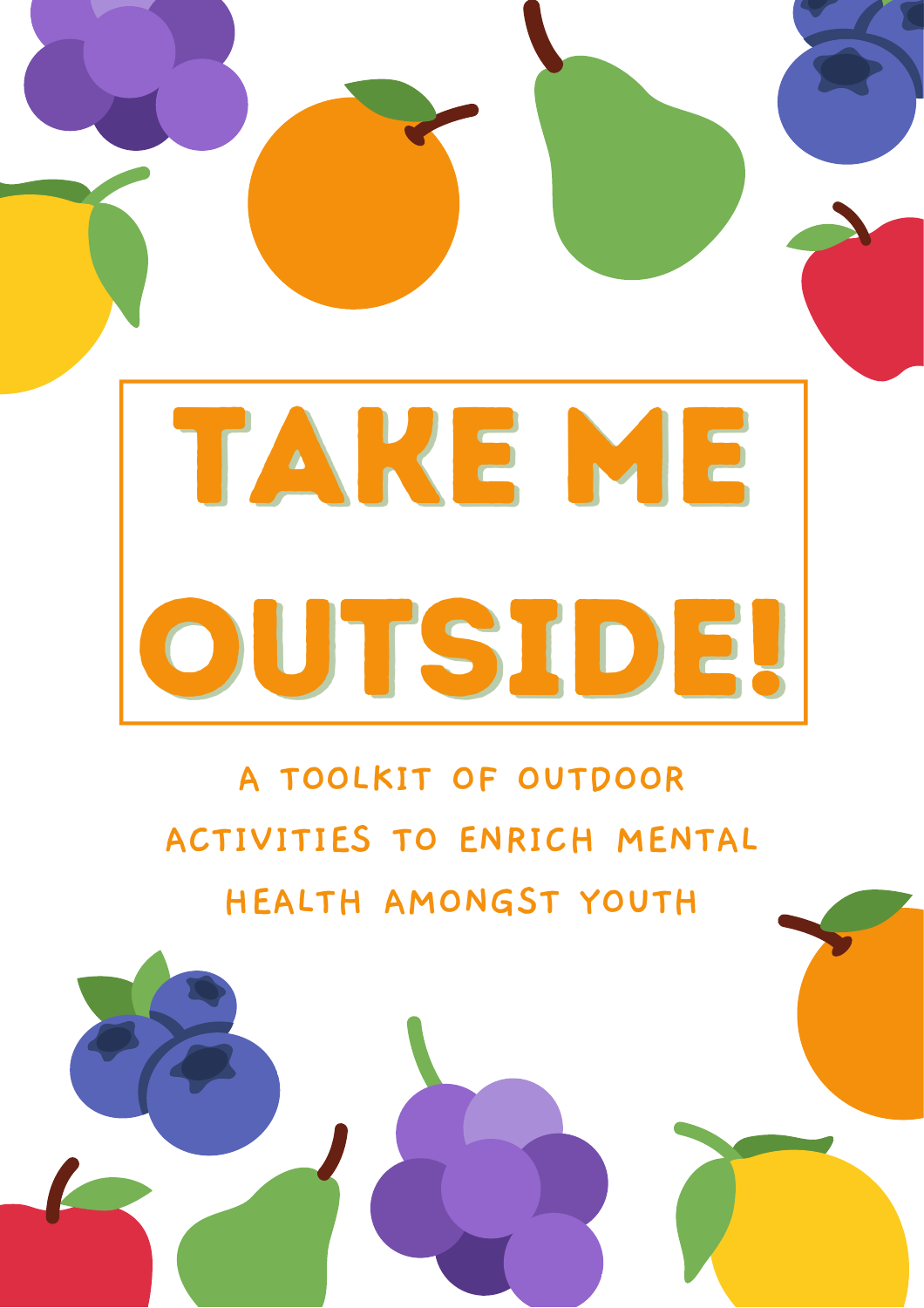### take me outside!

**A TOOLKIT OF OUTDOOR ACTIVITIES TO ENRICH MENTAL HEALTH AMONGST YOUTH**

**THIS TOOLKIT PROVIDES OVER 30 ACTIVITIES AND GAMES THAT WILL REINFORCE OUTDOOR EDUCATION WHILE CONTRIBUTING TO THE ENRICHMENT OF MENTAL HEALTH AMONGST YOUTH. IT CAN BE USED BY TEACHERS, PARENTS AND EDUCATORS AROUND THE WORLD.**

**IT IS AVAILABLE IN BOTH PRINT AND DIGITAL FORM AND CAN BE DOWNLOADED AT WWW.IYNF.ORG**



**THIS TOOLKIT WAS KINDLY SUPPORTED BY THE EUROPEAN YOUTH FOUNDATION OF THE COUNCIL OF EUROPE AND BY THE ERASMUS+ PROGRAMME OF THE EUROPEAN UNION.**



**COUNCIL OF EUROPE** 





Erasmus+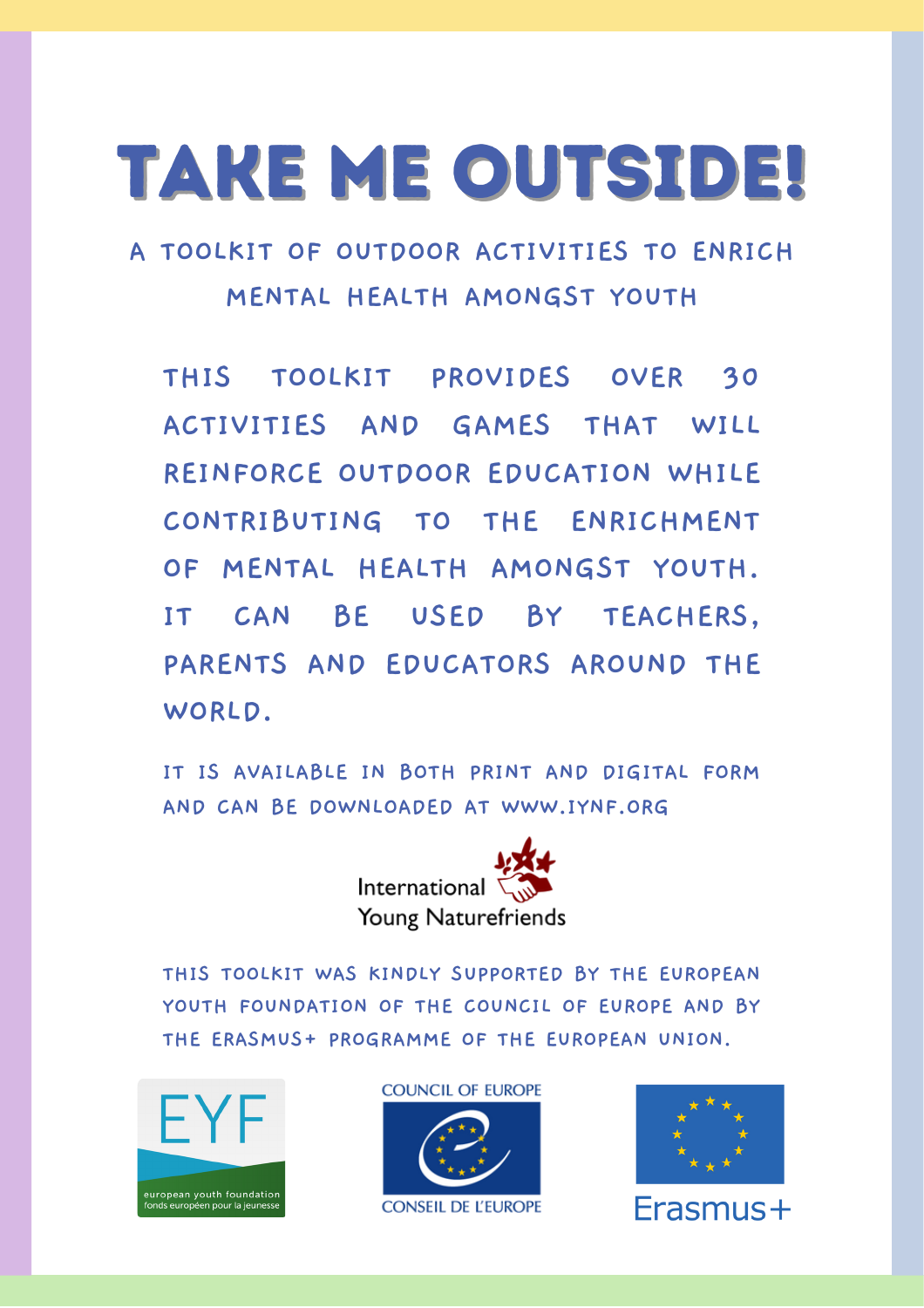



THIS TOOLKIT IS A RESULT OF THE CYCLE "LET' S GET OUTTA HERE - OUTDOOR EDUCATION AS THE PATH TO MENTAL HEALTH" AND WAS KINDLY SUPPORTED BY THE EUROPEAN YOUTH FOUNDATION OF THE COUNCIL OF EUROPE AND BY THE ERASMUS+ PROGRAMME OF THE EUROPEAN UNION.

| "YOUTH AND MENTAL HEALTH" | "OUTDOOR EDUCATION ADVISORS FOR |
|---------------------------|---------------------------------|
| 14-19 MARCH, 2022         | MENTAL HEALTH OF YOUTH"         |
| ATHENS, GREECE            | $9 - 14$ MAY, 2022              |
|                           | PIETROSANI, ROMANIA             |

ORGANISERS: INTERNATIONAL YOUNG NATUREFRIENDS (IYNF)

#### PARTICIPANTS:

ALEXANDRA ROMOCEA ANGELICA SHARKOU ANNA SCHLEY **BLOSSOM SIEW** DARIA KONONENKO DIANA ROGAVA DOMENICA DE JANON **GEORGE PETSAS** JULES LECOQ KHADIJA ALIYEVA LAURA CATARAU LUIS SANCHEZ MICHELLE SARDON MIGUEL ANGEL HERRERA VIVAR NENI MUNTHI RIMA S BRAHMANA PATRICIO WALDO CORTES RÓBERT KÁLLAI SARA VERBIC **TEODORA HOVORKA** TINA BIRNBACH UROS JANJIC

AMALIE BJORNSEN ANA BELEN ALMAGRO **BARBARA MARQUES** IRYNA SMIRNOVA ISABELLE MEIBOOM LUCIA SANCHEZ MAJA TESIC PAULA GEHRS **SARA CHEHADE TINE ADANT** TUDOR ONITA-OPREAN WARRE DEWINTER

**SUPPORT:** CARLOS REIS **ESTHER VALLADO** FRANCESCO MANGIARINI





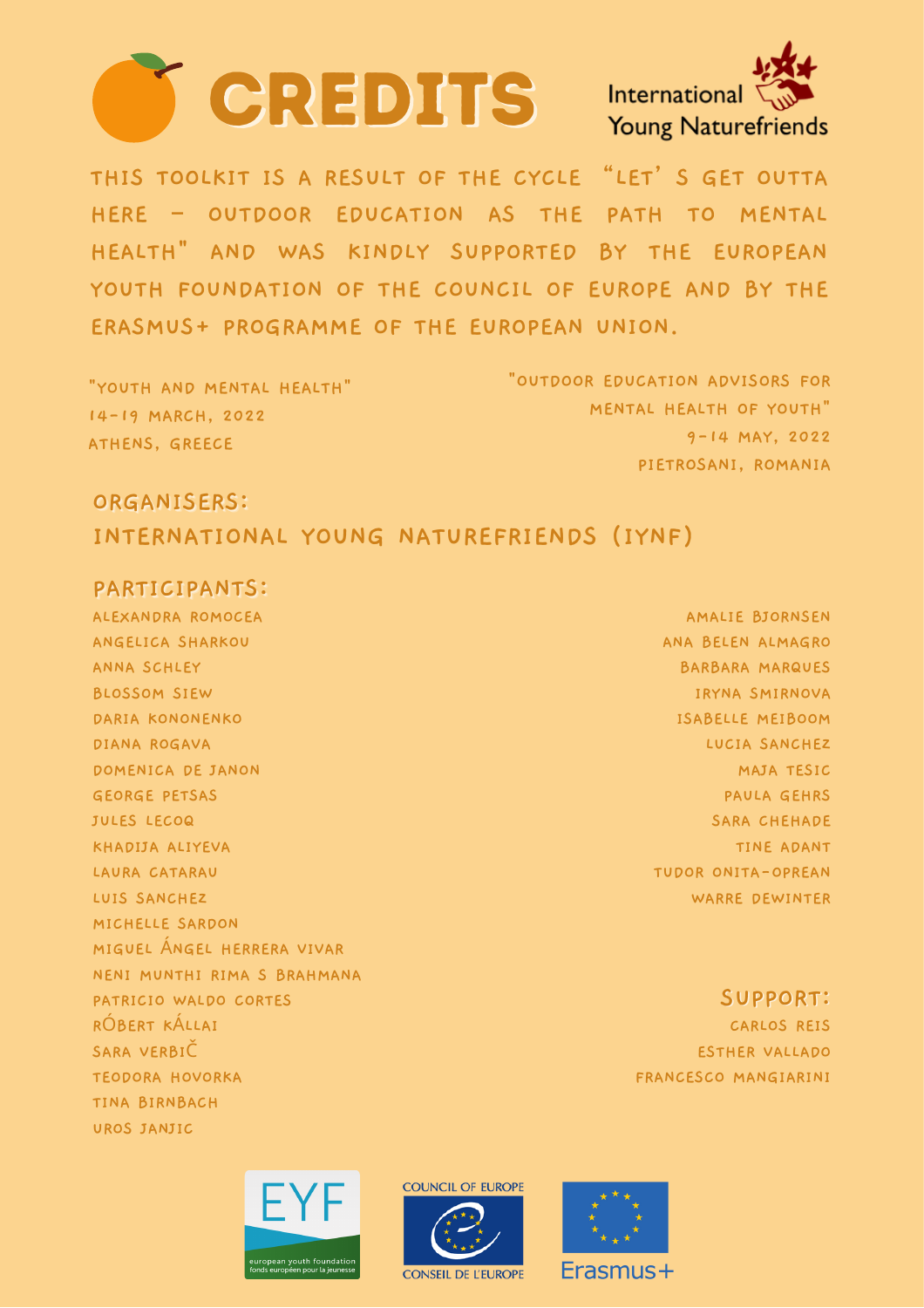

### index

**THIS TOOLKIT PROVIDES THE NECESSARY THEORY TO UNDERSTAND THE CONNECTION BETWEEN OUTDOOR EDUCATION AND MENTAL HEALTH AS WELL AS OVER 30 ACTIVITIES AND GAMES THAT ARE INTENDED FOR THE OUTDOORS. THE PURPOSE OF THESE STRATEGIES IS TO PROMOTE MENTAL HEALTH IN YOUTH USING NATURE'S RESOURCES AND FUN ACTIVITIES. IT CAN BE USED BY TEACHERS, PARENTS AND EDUCATORS AROUND THE WORLD.**

### **THE CARD DECK**

**THERE ARE FIVE CATEGORIES, EACH REPRESENTED BY A COLOR AND A FRUIT.**

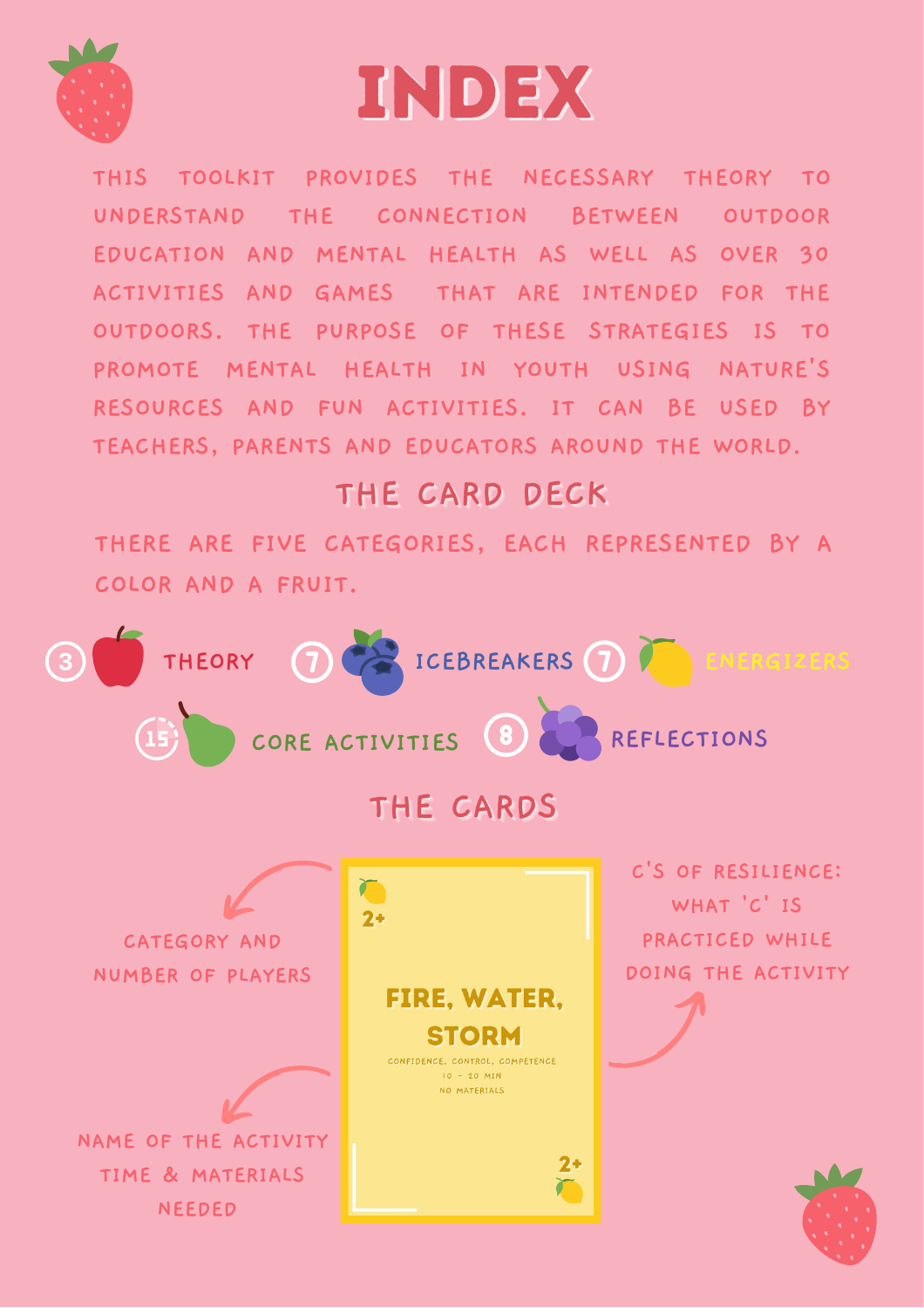

#### **WHAT IS MENTAL HEALTH?**

**MENTAL HEALTH IS A STATE OF BALANCE BETWEEN EMOTIONAL, PSYCHOLOGICAL, AND SOCIAL WELL-BEING. IT HELPS DETERMINE HOW WE HANDLE STRESS, RELATE TO OTHERS, AND MAKE CHOICES. IT AFFECTS HOW WE THINK, FEEL, AND ACT.**

#### **WHAT IS OUTDOOR EDUCATION?**

**OUTDOOR EDUCATION IS THE LEARNING PROCESS FACILITATED THROUGH PLANNED AND PURPOSEFUL ACTIVITIES USING THE OUTDOOR ENVIRONMENT AND GAINING EXPERIENCES THROUGH IT. IT PROMOTES A NATURAL CONNECTION BETWEEN PARTICIPANTS IN AN OPEN SPACE.**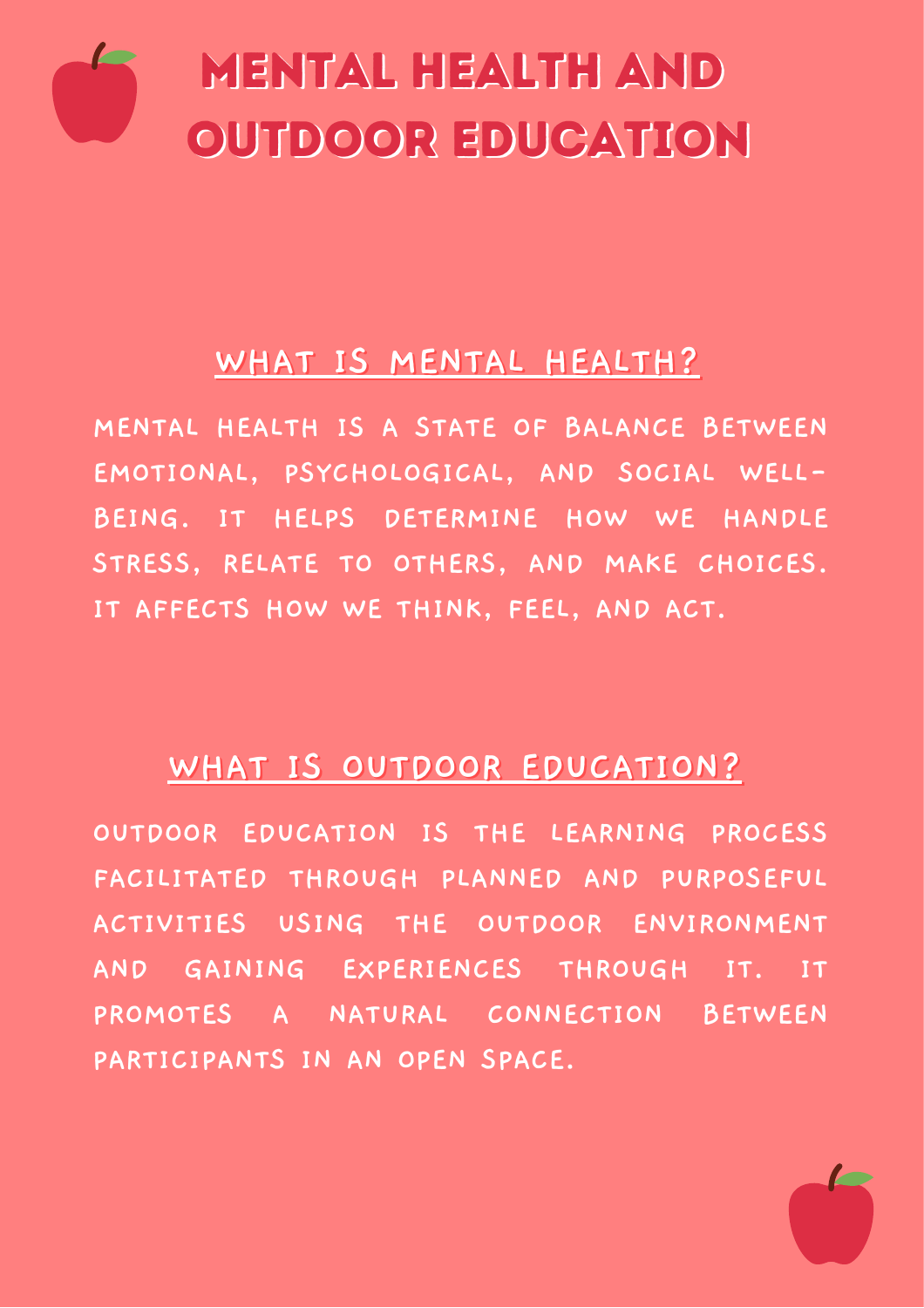

### LINK BETWEEN MENTAL HEALTH AND OUTDOOR EDUCATION

**OUTDOOR EDUCATION IS ONE OF THE GREATEST WAYS TO SUPPORT MENTAL HEALTH, REGARDLESS OF THE AGE OF THE PARTICIPANTS.**

**OUTDOOR EDUCATION PROMOTES:**

- **A CONNECTION BETWEEN THE PARTICIPANTS AND NATURE;**
- **A HEALTHY LIFESTYLE IN A RELAXING "BLUE AND GREEN" ENVIRONMENT;**
- **MEMORABLE RELATIONSHIPS BETWEEN PARTICIPANTS**

**THE WORLD HEALTH ORGANISATION FINDS THAT CHILDREN RAISED WITH EXPOSURE TO GREEN SPACE ARE AS MUCH AS 55% LESS LIKELY TO DEVELOP MENTAL HEALTH PROBLEMS.**

**BEING OUTDOORS MAKES US MORE AWARE OF OUR SENSES AND SURROUNDINGS, MORE PRESENT IN THE MOMENT, AND HELPS RELIEVE STRESS.**

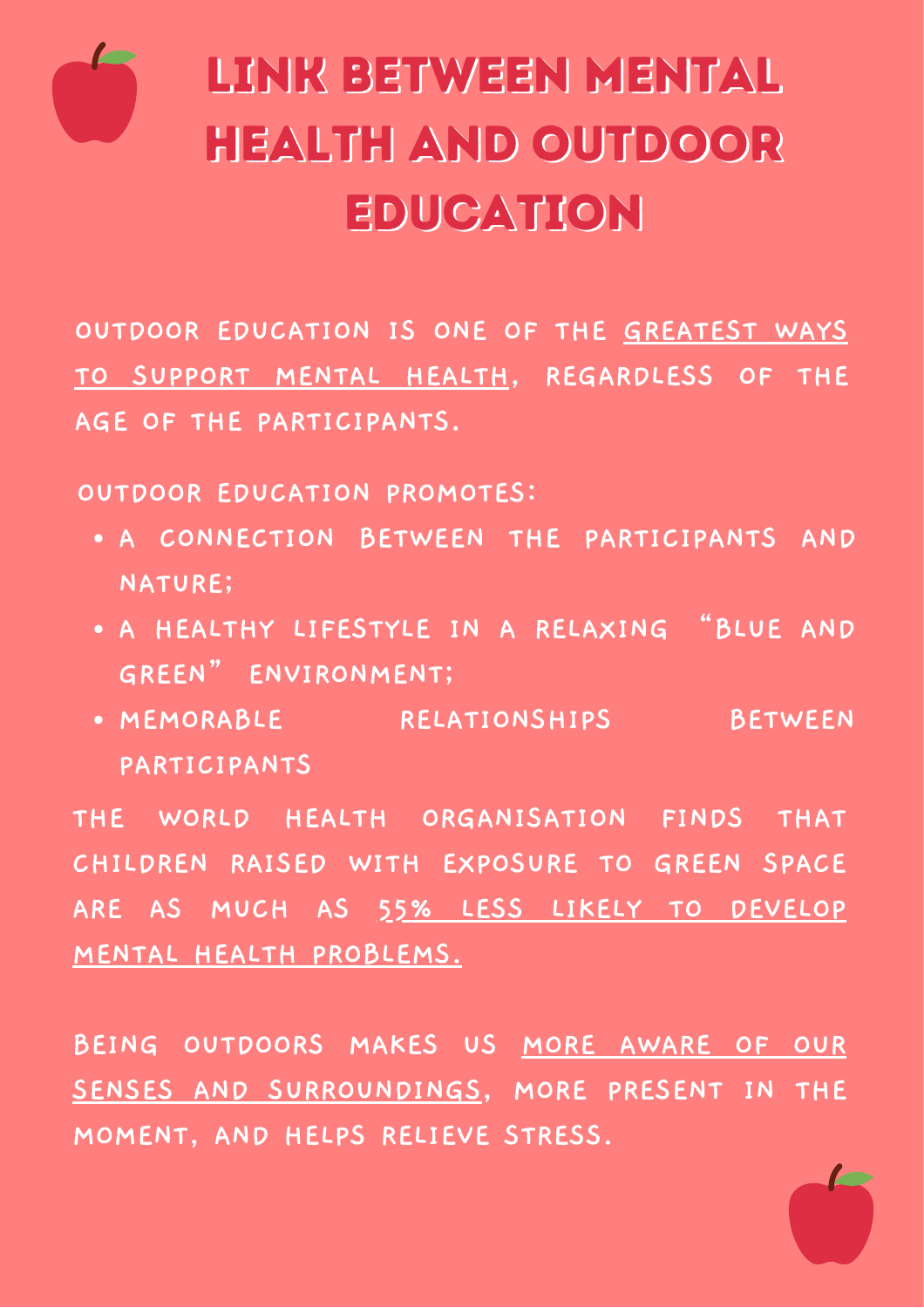

#### RESILIENCE:

**RESILIENCE IS THE ABILITY TO RECOVER OR ADJUST QUICKLY TO DIFFICULTIES OR NEGATIVE EXPERIENCES IN LIFE. THERE ARE SEVEN COMPONENTS THAT CAN HELP US**

**BUILD RESILIENCE, KNOWN AS THE"7CS MODEL":**

#### **1. COMPETENCE**

**ABILITY TO KNOW HOW TO HANDLE STRESSFUL SITUATIONS EFFECTIVELY. IT REQUIRES HAVING THE SKILLS TO FACE CHALLENGES.**

#### **2. CONFIDENCE**

**THE BELIEF IN ONE'S OWN ABILITIES IN A REALISTIC, SECURE WAY. IT ISN'T ABOUT FEELING SUPERIOR TO OTHERS, BUT RATHER THE TRUST IN ONESELF AND ONE'S CAPABILITIES.**

#### **3. CONNECTION**

**IS THE FEELING OF BELONGING TO A GROUP AND THE FEELING OF CLOSENESS TO OTHER PEOPLE IN THE GROUP. IT IS THE KNOWLEDGE THAT THERE IS A BOND BETWEEN ONESELF AND THEIR GROUP OR NATURAL SURROUNDINGS.**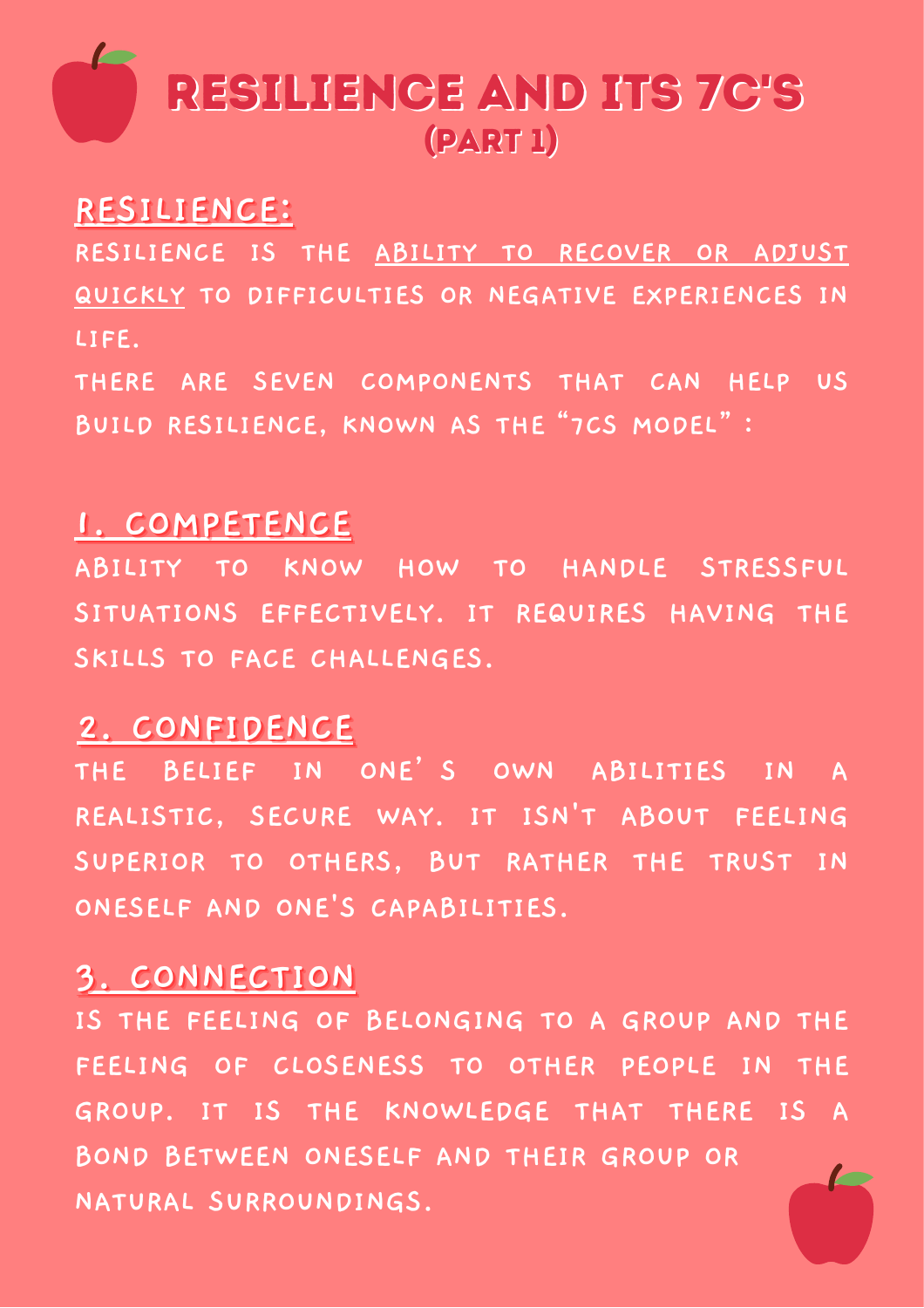

#### **4. CHARACTER**

**CONSISTS OF ALL THE QUALITIES SOMEONE HAS THAT DISTINGUISH THEM FROM OTHERS. CHARACTER DEFINES WHO WE ARE AS INDIVIDUALS AND HIGHLY INFLUENCES THE CHOICES IN OUR LIVES.**

#### **5. CONTRIBUTION**

**IS ABOUT PARTICIPATING AND ADDING VALUE TO A COMMUNITY. IT CONSISTS OF SELF-DEVELOPMENT ACTIVITIES FOR A COMMON PURPOSE.**

#### 6. COPING

**IS THE ABILITY TO ADAPT TO ENVIRONMENTAL CIRCUMSTANCES BY HANDLING LIFE'S CHALLENGES MORE EFFECTIVELY AND BEING BETTER PREPARED TO OVERCOME THEM.**

#### **7. CONTROL**

**A PERSON'S ABILITY TO CONSCIOUSLY MAINTAIN SELF-DISCIPLINE, ESPECIALLY IN TERMS OF EMOTION AND DESIRES UNDER CHALLENGING SITUATIONS.**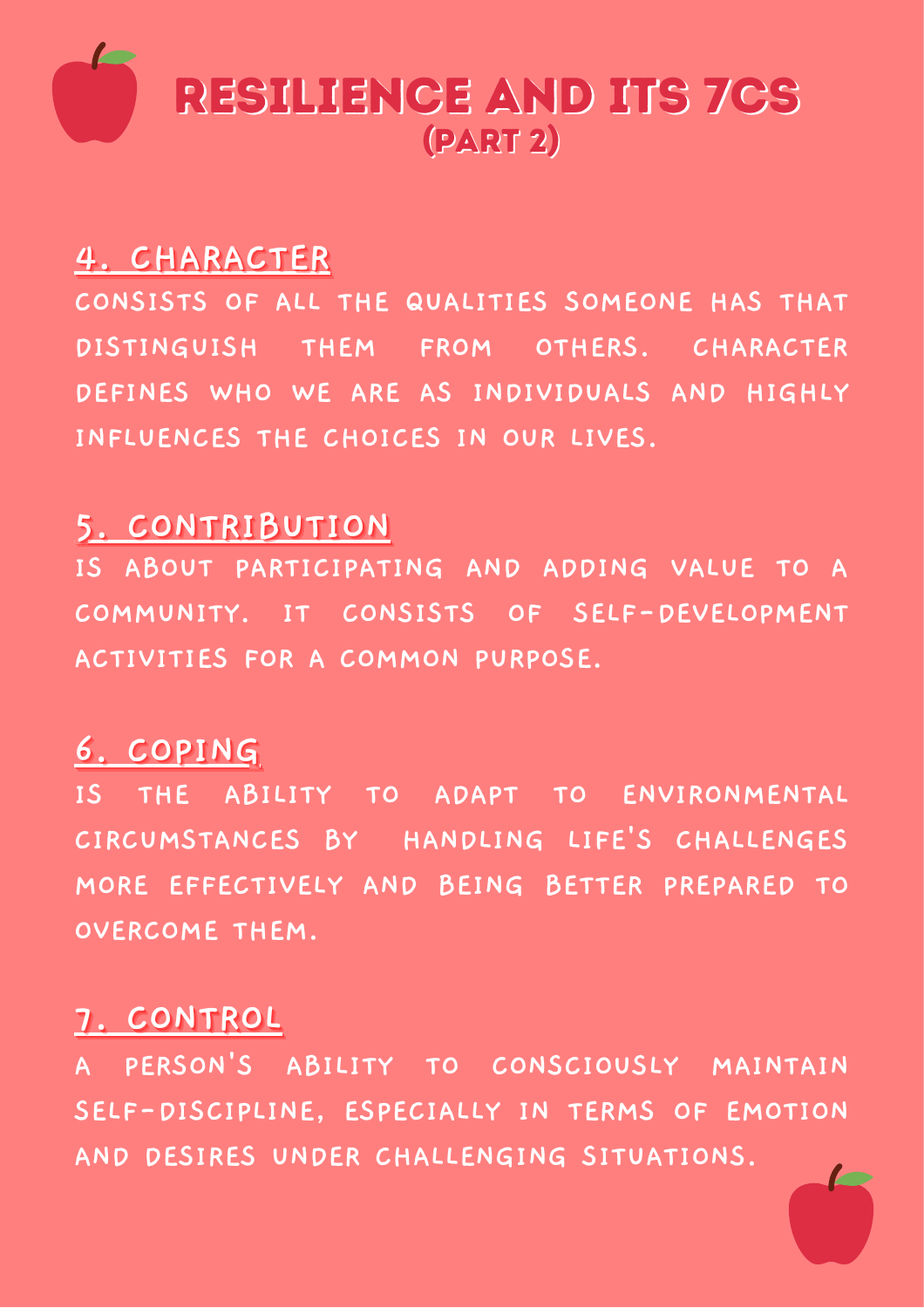

### **RECOMMENDATIONS** for Inclusive participation (part 1)

**TO ENSURE ALL YOUR YOUTH PARTICIPANTS ARE ENGAGED AND INCLUDED, IT IS IMPORTANT TO TAKE THEIR DIVERSITY INTO CONSIDERATION. HERE'S SOME ADVICE AND SUGGESTIONS ON HOW TO DO IT:**

### **RESPECT**

**DISCUSS THIS TOGETHER AND SET EXPECTATIONS AND AGREEMENTS TO FOSTER RESPECT FOR THE DIVERSITY OF THE GROUP.**

### **SAFETY AND SUITABILITY**

**ENSURE THAT YOUR SPACE IS PHYSICALLY SAFE AND ADEQUATE FOR ALL PARTICIPANTS BEFORE PRACTISING ANY ACTIVITY (E.G. REMOVE PHYSICAL OBSTACLES, AVOID WET FLOORS, ETC).**

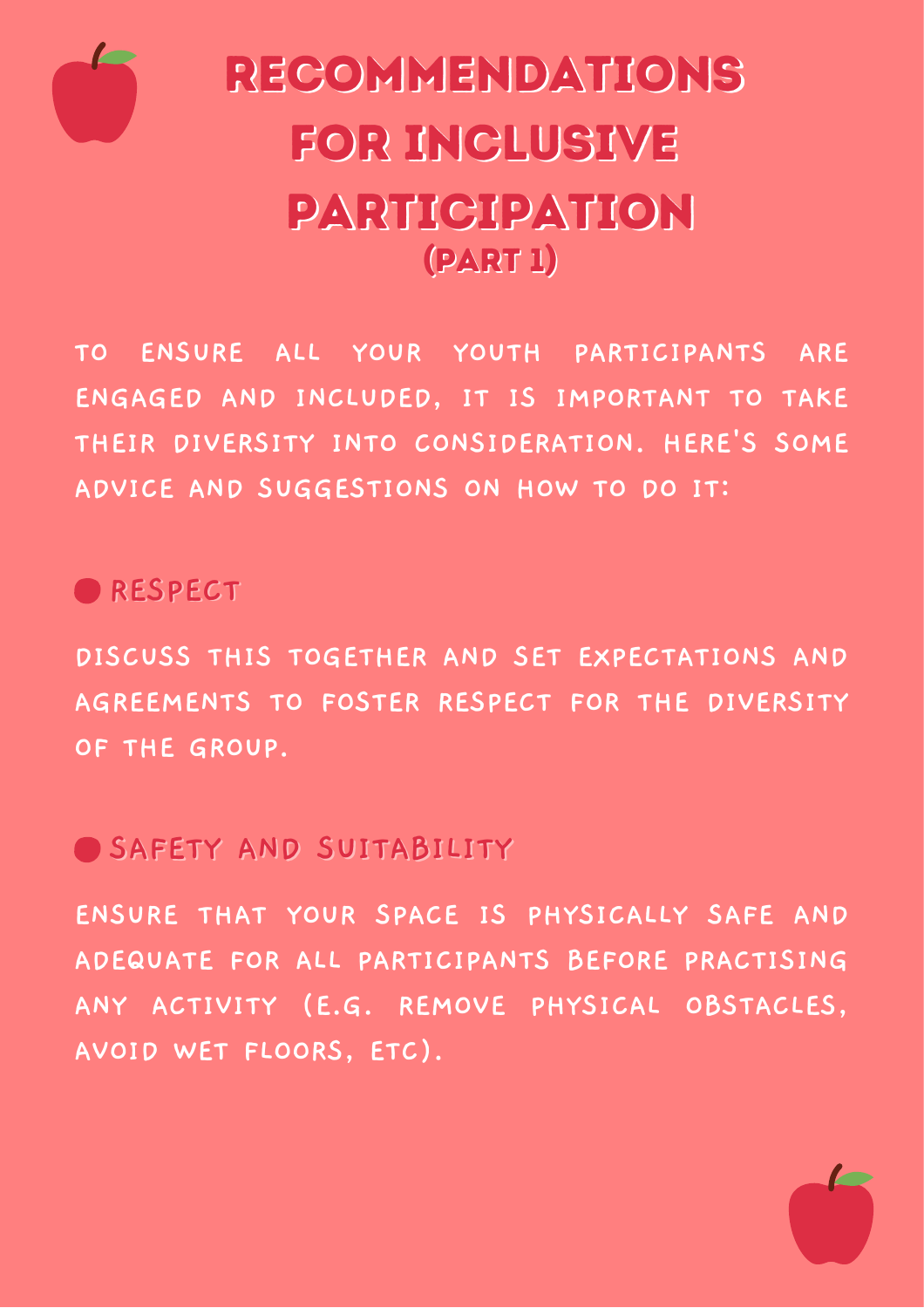

### Recommendations for Inclusive participation (part 2)

### **ADAPTATION**

**FEEL FREE TO CONTEXTUALISE ACTIVITIES ACCORDING TO THE NEEDS OF YOUR GROUP MEMBERS, EITHER PHYSICALLY OR METHODOLOGICALLY (VISUAL AID, SPECIFIC ADAPTATIONS, ETC.)**

### **CLARITY**

**KEEP YOUR INSTRUCTIONS CLEAR AND SIMPLE. IF POSSIBLE, DO THE FIRST EXAMPLE WITH YOUR GROUP TO CLEAR ANY DOUBTS.**

### **MOTIVATION**

**MOTIVATE YOUR PARTICIPANTS TO FULLY PARTICIPATE IN THE ACTIVITIES, ACCORDING TO THEIR DIFFERENT PACE. IDEALLY, ALLOW THEM TO ENGAGE COMFORTABLY BUT CONSCIOUSLY.**

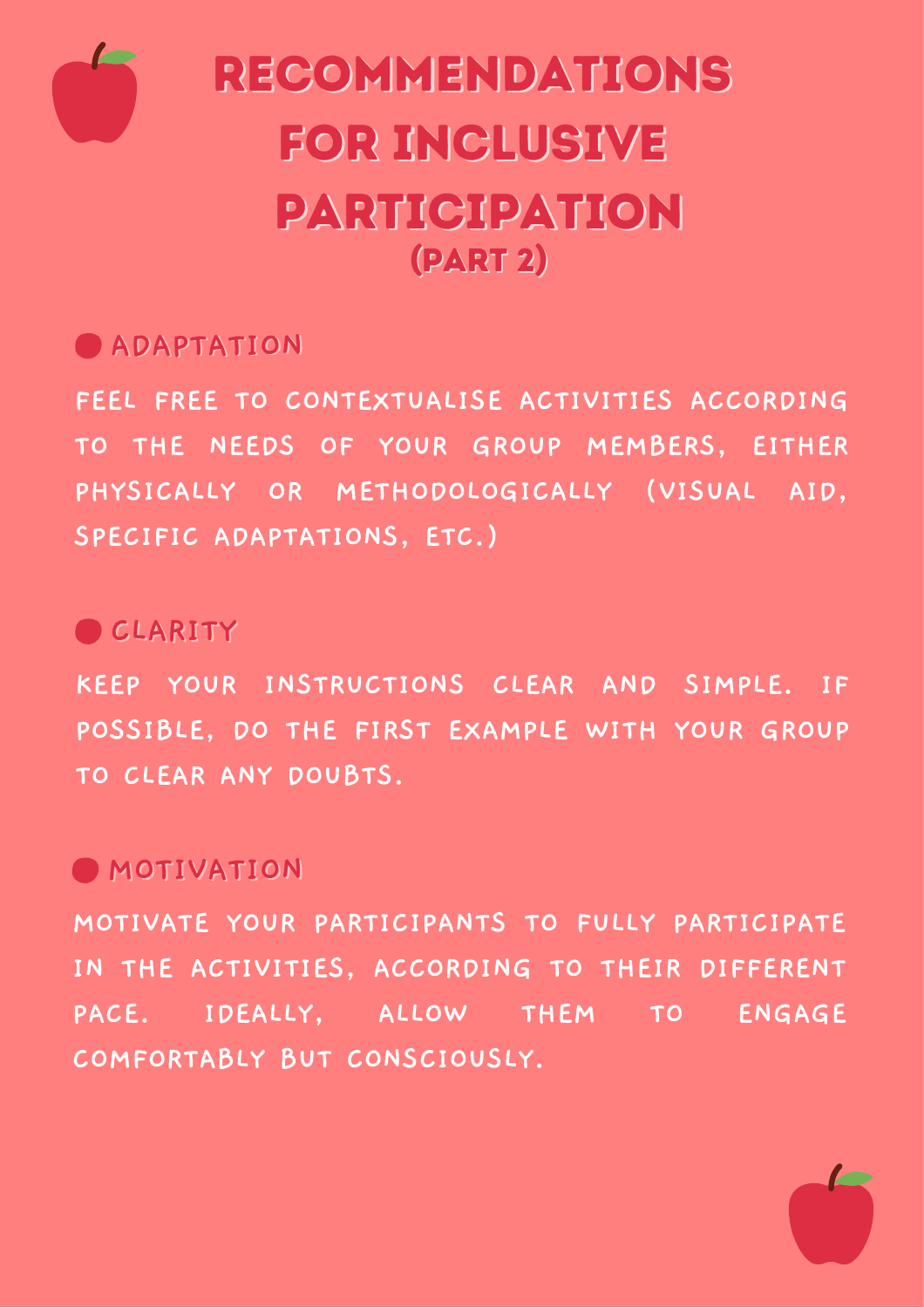

# DRAGON'S

### TAIL

### CONFIDENCE, CONNECTION, CONTRIBUTION,

### CONTROL

### 15-30 MIN

### PIECES OF ROPE OR FABRIC (ONE PER GROUP)

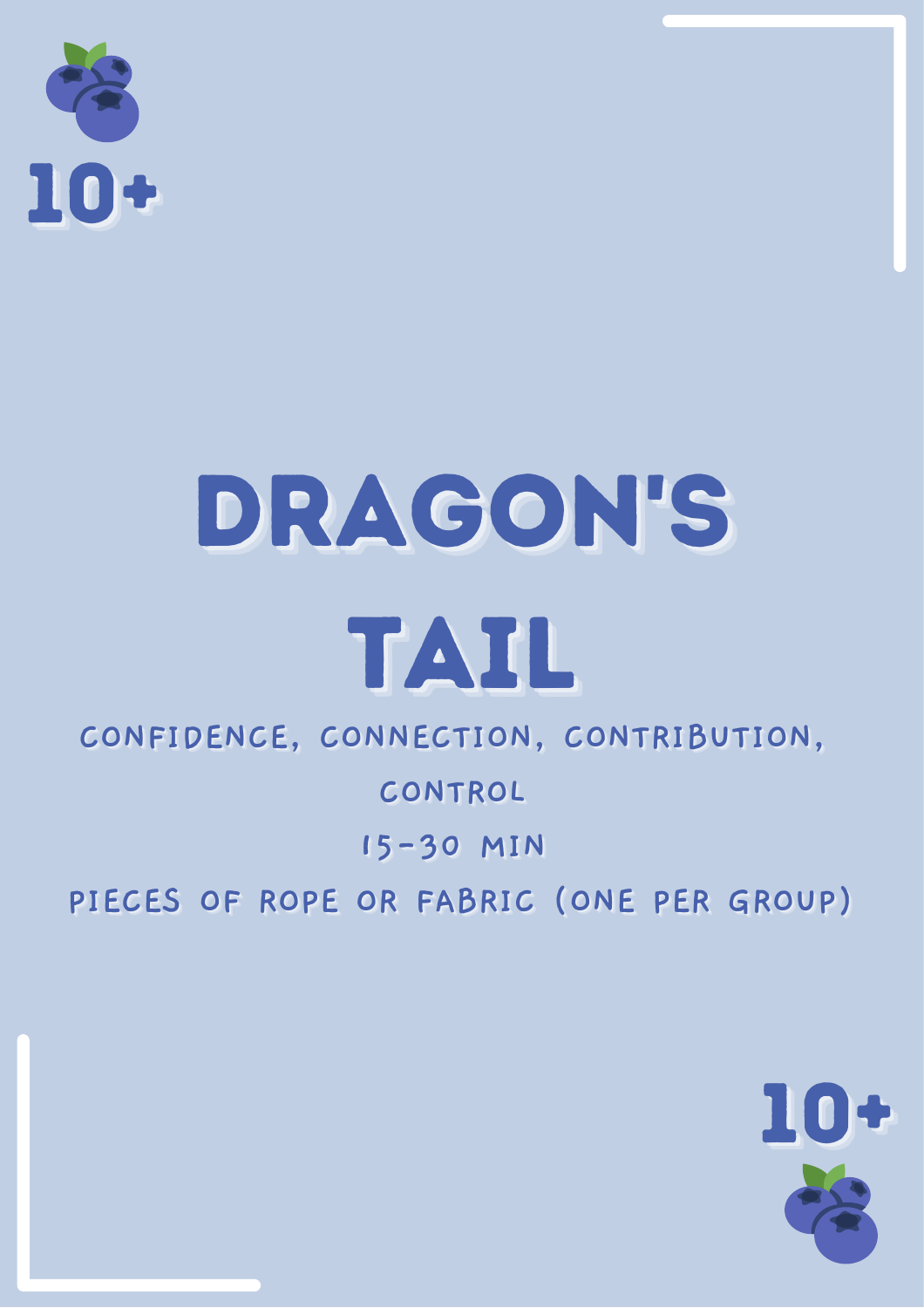

### **DRAGON'S TAIL**

DIVIDE INTO TWO TEAMS. THE TEAM MEMBERS STAND BEHIND EACH OTHER AND HOLD ON TO THE PERSON IN FRONT OF THEM. THE LAST MEMBER IN THE LINE PUTS THE "TAIL" ON THE BACK OF THEIR PANTS.

AFTER THE START SIGNAL, THE FIRST PERSON OF EACH TEAM (THE HEAD OF THE DRAGON) TRIES TO CATCH THE TAIL OF THE OTHER DRAGON, WHILE AT THE SAME TIME PROTECTING ITS OWN TAIL.

IF ONE DRAGON CATCHES THE OTHER ONE'S TAIL, THEY GET THE POINT. IF ONE GROUP BREAKS APART (LOSES CONTACT), THE OTHER TEAM GETS THE POINT.

VARIATION: IF THE GROUP IS BIG ENOUGH, THERE COULD BE MORE DRAGONS OR A LIMITED AREA THE DRAGONS CANNOT STEP OUT OF, TO MAKE IT EVEN MORE DIFFICULT.

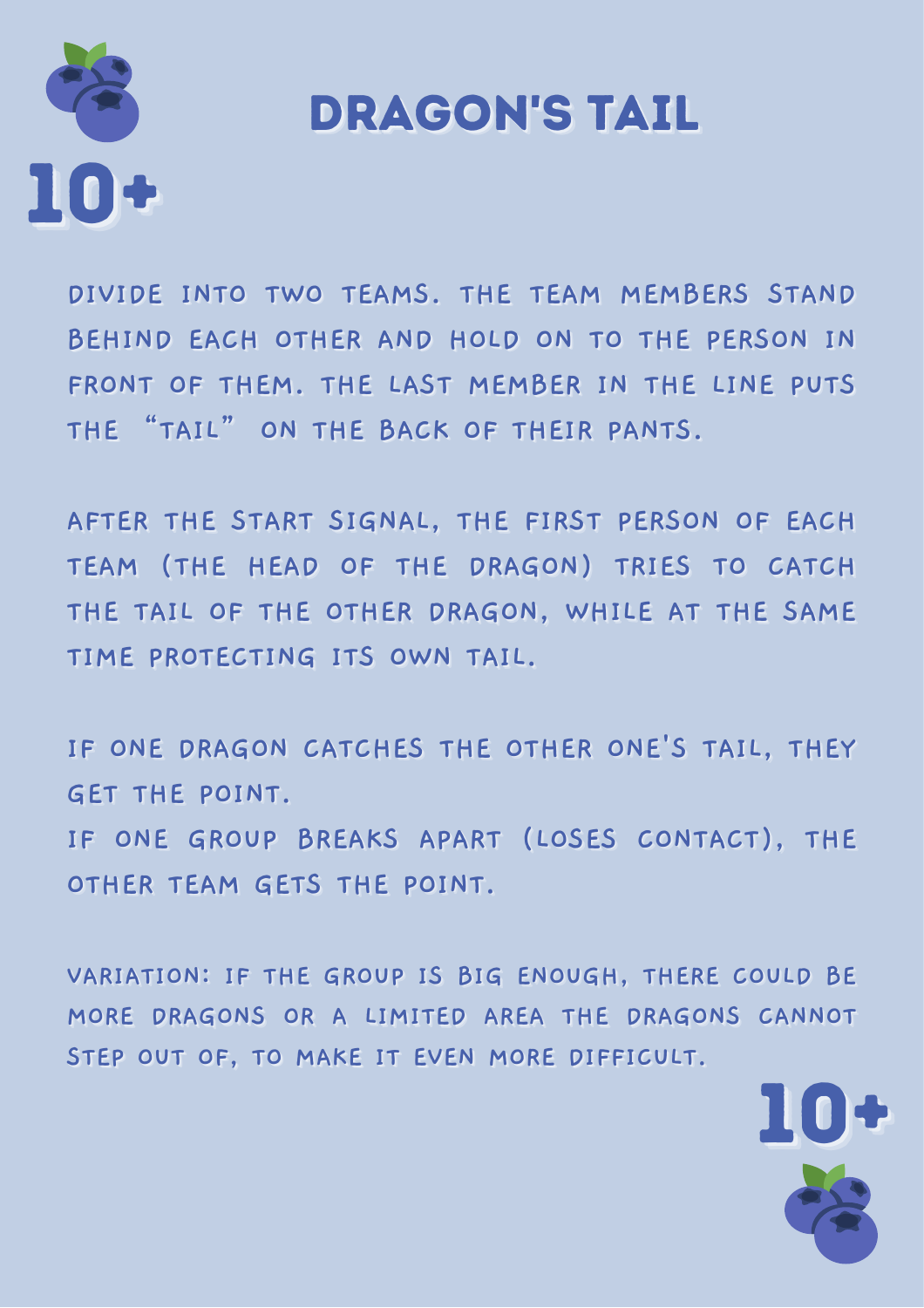

# CURTAINS DOWN

### CONFIDENCE, CONNECTION, CONTRIBUTION

**20 MIN** 

**BLANKET** 

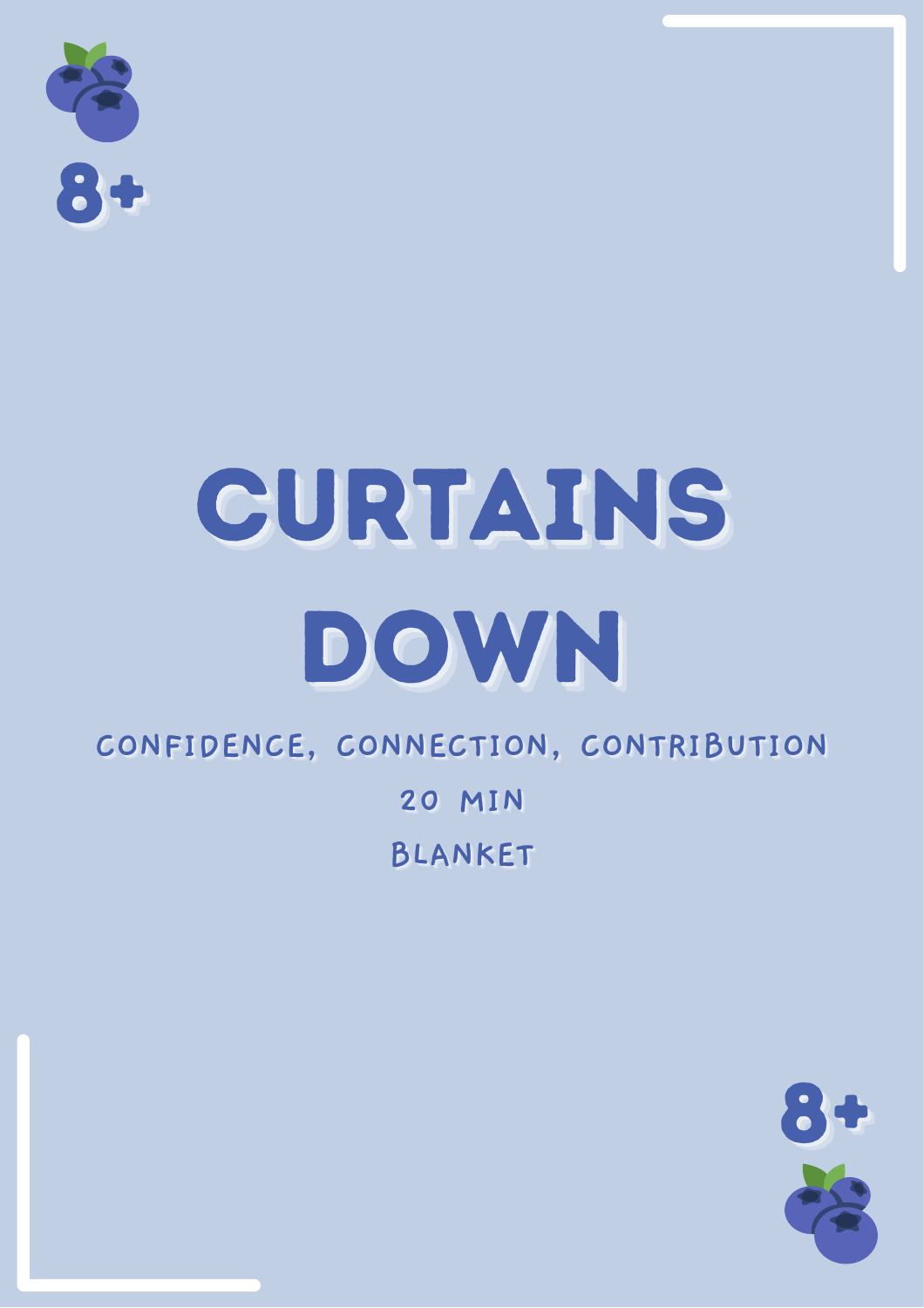

### **CURTAINS DOWN**

START WITH A ROUND WHERE EVERYONE SAYS THEIR NAME OUT LOUD (IT'S IMPORTANT THAT EVERYONE KNOWS EVERYONES' NAMES).

DIVIDE THE PARTICIPANTS INTO TWO GROUPS, WHILE TWO PEOPLE HOLD THE BLANKET AS A BARRIER SO THAT THE GROUPS CAN'T SEE EACH OTHER.

EACH GROUP CHOOSES ONE PARTICIPANT WHO COMES **CLOSE TO THE CURTAIN.** 

AT THE COUNT OF THREE THE FACILITATORS PUT DOWN THE CURTAIN.

EACH PARTICIPANT SHOUTS THE NAME OF THE OTHER ONE OPPOSITE AS FAST AS POSSIBLE. THE FASTER PARTICIPANT TAKES THE OTHER TO THEIR GROUP.

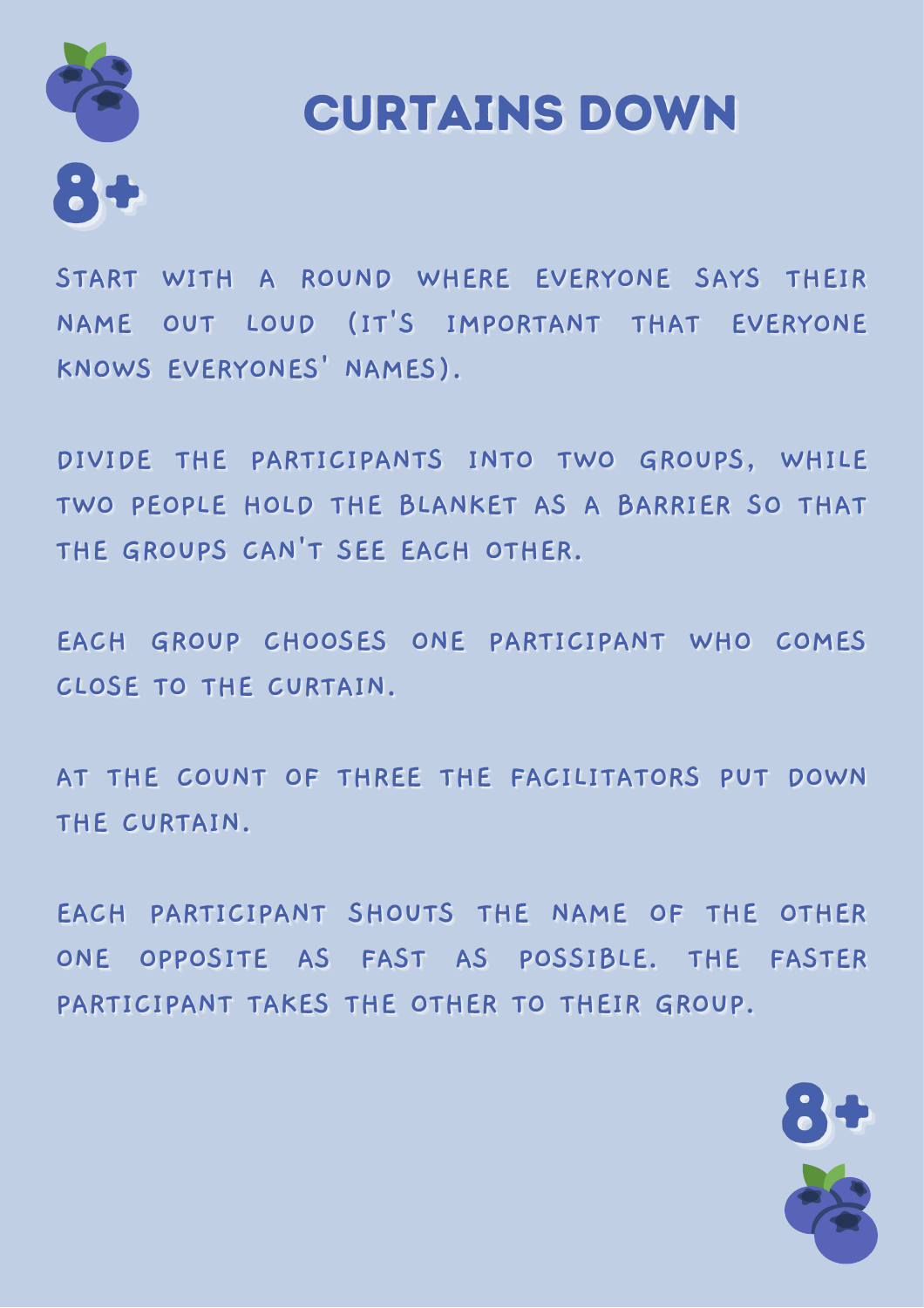

## THE WIND BLOWS

### CONNECTION, CHARACTER **45 MIN** CHAIRS PER PARTICIPANT MINUS ONE

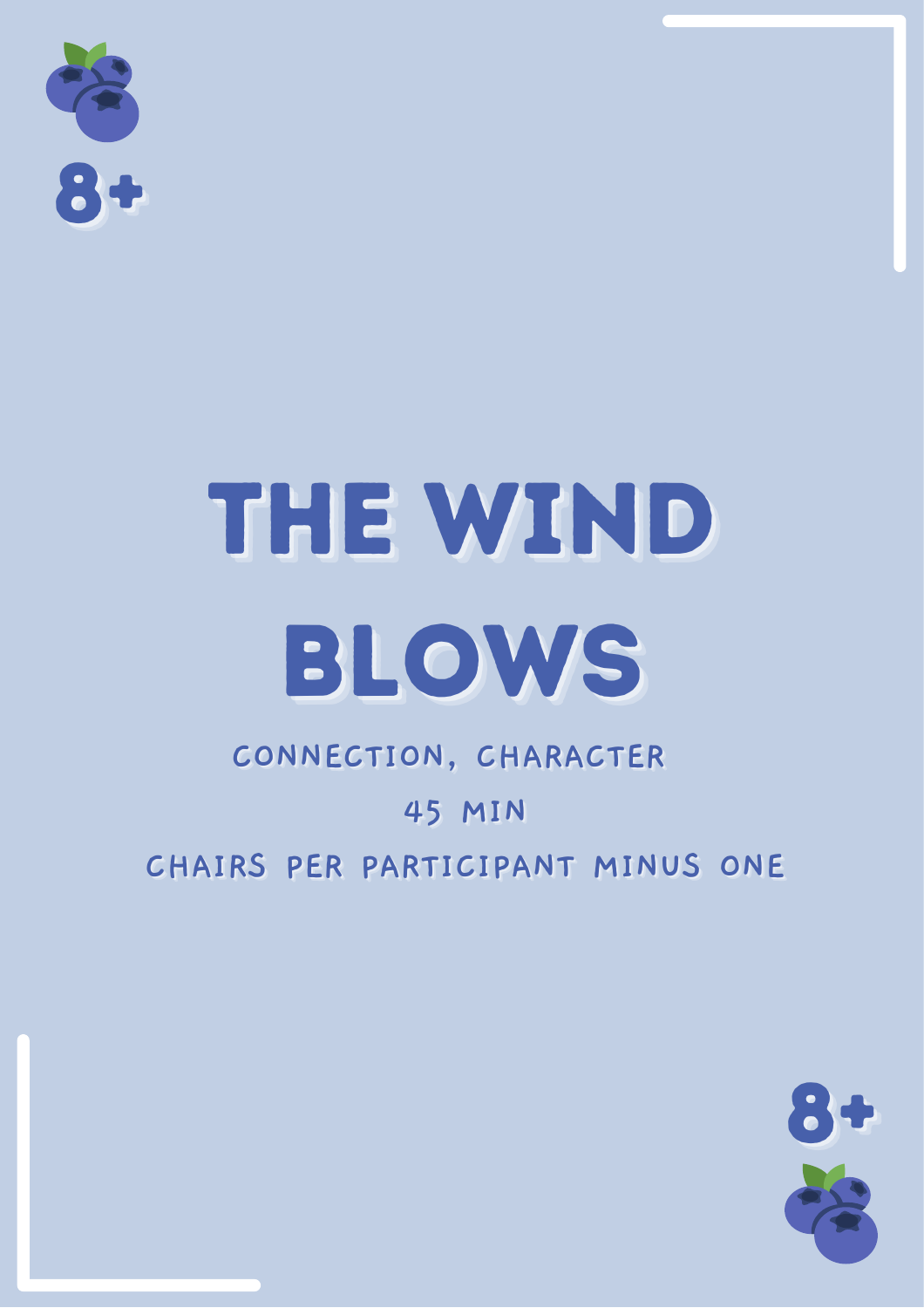

### THE WIND BLOWS

EVERYONE IS SEATED IN A CIRCLE EXCEPT ONE PERSON. WHO HAS NO CHAIR OF THEIR OWN.

THE PERSON STANDING HAS TO SAY SOMETHING LIKE:

- . "THE WIND BLOWS ON THE PEOPLE WHO ARE A MORNING PERSON"
- . "THE WIND BLOWS ON THE ONES WHO HAVE ANIMALS"
- . "THE WIND BLOWS ON THE PEOPLE WHO LIKE SALTY FOODS"

THE PEOPLE WHO IDENTIFY WITH THE STATEMENT HAVE TO STAND UP AND FIND A NEW SEAT (PLAYERS CAN'T SIT IN THE SAME SEAT AFTER GETTING UP). THE ONE THAT ENDS UP WITHOUT A SEAT HAS TO SAY THE NEXT STATEMENT.

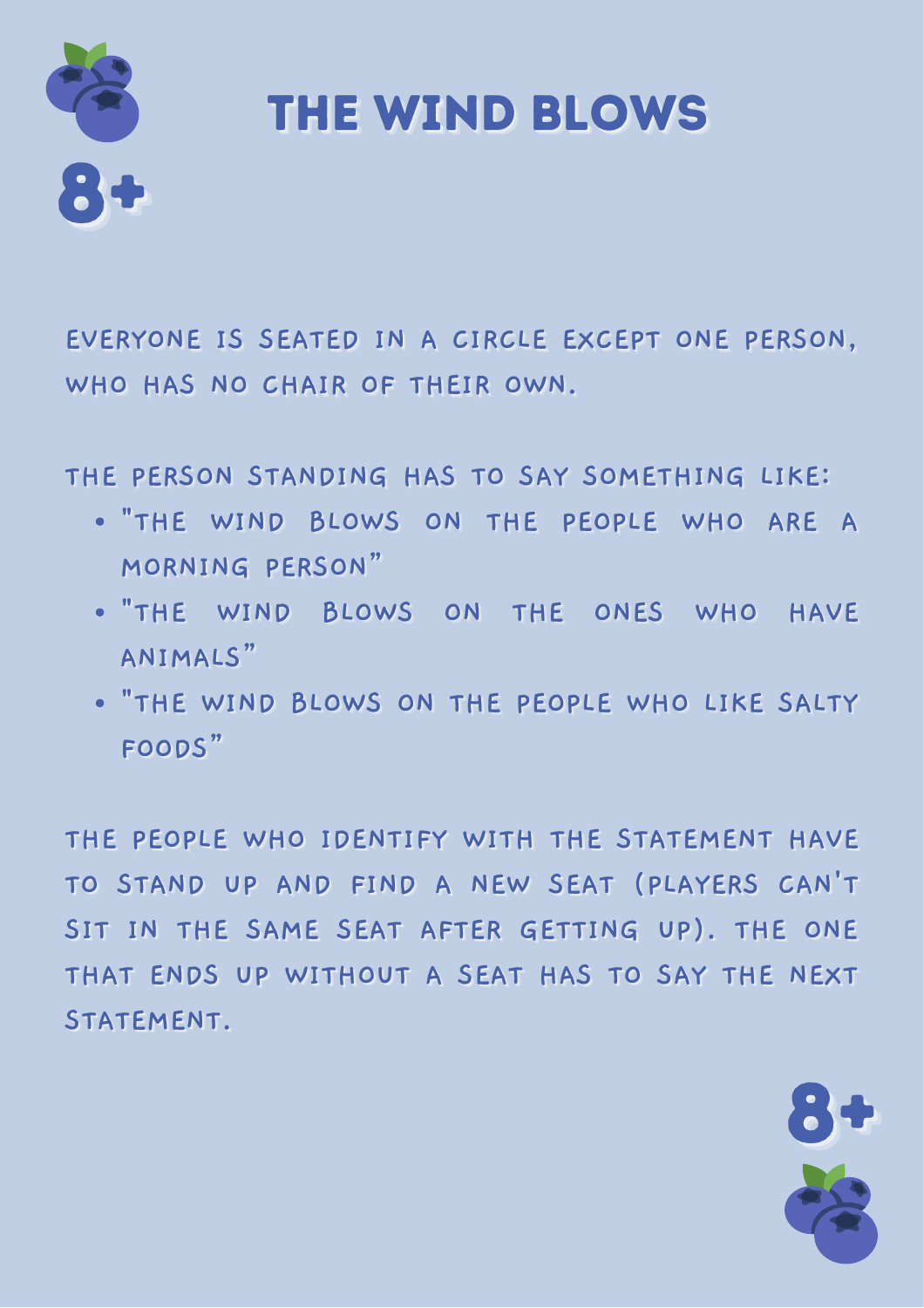

### I'M UNIQUE

### CONFIDENCE, CONNECTION, CHARACTER

### 15-30 MIN NO MATERIALS NEEDED

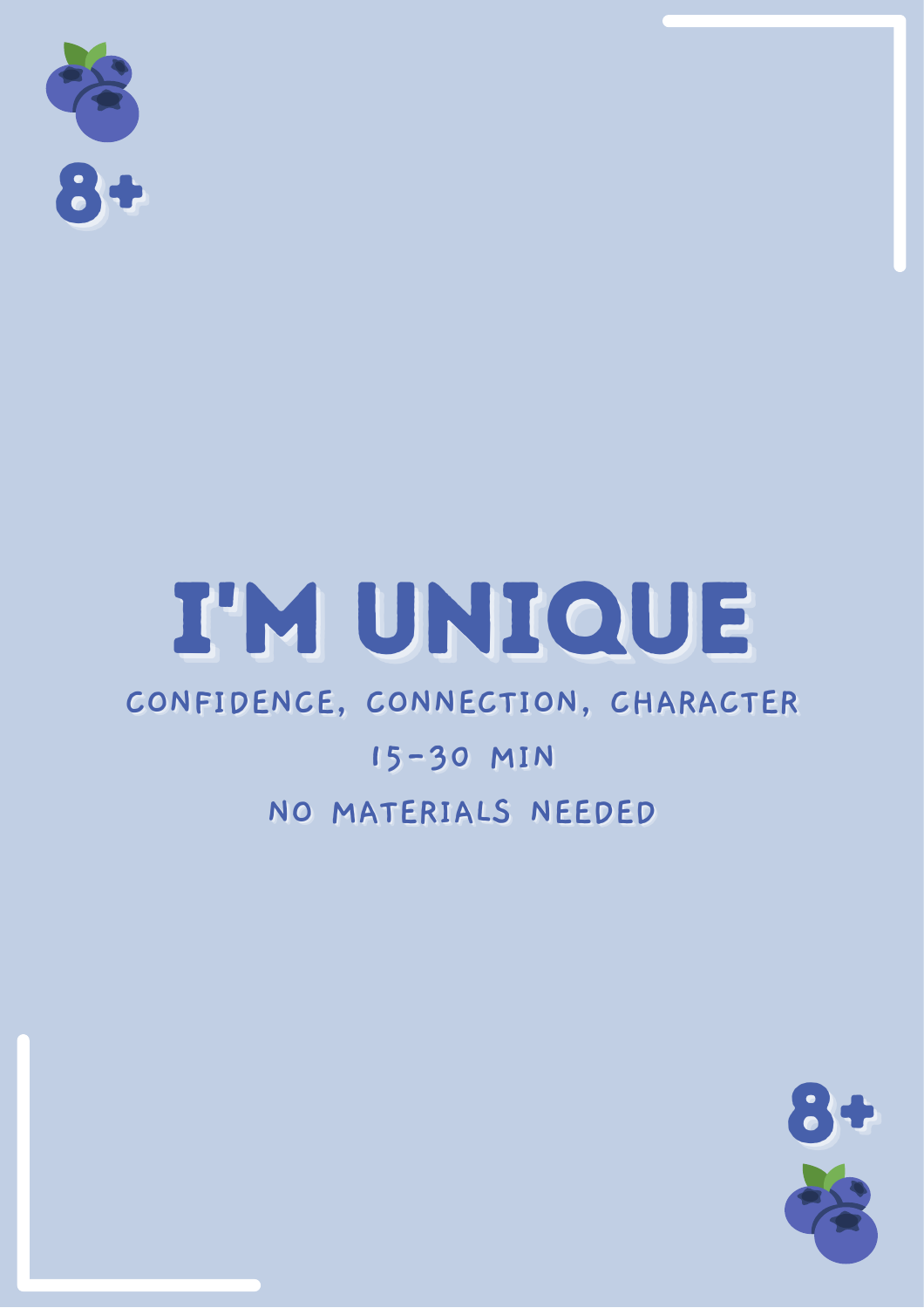

### **I'M UNIOUE**

ASK EVERYONE IF THEY ARE FINE WITH PHYSICAL CONTACT AND THEN SIT/STAND IN A CIRCLE. IN ONE ROUND, EACH PARTICIPANT CAN SHARE A FACT THAT MAKES HIM/HER UNIQUE.

**FOR EXAMPLE:** "I' M THE ONLY ONE WITH RED HAIR." OR "I' M THE ONLY ONE WITH 5 SIBLINGS."

IF ANYONE ELSE SHARES THE SAME FACT, THAT PERSON SITS/STANDS IN FRONT OF THE PARTICIPANT WHO SAID THE UNIQUE ATTRIBUTE (THEY CAN LINK ARMS OR SIT IN EACH OTHERS' LAP IN A ROW). AFTER THAT, EVERYONE COMES BACK INTO THE CIRCLE, AND THE NEXT PARTICIPANT SHARES A UNIQUE FACT.

THROUGHOUT THIS ACTIVITY, THE GROUP SEES WHAT THEY HAVE IN COMMON OR WHAT MAKES EACH INDIVIDUAL UNIQUE.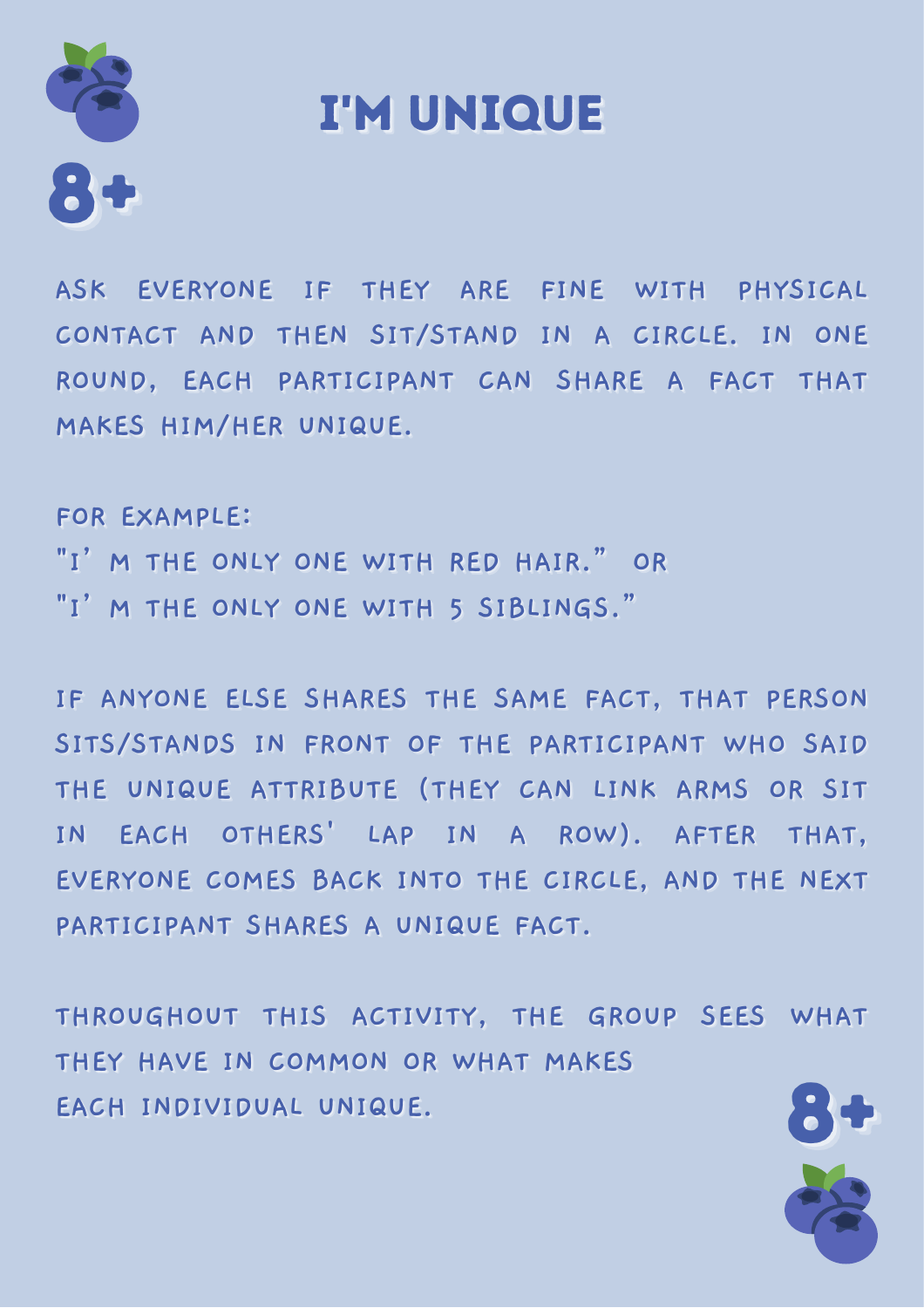

### THIS OR THAT

### CONNECTION, CHARACTER

### **45 MIN ROPE**

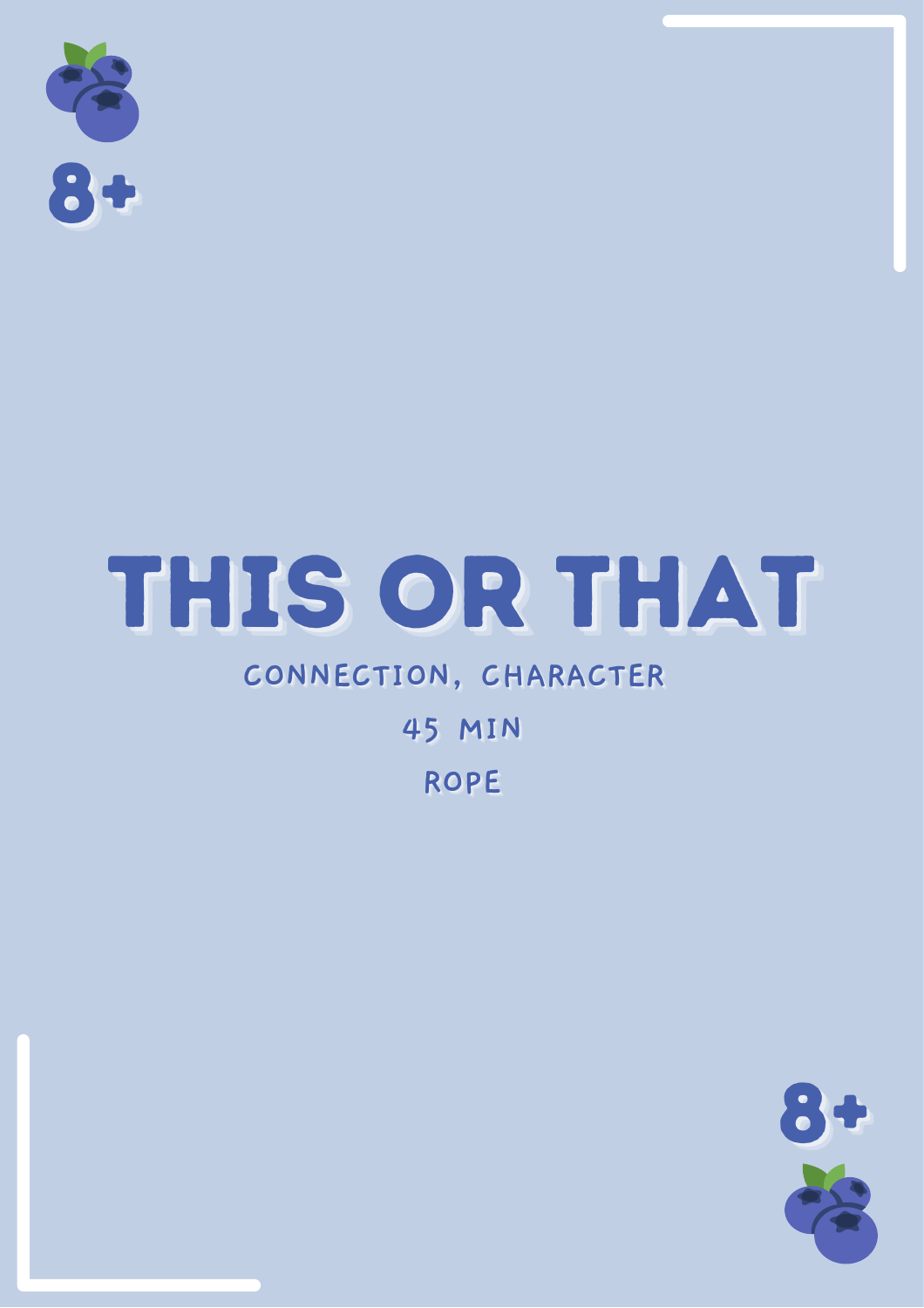

**THIS OR THAT** 

A ROPE IS PUT ON THE GROUND AND PARTICIPANTS HAVE TO STAND ON ONE OR THE OTHER SIDE OF IT DEPENDING ON THEIR PREFERENCES.

THE FACILITATOR WILL READ SOME QUESTIONS. FOR EXAMPLE: "I PREFER DOGS OR I PREFER CATS" OR "I AM A MORNING PERSON OR I AM A NIGHT PERSON", AND EXPLAIN WHERE EACH STATEMENT STANDS (EXAMPLE: "DOGS ON THE RIGHT SIDE, CATS ON THE LEFT SIDE").

PARTICIPANTS CAN SHARE WHY THEY ARE POSITIONED ON THAT SPECIFIC SIDE OF THE ROPE AND DISCUSS **IDEAS.** 

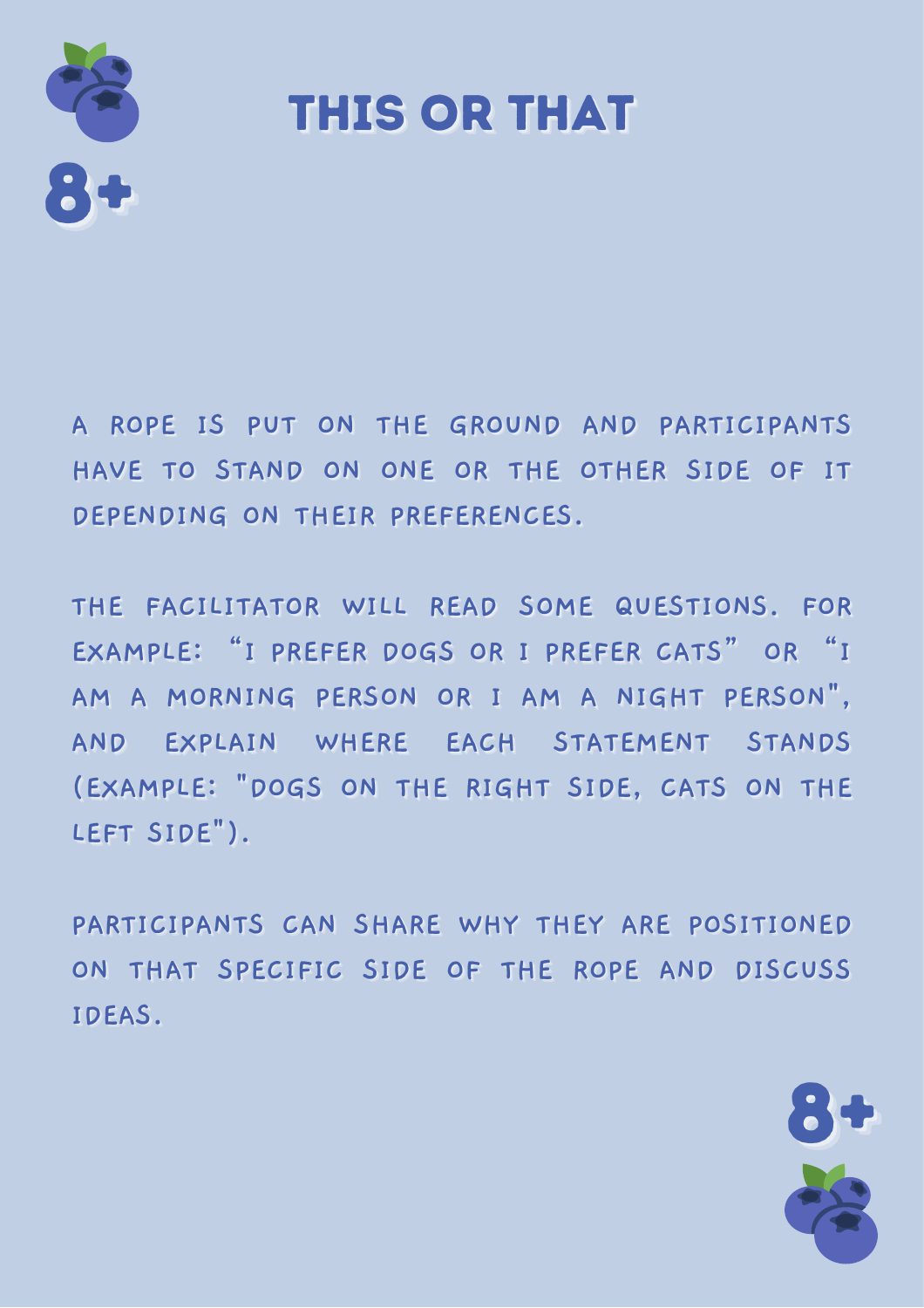

## DON'T FALL DOWN

### CONNECTION, CONTRIBUTION **15 MIN** CHAIRS

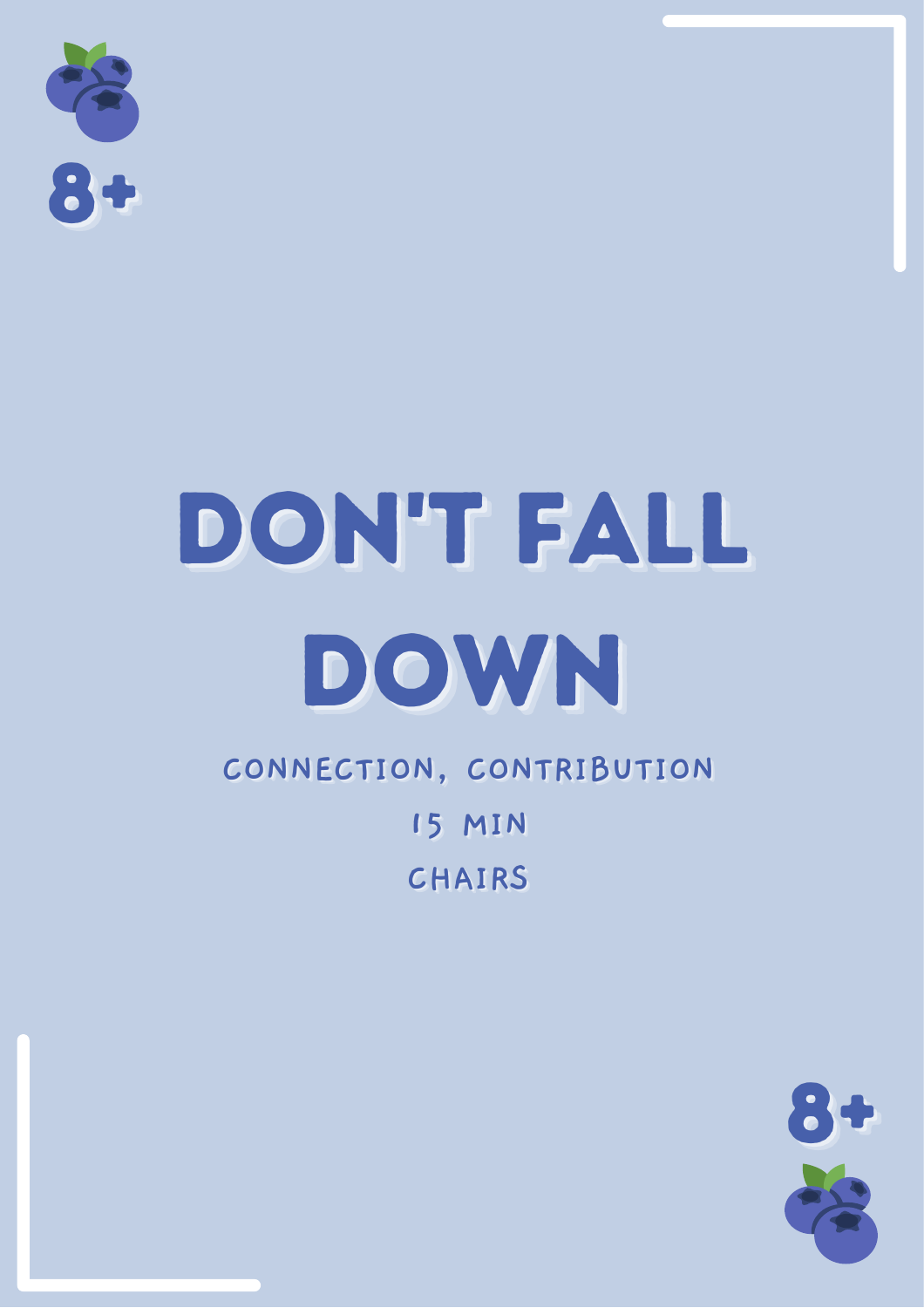

### **DON'T FALL DOWN**

THE GOAL OF THIS ICE BREAKER IS TO GET THE GROUP TO STAND IN A SPECIFIC ORDER. FOR EXAMPLE: DATE OF BIRTH, HEIGHT, NAME (ALPHABET), SHOE SIZE, ETC.

YOU CAN MAKE IT MORE DIFFICULT BY NOT SPEAKING DURING THE ACTIVITY, SO THE PLAYERS HAVE TO COMMUNICATE WITHOUT WORDS. STANDING ON CHAIRS AND NOT TOUCHING THE FLOOR, OR A COMBINATION OF BOTH.

ANYONE THAT FALLS CAN GET BACK UP. NO ONE LOSES IN THIS ACTIVITY.

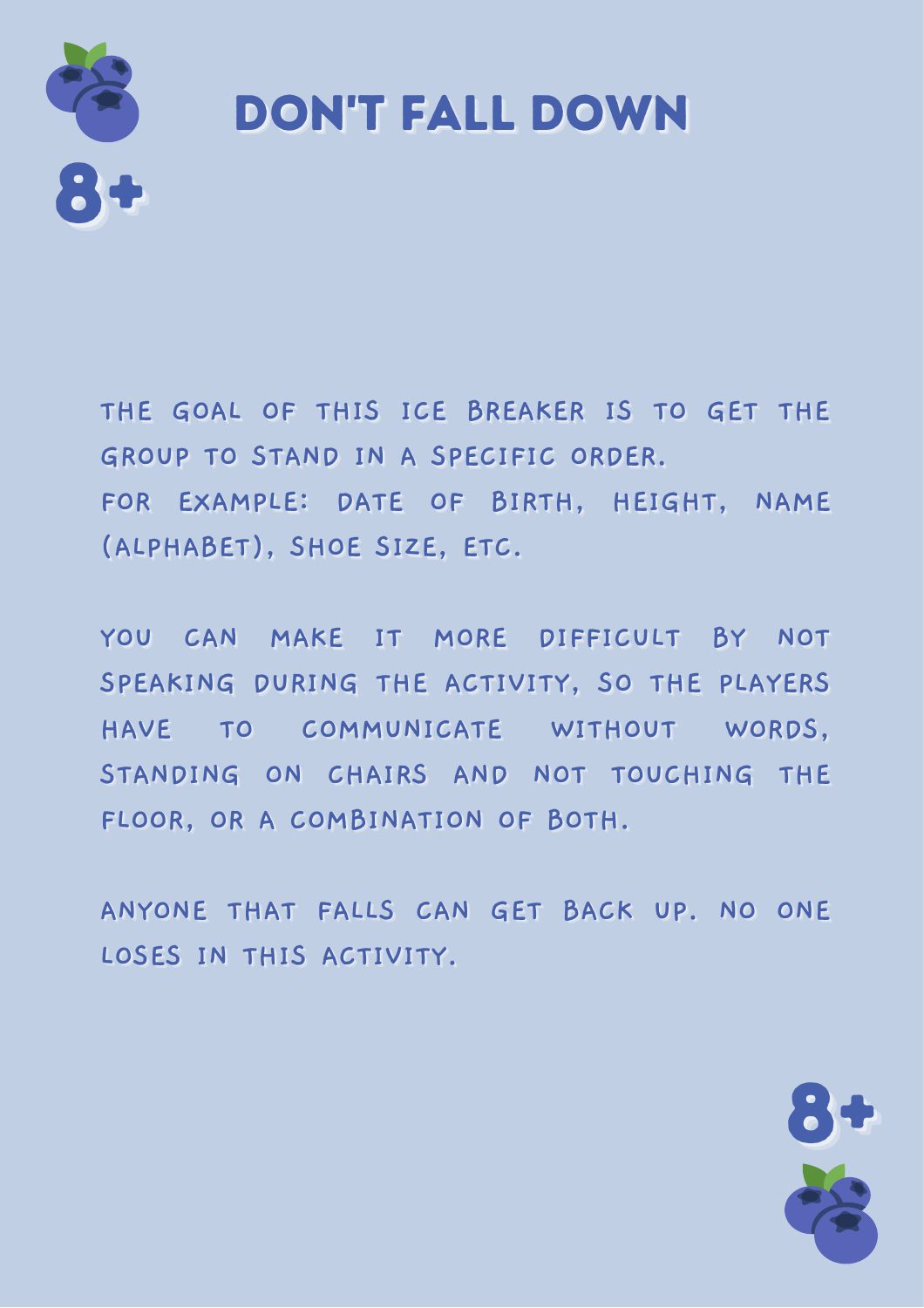

### MAPPING

### CONNECTION, CONTRIBUTION

### **20 MIN** NO MATERIALS

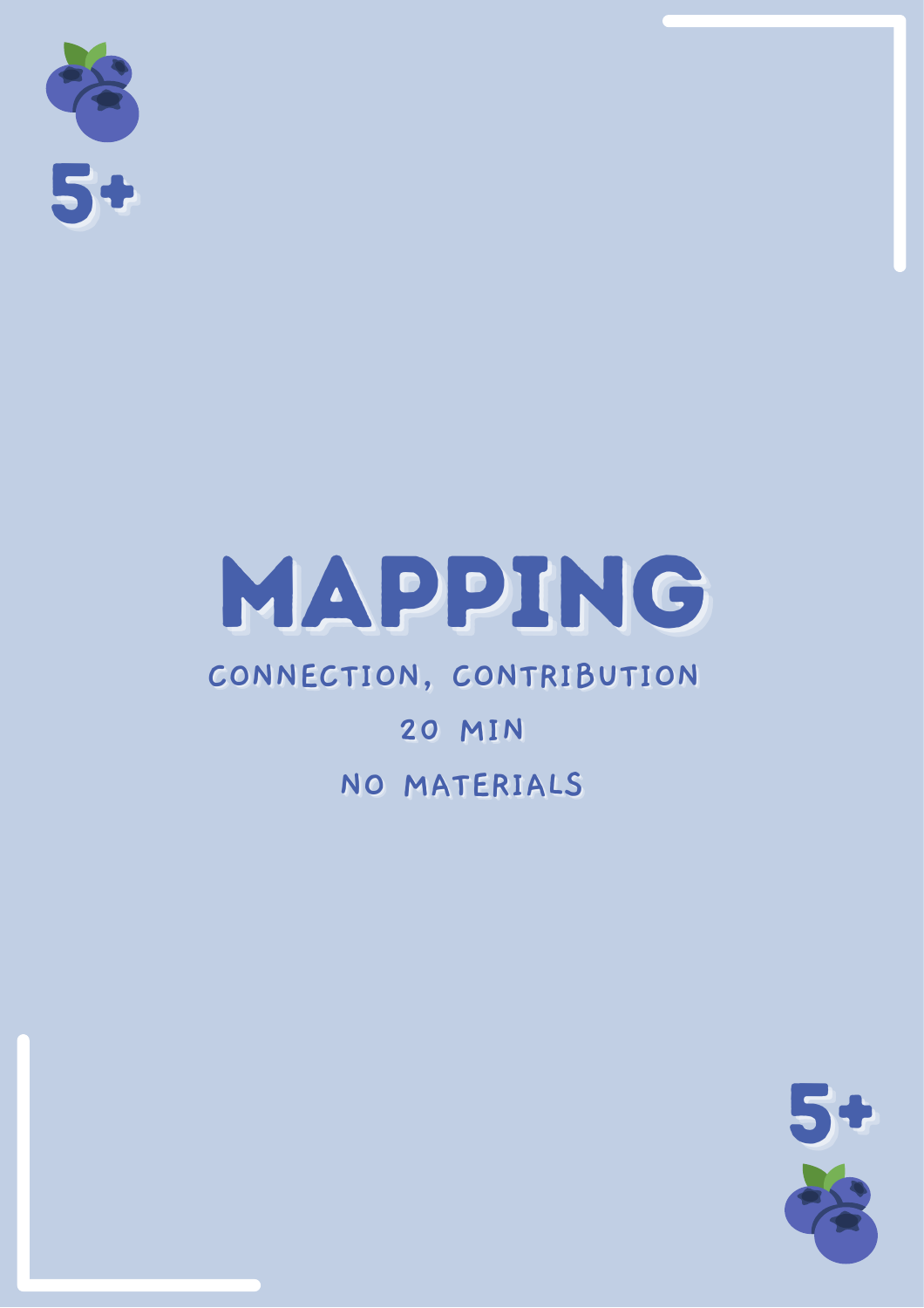

### **MAPPING**

ASK THE PARTICIPANTS TO IMAGINE A MAP OF A COUNTRY, CONTINENT, OR THE ENTIRE PLANET PROJECTED ON THE FLOOR IN FRONT OF THEM (DEPENDING ON WHETHER THE GROUP IS LOCAL, NATIONAL, OR INTERNATIONAL).

THEN THE FACILITATOR ASKS QUESTIONS LIKE: "FROM WHERE DID YOU START YOUR JOURNEY? WHERE WERE YOU BORN? WHERE HAVE YOU ALWAYS WANTED TO TRAVEL? IF YOU COULD LIVE ANYWHERE, WHERE WOULD THAT BE? FROM WHICH COUNTRY DO YOU LIKE THE CULTURE?"

AFTER THEY POSITIONED THEMSELVES, ASK THE PARTICIPANTS TO SHARE WHY THEY STAND AT THIS POINT. TO DEBRIEF, POINT OUT THAT THOSE DIFFERENT BACKGROUNDS AND PERSPECTIVES CAN BE CONTRADICTORY BUT ADD A GREAT VALUE TO THE GROUP' S WORK.

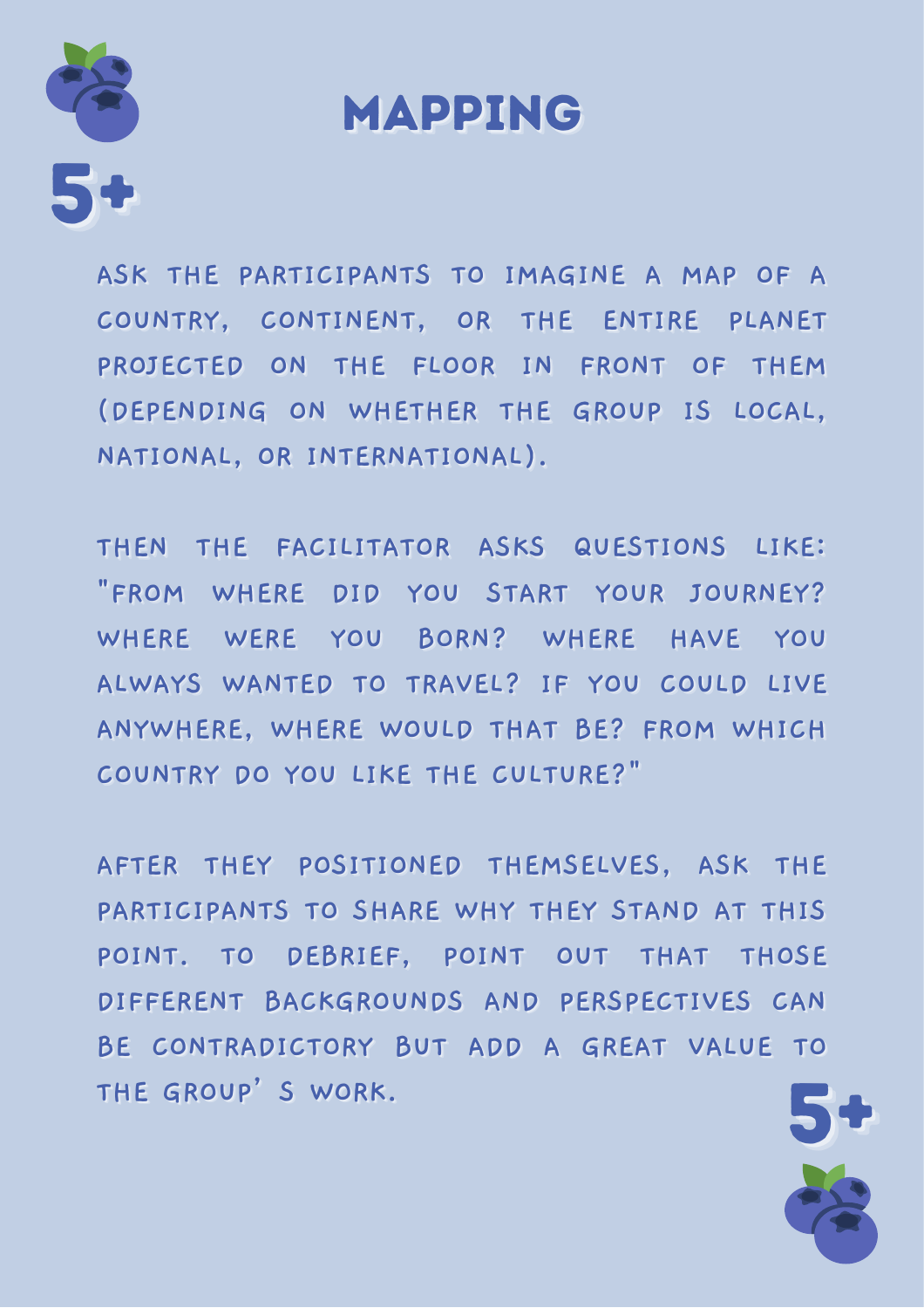### WHOOSH

### CONNECTION, CONTRIBUTION

### 10-20 MIN NO MATERIALS

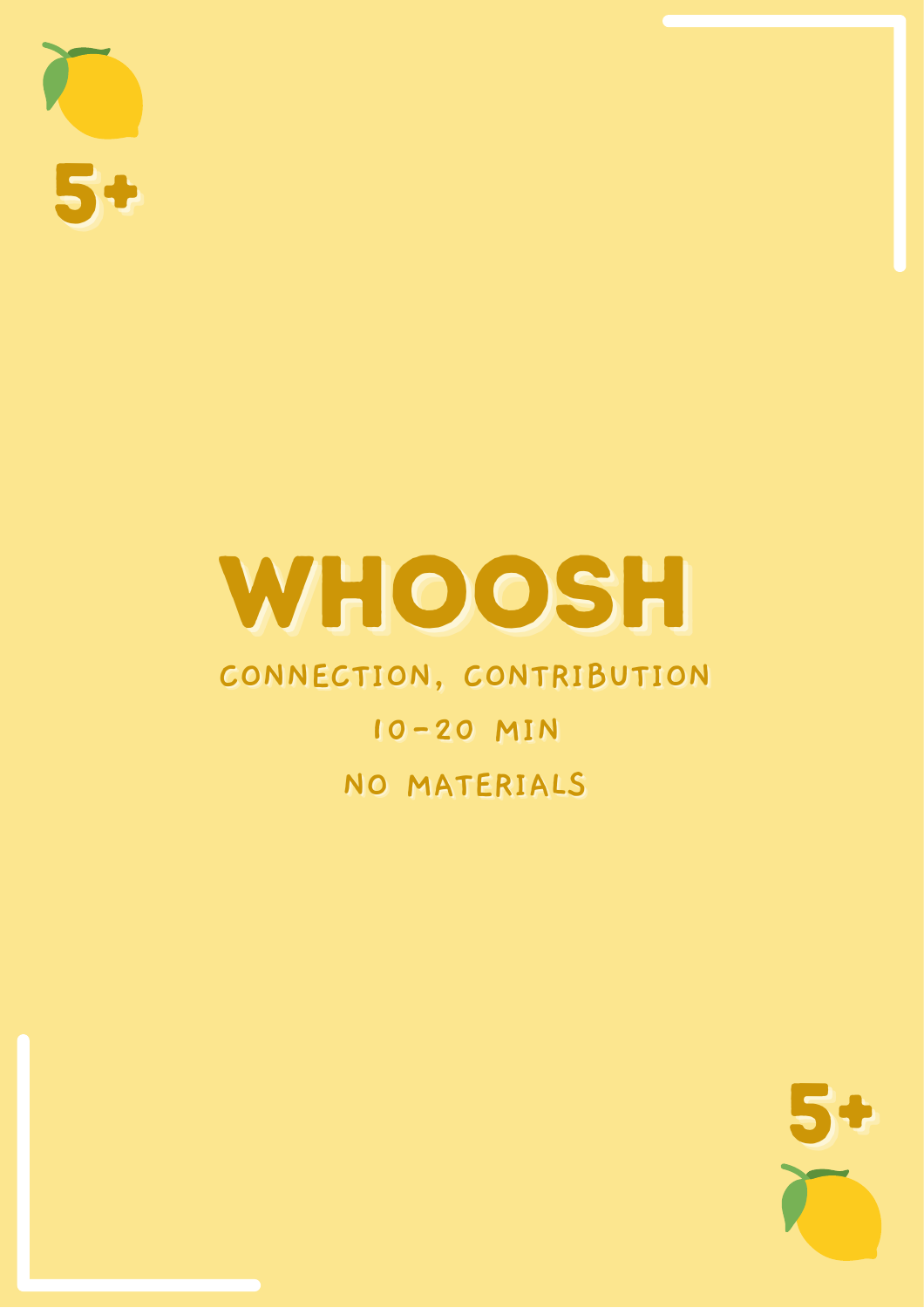

### **WHOOSH**

THE GAME FACILITATOR BEGINS WITH AN IMAGINARY ENERGY BALL -THE "WHOOSH" BALL. MOTIONS IN THIS GAME INCLUDE: "WHOOSH": WHEN THE BALL IS PASSED TO THE SIDE "ZAP": WHEN THE BALL IS PASSED TO THE FRONT "BOING": WHEN THE BALL IS PASSED TO A RANDOM PERSON

THE GROUP STANDS IN A CIRCLE AND THE ACTIVITY STARTS WITH A PERSON WHO HOLDS THE SMALL IMAGINARY ENERGY BALL. DEPENDING ON WHERE THEY PASS IT, THEY HAVE TO MAKE THE PROPER SOUND. "WHOOSH" IS USED WHEN THE BALL IS PASSED TO THE SIDE, AND THE RECEIVING PLAYER CAN PASS IT BACK. "ZAP" IS WHEN THE BALL IS THROWN ACROSS THE CIRCLE TO THE PERSON IN FRONT OF THEM. "BOING" IS DONE BY RAISING THE BALL HIGH ABOVE THE HEAD OF THE RECEIVER, EVERYONE ELSE ALSO HAS TO RAISE THEIR ARMS AND SAY "BOING" TO BE ABLE TO RECEIVE THE BALL, WHICH IS THROWN TO ANYONE REGARDLESS OF THEIR POSITION WITHIN THE CIRCLE.

THE ENERGY BALL GROWS AFTER A WHILE AND INCREASES IN SPEED. PLAYERS HAVE TO BE QUICK OR ELSE THE ENERGY DISAPPEARS AND THEY HAVE TO START SMALL AGAIN. THE GROUP WINS WHEN THE BALL BECOMES TOO BIG AND TOO HEAVY TO THROW. IN WHICH CASE, "BOING" IS USED TO THROW THE BALL HIGH UP AND SPREAD THE ENERGY TO EVERYONE WITHIN THE CIRCLE.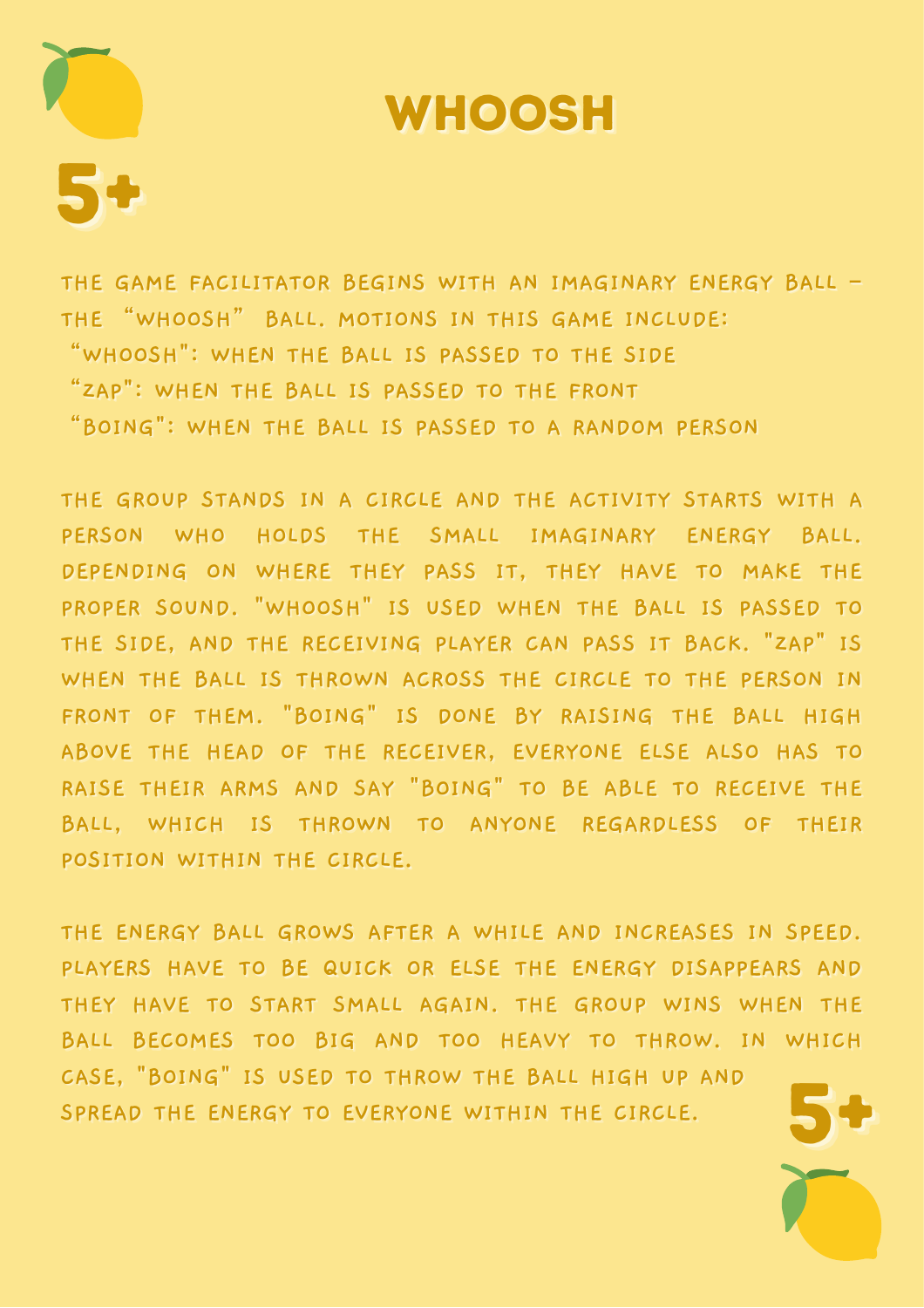

### ATOMS

### CONNECTION, CONTRIBUTION

### 10 MIN NO MATERIALS

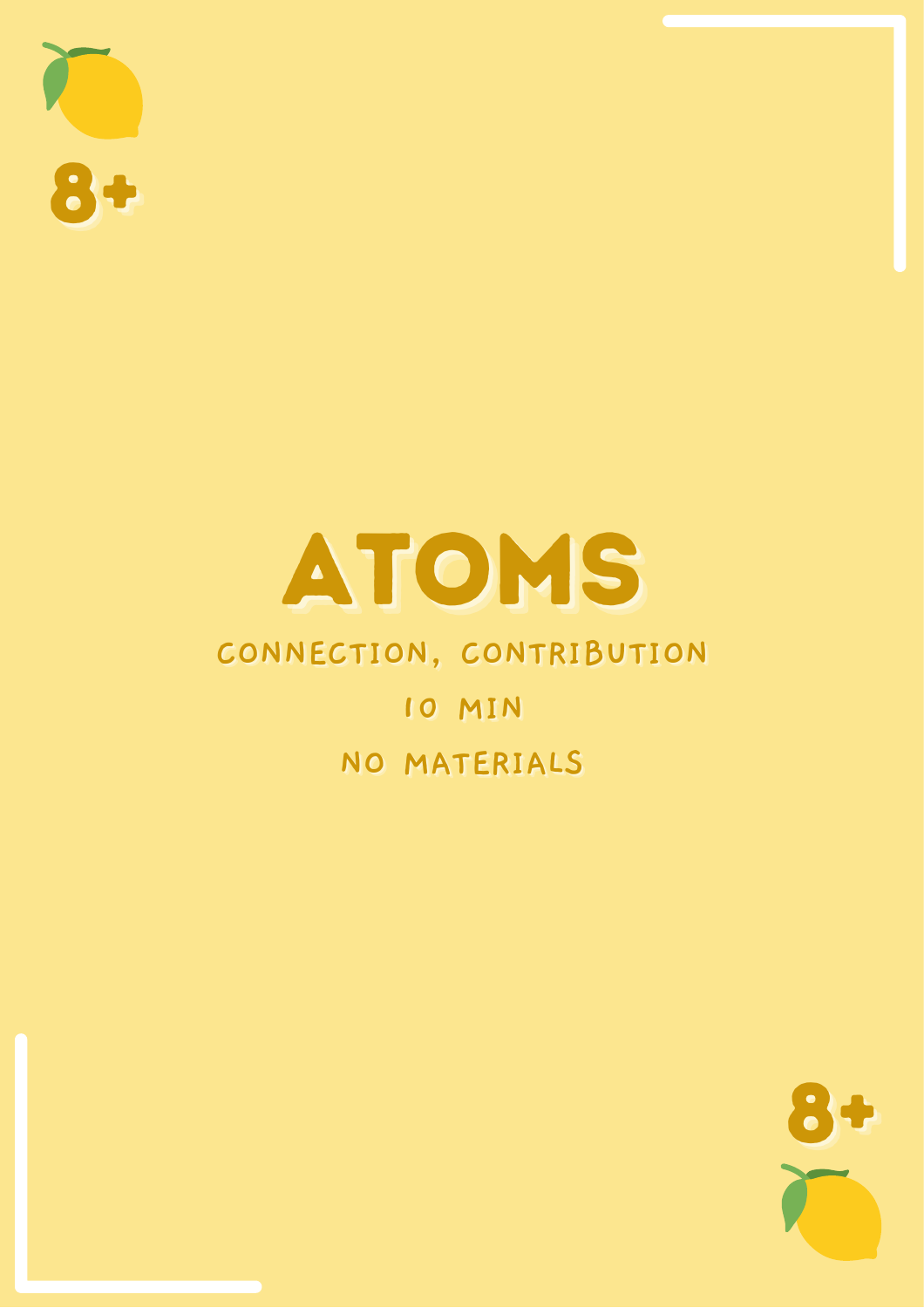

### **ATOMS**

- · 5 DEGREES = SLOW PACE
- . 20 DEGREES= WALKING PACE
- . 50 DEGREES = RUNNING PACE

THE PARTICIPANTS START TO WALK AT A REGULAR PACE AROUND THE ROOM. THE FACILITATOR TELLS THE TEMPERATURE AND THE PARTICIPANTS ADJUST THEIR MOVEMENTS ACCORDING TO THE INSTRUCTIONS GIVEN.

AT SOME POINT, THE FACILITATOR MAY CALL FOR THE GROUP TO CREATE MOLECULES BY JOINING INTO GROUPS OF PEOPLE (IN THE FORM OF HOLDING HANDS OR HUGGING). GROUPS CAN BE MADE FROM 2 - 5 PEOPLE. FOR EXAMPLE: "THE TEMPERATURE IS 30 DEGREES" RUNNING PACE AND LATER THE FACILITATOR CAN ASK THE PARTICIPANTS TO "CREATE A MOLECULE WITH  $3''$ 

OPTIONAL: MAKE IT COMPETITIVE BY ELIMINATING ATOMS THAT HAVEN'T FORMED A MOLECULE

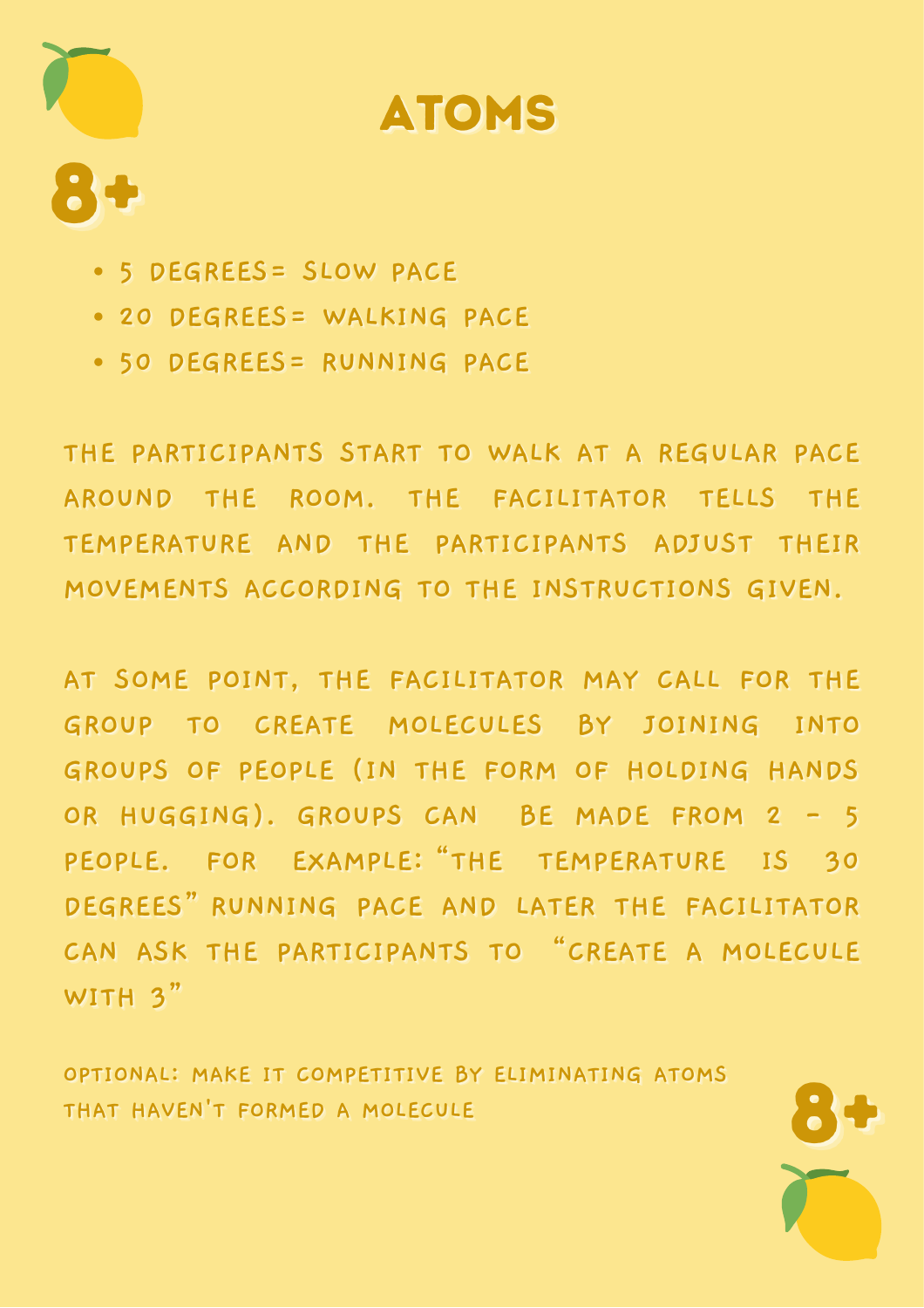

### NINJA

### CONFIDENCE, CONTROL

10 - 15 MIN NO MATERIALS

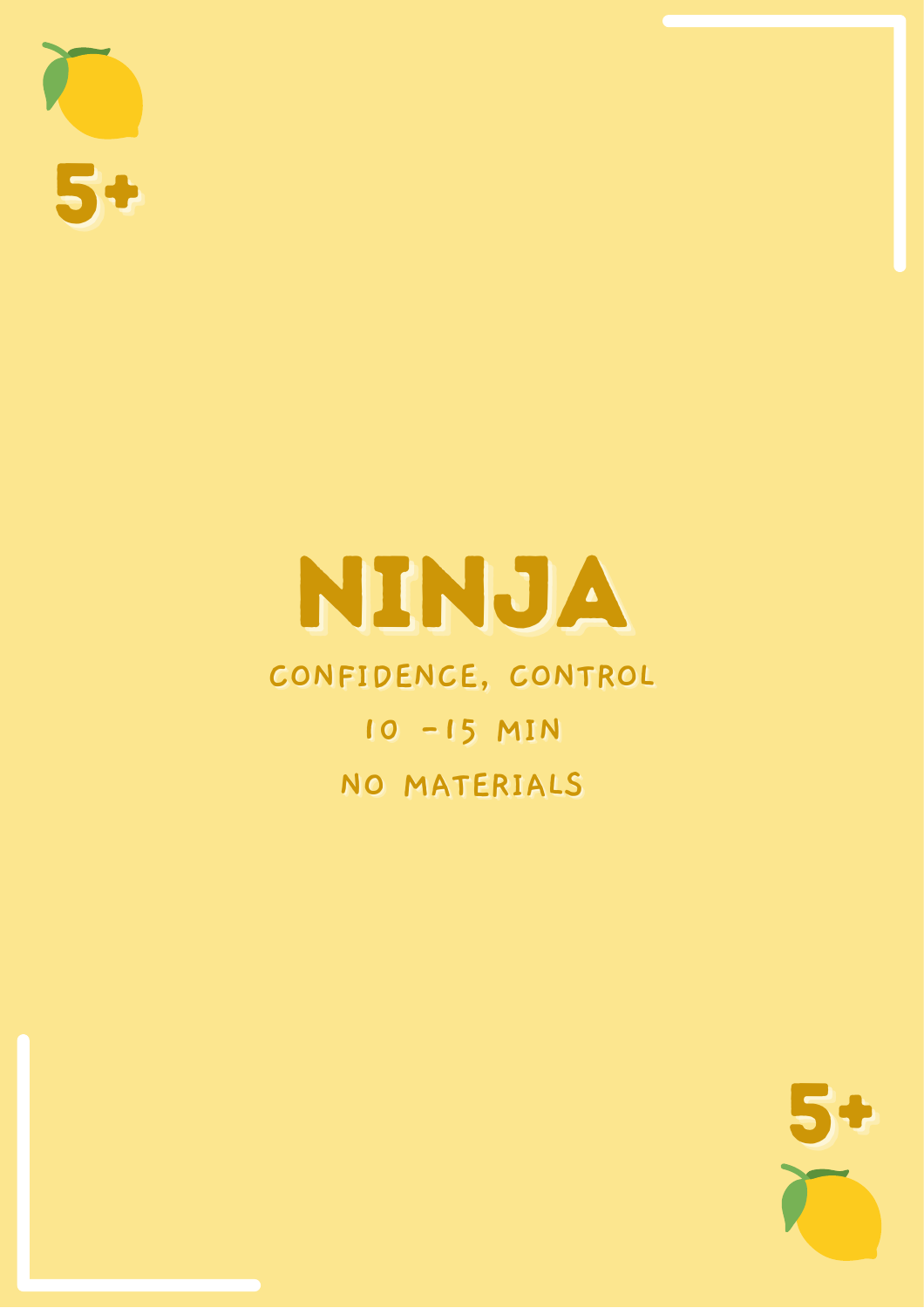

### NINJA

THE GROUP STARTS BY STANDING CLOSE TO EACH OTHER IN A TIGHT CIRCLE. AFTER THAT EVERYBODY HAS TO JUMP BACK WHILE SCREAMING "NINJA!" AND LAND IN THEIR BEST NINJA POSITION.

IN CLOCKWISE ORDER, EACH NINJA CAN JUMP OR TAKE ANOTHER STEP. WITH THE GOAL BEING TO ELIMINATE THE OTHER NINJAS BY "CUTTING OFF THEIR ARMS." YOU DO THAT BY TOUCHING THE ARM OF ANOTHER PARTICIPANT WHILE SCREAMING LIKE A NINJA.

THE NINJA GETS ONE MOVE PER ROUND AND YOU HAVE TO FREEZE AFTERWARD. YOU CAN ATTACK THE PARTICIPANTS ON YOUR SIDE, AND THEY CAN DODGE YOU, BUT ONLY IF THREATENED. IF THEY MOVE WITHOUT YOU ATTACKING THEM, THEY LOSE THEIR TURN. IF YOUR ARM IS CUT, YOU CANNOT USE IT ANYMORE. WHEN BOTH OF YOUR ARMS ARE CUT. YOU ARE OUT!

AT AN ADVANCED LEVEL. YOU CAN ALSO CUT LEGS.

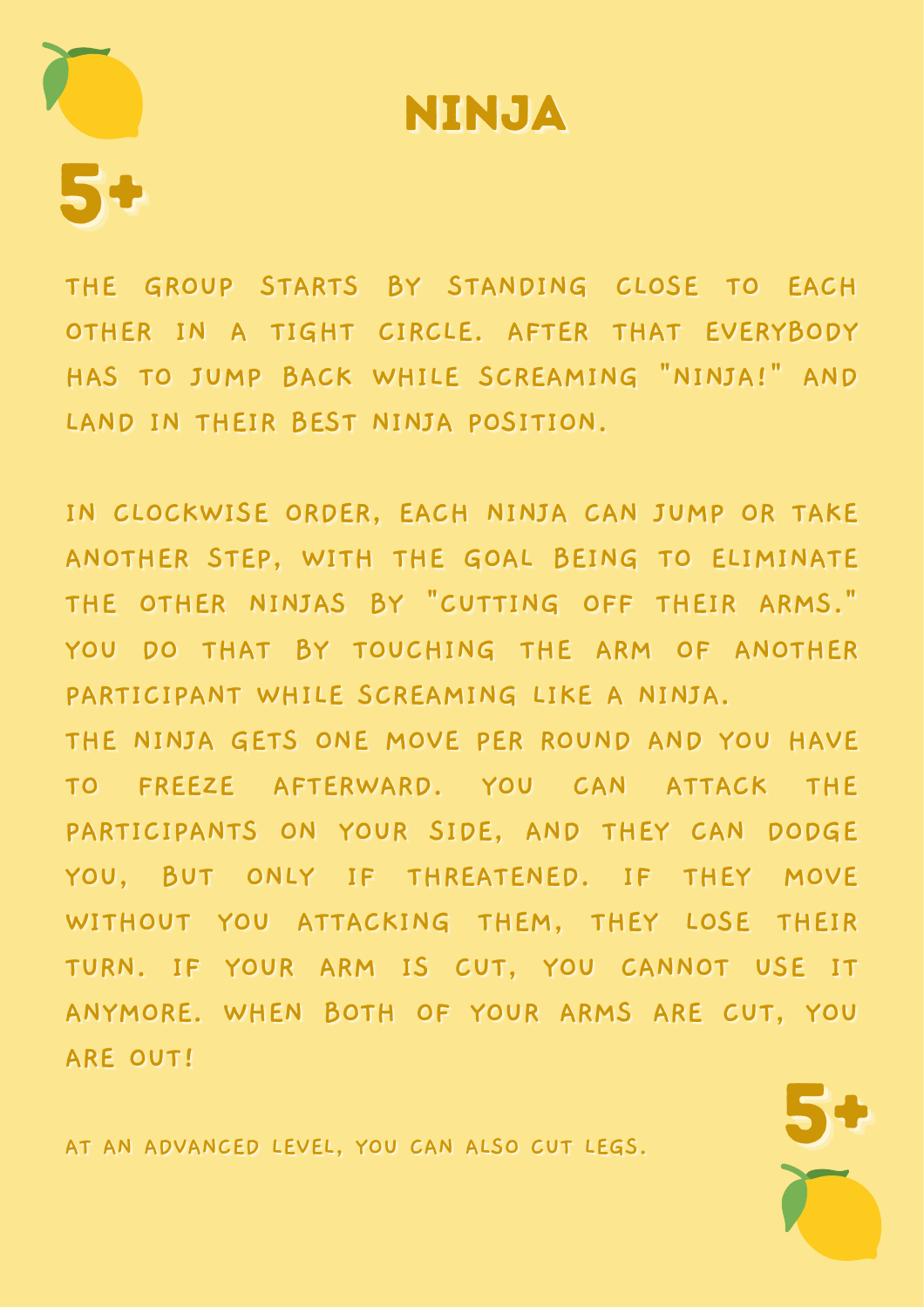



### CONNECTION

5 MIN NO MATERIALS

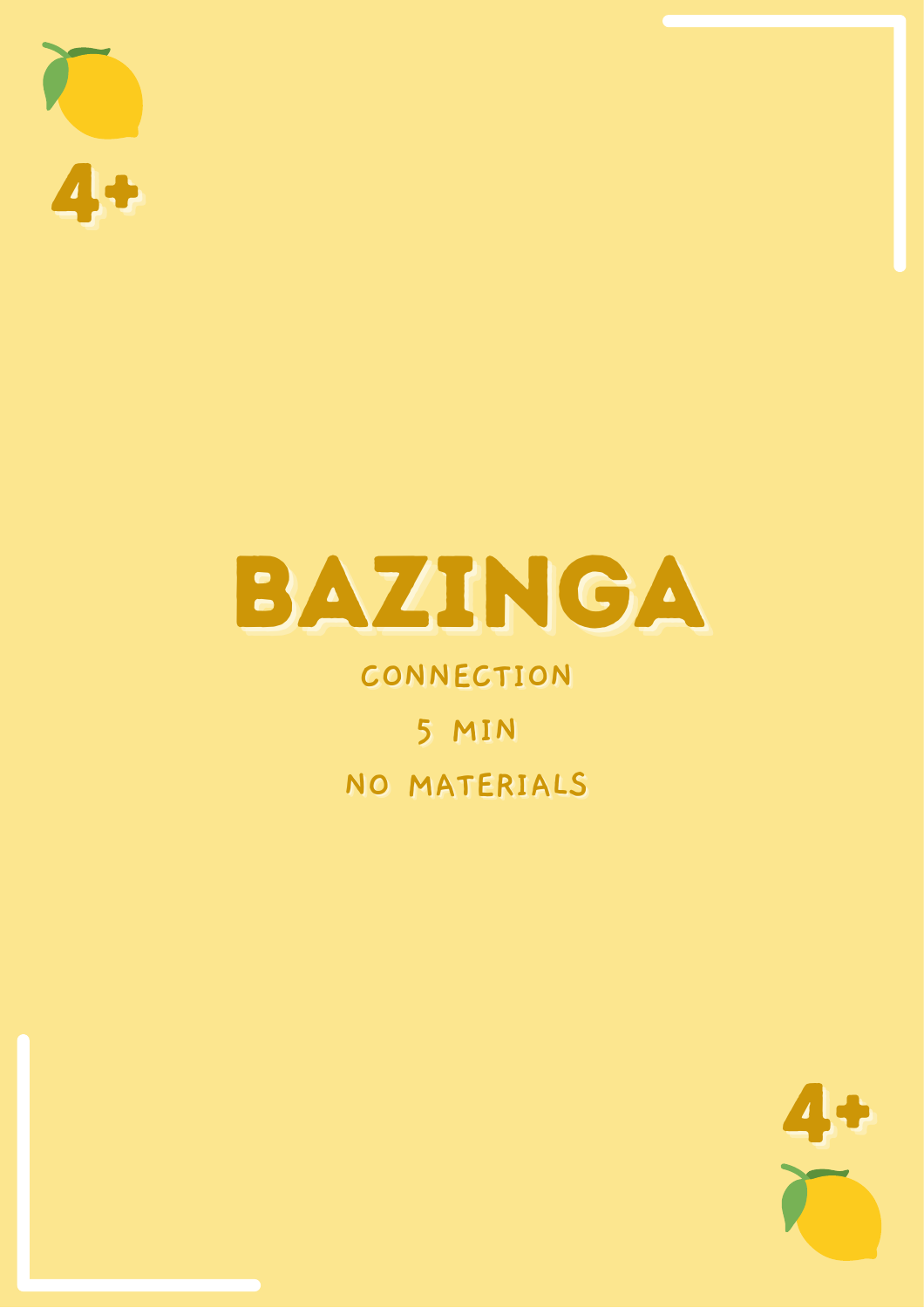



THE PARTICIPANTS STAND IN A CIRCLE.

THE LEADER STARTS TO SHOUT "BAAAAA" WITH THEIR ARMS IN FRONT OF THEM. THE PARTICIPANT ON THEIR LEFT HAS TO COPY THEM, AND THE OTHERS FOLLOW UNTIL THEY REACH THE LEADER. THEN, EVERYONE SHOUTS "ZINGA!!" TOGETHER.

THE GAME CAN BE REPEATED UNTIL EVERYONE FEELS MORE ENERGETIC.

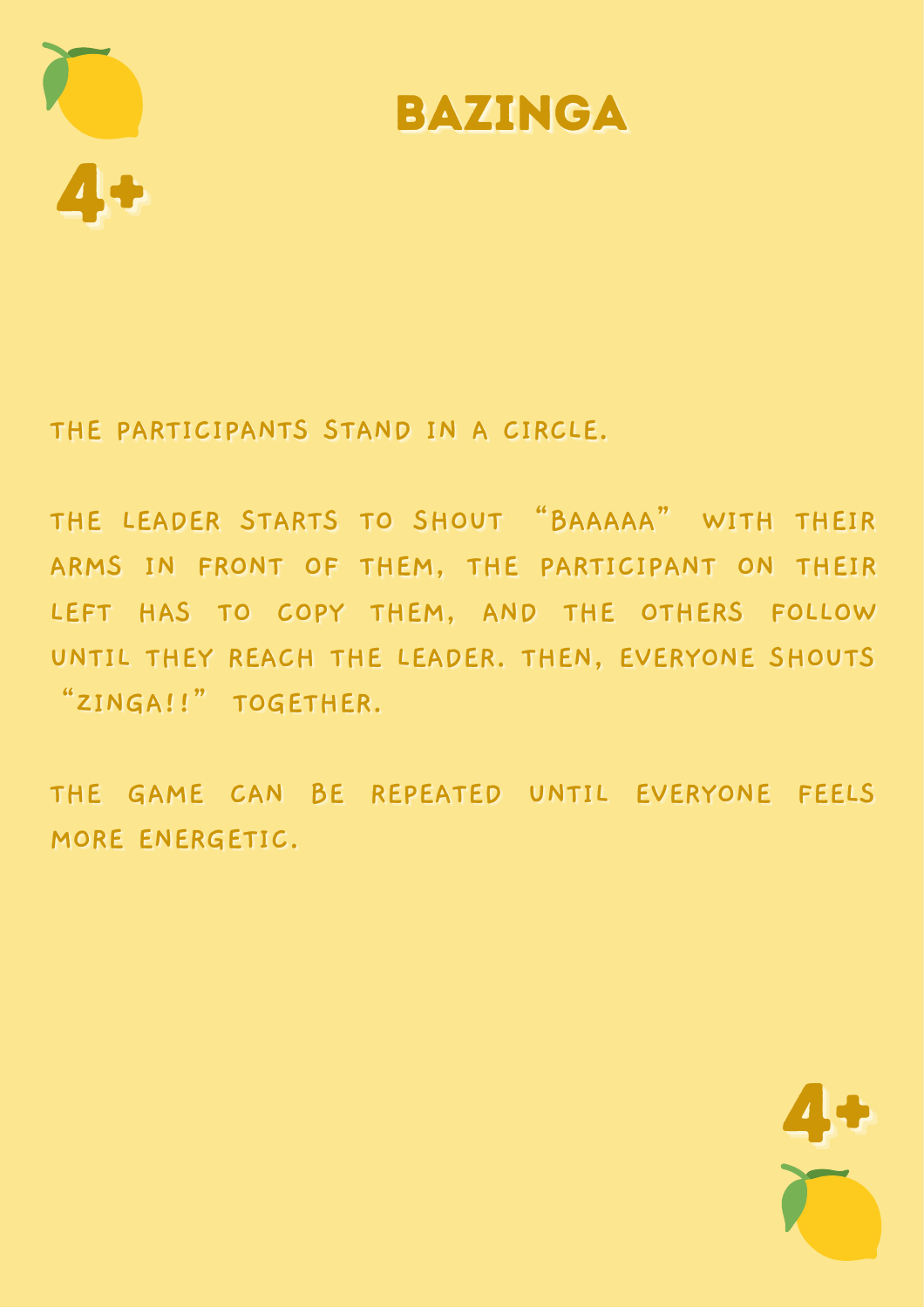

### FAIRYTAIL

### RACE

CONNECTION, CONTROL

**20 MIN** 

3 ROPES

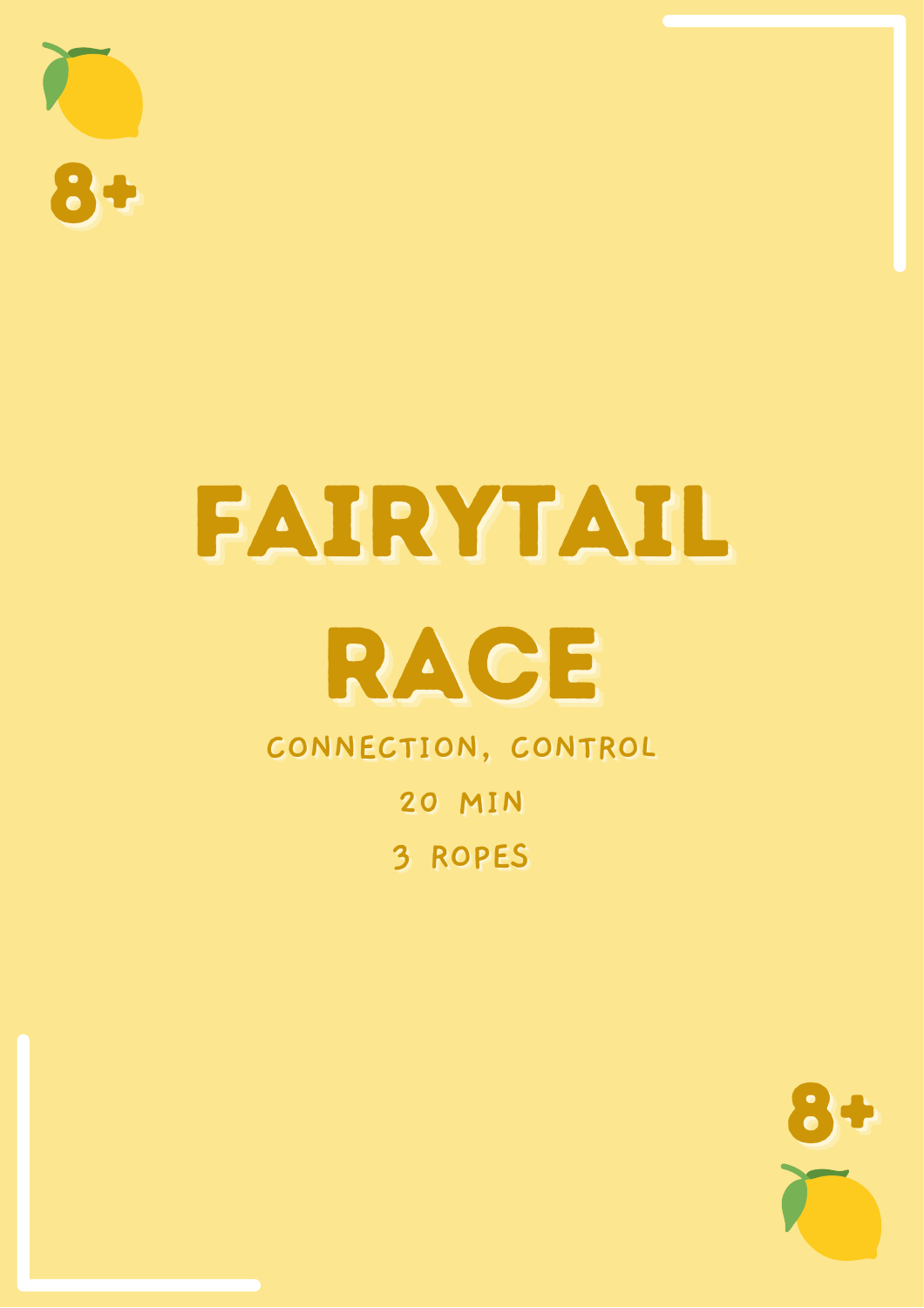# **FAIRYTAIL RACE**

YOU SPLIT THE GROUP INTO 2. EACH TIME YOU PLAY, THE GROUPS HAVE TO DECIDE THEIR CHARACTER AND ACT IT OUT. THE CHARACTERS AND THEIR ABILITIES ARE:

- . DWARF: TICKLE THE GIANTS' FEET
- . GIANT: ARE STRONGER THAN THE WIZARDS
- . WIZARD: CAN MAKE THE DWARFS DISAPPEAR

AFTER CHOOSING THE CHARACTERS, THE TEAMS STAND IN A LINE FACING EACH OTHER, WITH A ROPE BETWEEN THEM AND A ROPE BEHIND EACH TEAM, WHICH IS PLACED A COUPLE OF METERS AWAY. AT THE COUNT OF THREE, THEY SHOW THEIR CHARACTER, AND THE LOSING TEAM HAS TO RUN AWAY BEHIND THE BACK ROPE. THE OTHER TEAM CHASES THEM AND TRIES TO TAP THEM BEFORE THEY CROSS THE LINE. PARTICIPANTS THAT HAVE BEEN TAPPED HAVE TO JOIN THE OTHER GROUP. YOU CAN PLAY THIS AS MANY TIMES AS YOU WANT. THE TEAM WITH THE MOST PEOPLE IN THE END IS THE WINNER.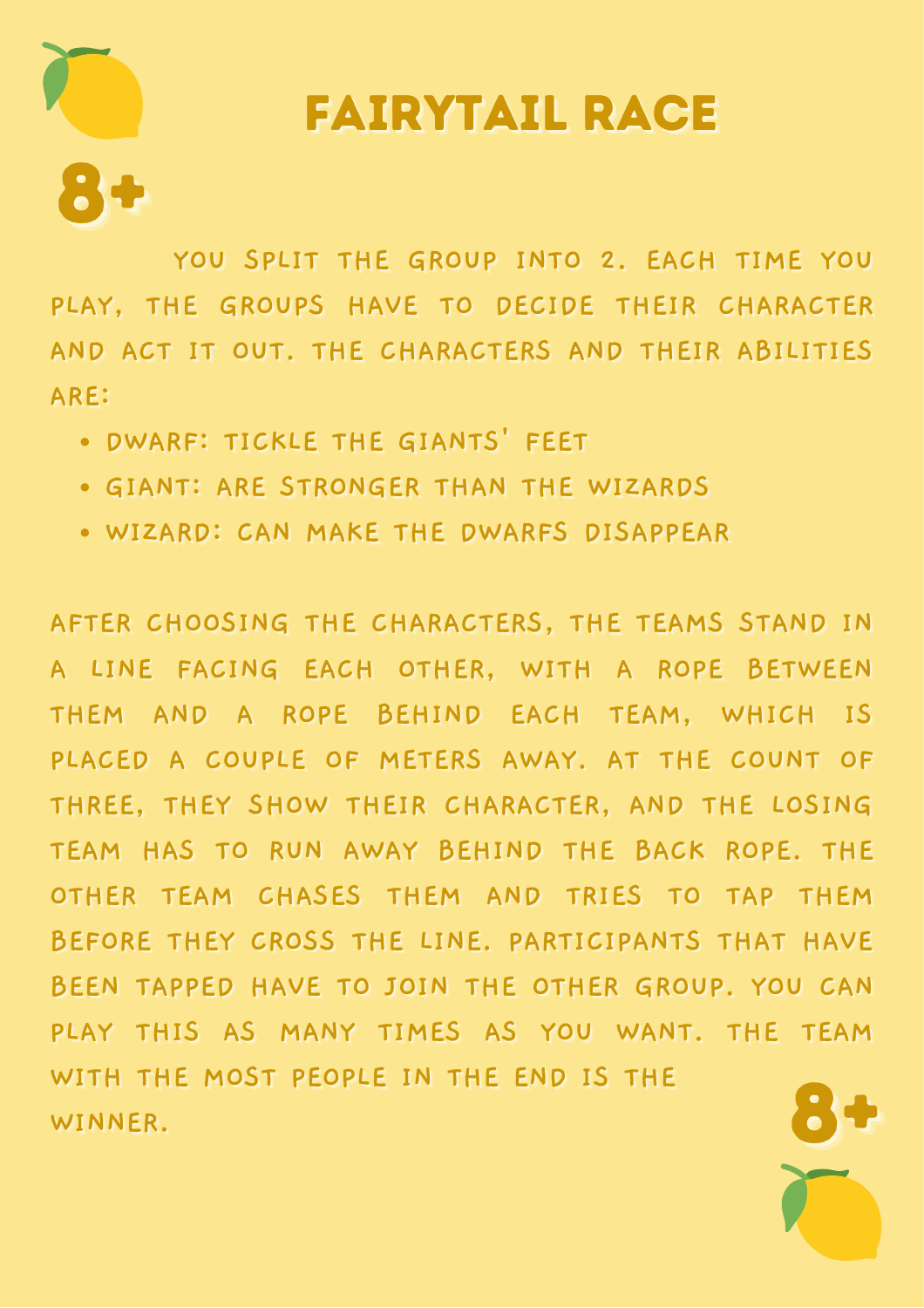# FIRE, WATER, STORM

COMPETENCE, CONTROL 10 - 20 MIN NO MATERIALS

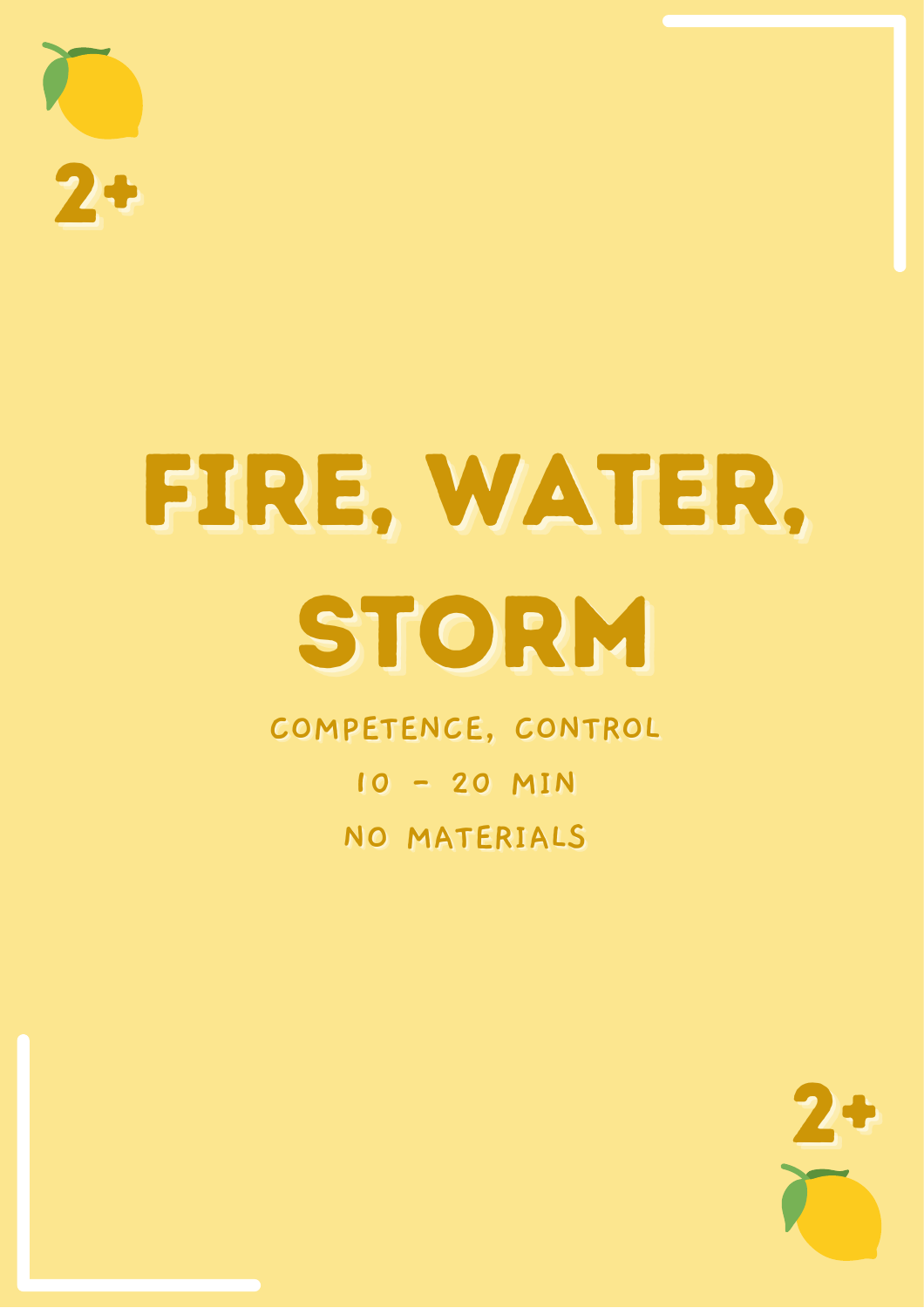

THERE ARE THREE COMMANDS: FIRE, WATER, STORM.

FIRE: THE PARTICIPANTS HAVE TO LAY DOWN BECAUSE OF THE SMOKE IN THE AIR.

WATER: THE PARTICIPANTS HAVE TO "KEEP OUT" OF THE WATER AND GET OFF THE GROUND (CLIMB ON SOMETHING).

STORM: THE PARTICIPANTS HAVE TO HOLD ON TO SOMETHING IN ORDER NOT TO GET BLOWN AWAY.

THE PURPOSE IS TO CHALLENGE THE PARTICIPANTS TO REACT QUICKLY BUT ALSO BE AWARE OF THEIR SURROUNDINGS. THE FACILITATOR CAN ALSO MAKE UP NEW COMMANDS LIKE ALIEN INVASION, ETC.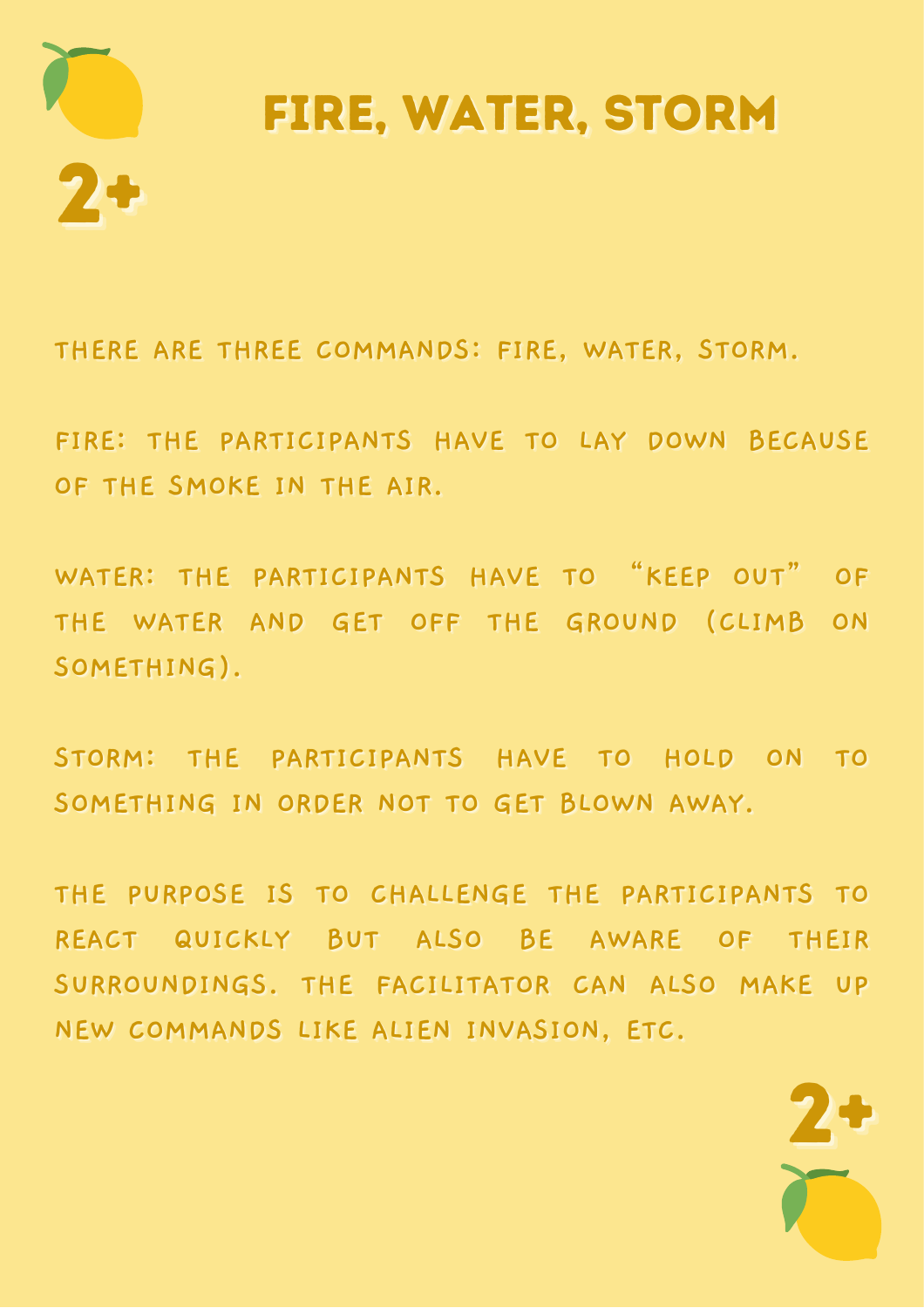

## HORSE RACE

### CONNECTION

### 10 MIN NO MATERIALS

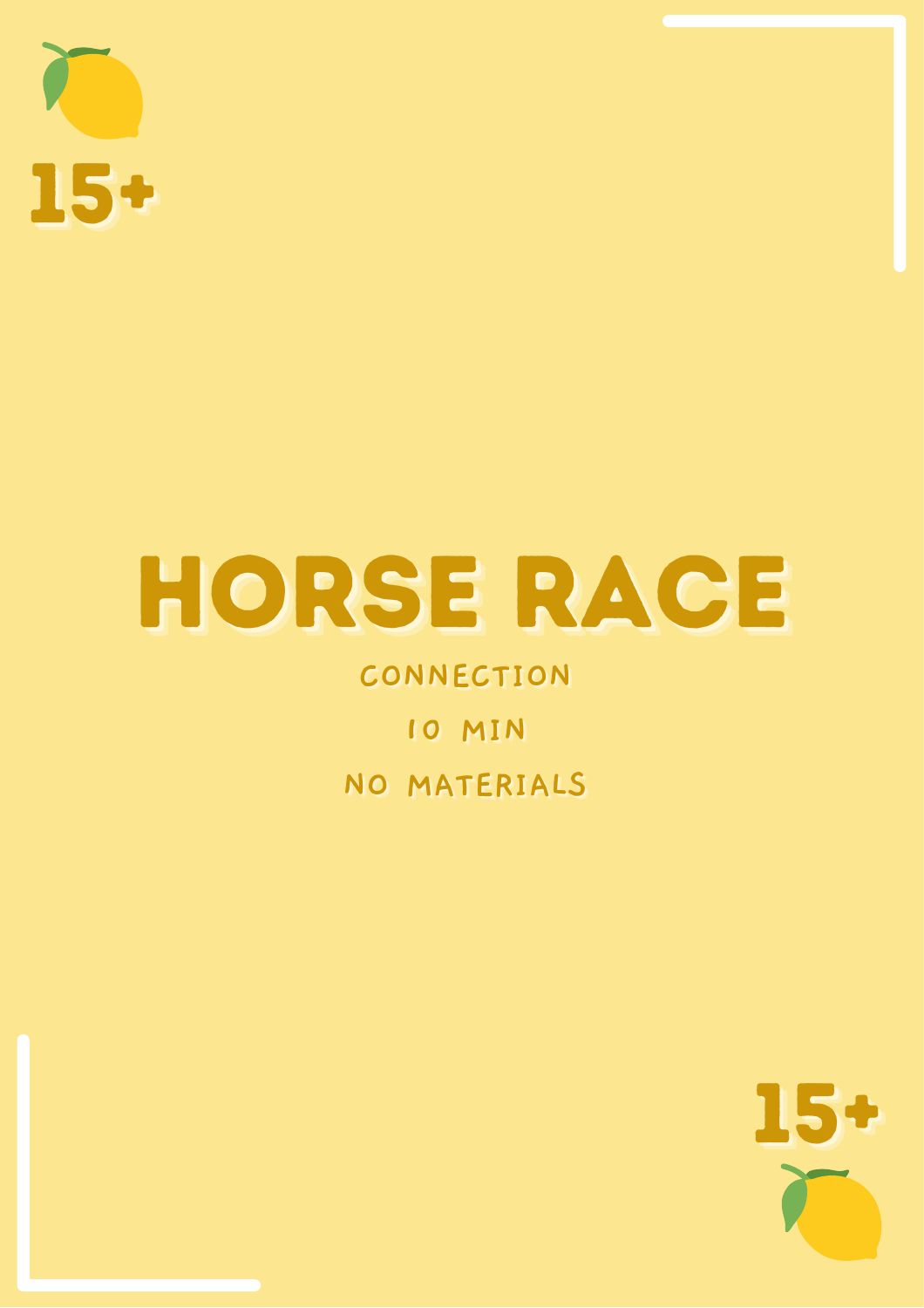### **HORSE RACE**

THE WHOLE GROUP STANDS IN A VERY CLOSE CIRCLE SO THAT THE SHOULDERS TOUCH. THE FACILITATOR EXPLAINS THAT THEY ARE PARTICIPATING IN A HORSE RACE AND INSTRUCTS THE PARTICIPANTS TO BEGIN THE RACE BY TAPPING THEIR THIGHS TO SIMULATE HOOF TRAMPLING.

15+

THE FACILITATOR SHOUTS THE COMMANDS: "TURN TO THE RIGHT!" AND EVERYBODY HAS TO LEAN TO THE RIGHT WHILE STILL TAPPING THEIR THIGHS. SAME WITH "TURN TO THE LEFT!". AT ONE POINT, THERE IS AN OBSTACLE IN THE HORSE RACE, SO THE FACILITATOR SHOUTS "JUMP!" AND EVERYBODY JUMPS. YOU CAN ALSO INCLUDE OTHER COMMANDS.

REMEMBER THAT THE FACILITATOR IS LIKE A COMMENTATOR SO IT IS MORE MOTIVATING IF YOU TALK LIKE YOU WERE COMMENTING ON A HORSE RACE. MAKE SURE YOU INSTRUCT THE PARTICIPANTS TO TAP FASTER BEFORE THE FINISH LINE FOR EXTRA EXCITEMENT :)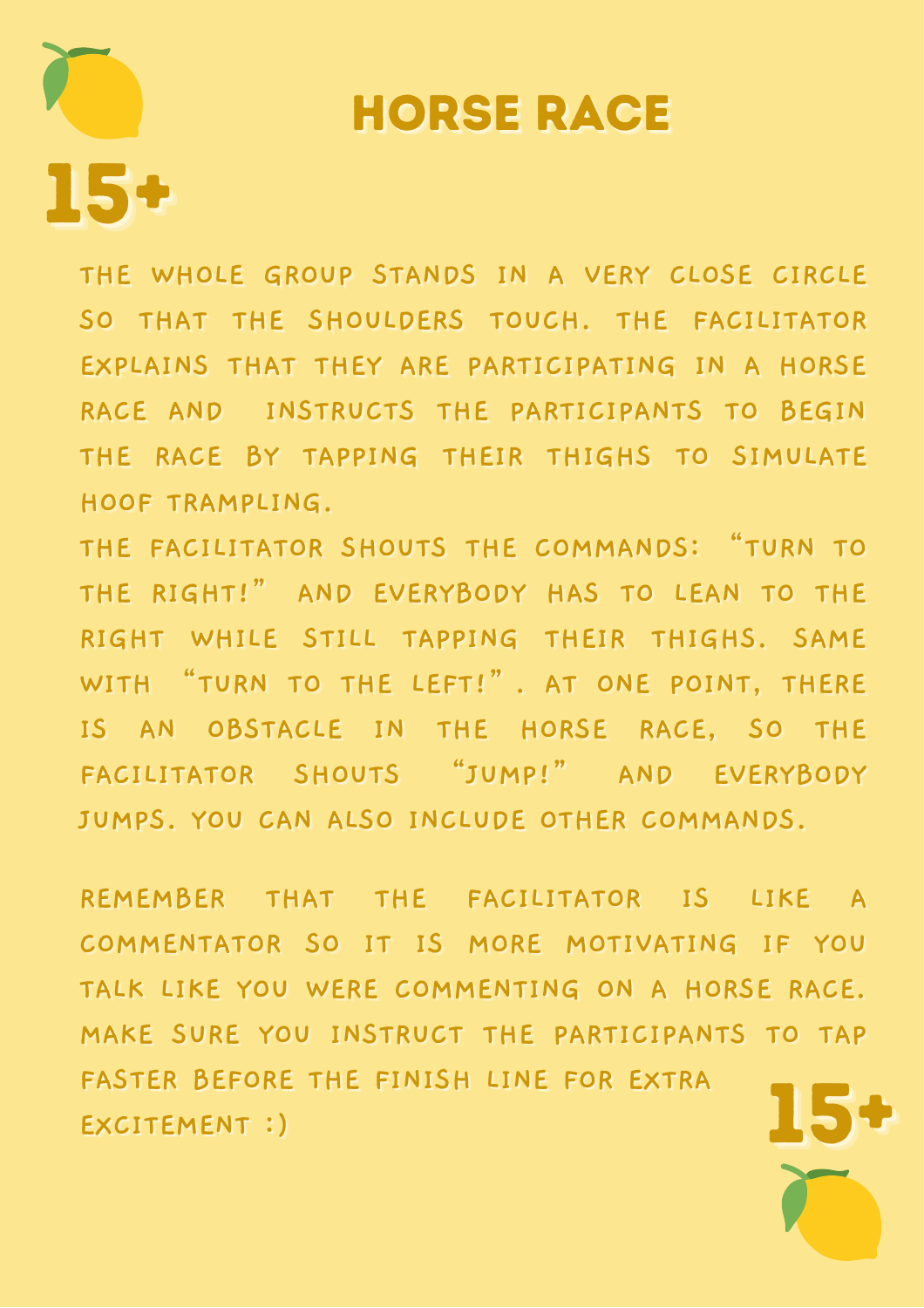$2+$ 

## MANDALA

### CONFIDENCE, CHARACTER, CONTRIBUTION

### 30-60 MIN

### EVERYTHING YOU FIND OUTDOORS

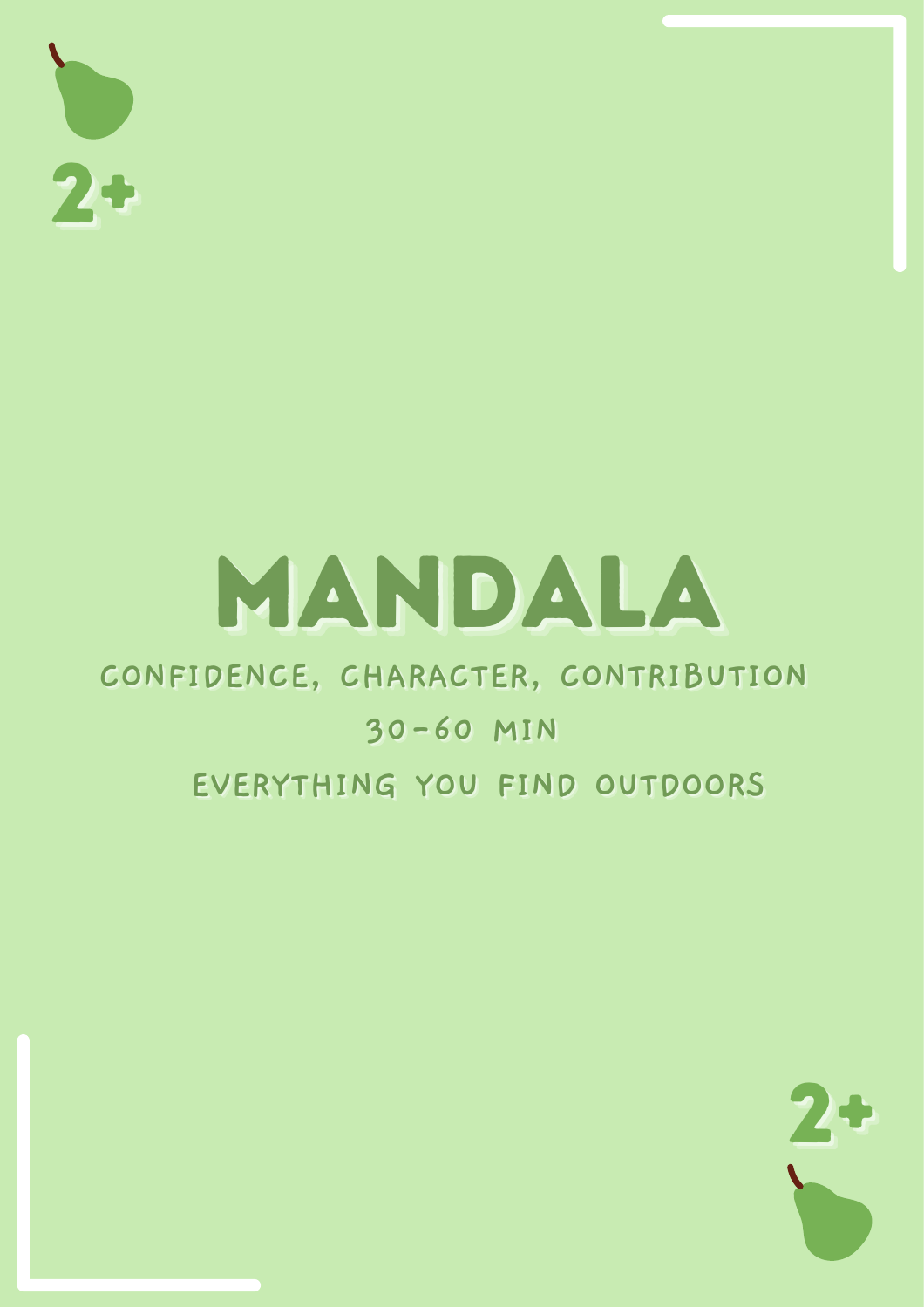

### MANDALA

THE PARTICIPANTS SHOULD CREATE A MANDALA/PICTURE OUT OF MATERIALS THEY FIND IN THE SURROUNDINGS. THEY CAN CHOOSE THE SHAPE. COLOUR, THEME, AND ANYTHING THEY PERSONALLY WANT TO EXPRESS. TO CREATE THE MANDALA, THEY CAN USE ANY MATERIAL THEY FIND (BUT PLEASE BE RESPECTFUL TOWARDS NATURE).

IN THE END, REFLECT ON THE PROGRESS WITH **QUESTIONS LIKE:** 

- . HOW DID YOU FEEL DURING THE PROCESS OF **CREATING?**
- . WHAT DID YOU ENJOY THE MOST?
- . WHAT WERE THE CHALLENGES?
- WHAT DID YOU WANT TO PORTRAY?

DON'T FORGET TO TAKE A PICTURE WHEN YOU'RE FINISHED! :)

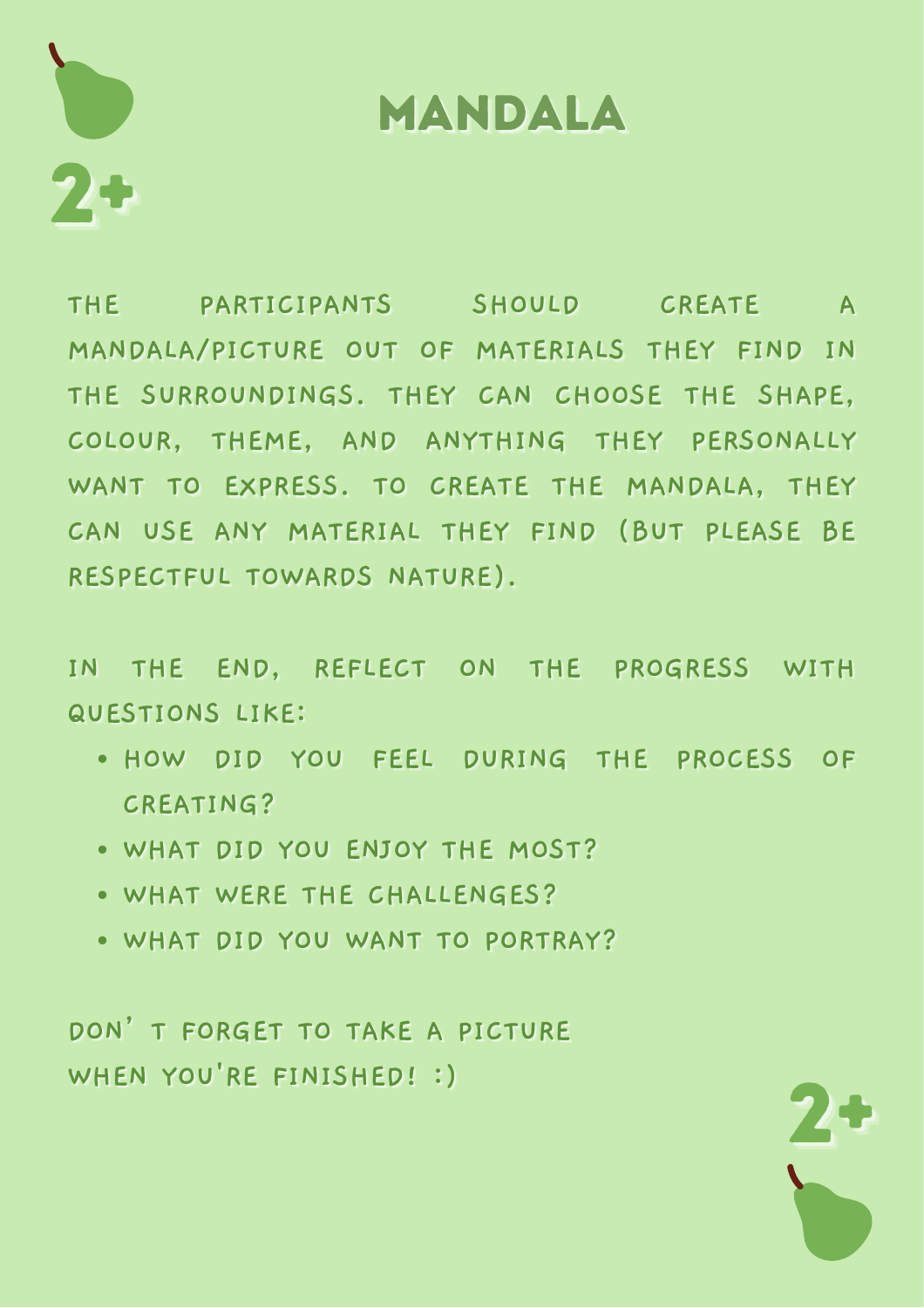50

## CALCULATOR

### COMPETENCE, CONNECTION, CONTRIBUTION,

### COPING, CONTROL

### **30 MIN**

### 2 ROPES, NUMBERS I THROUGH 30

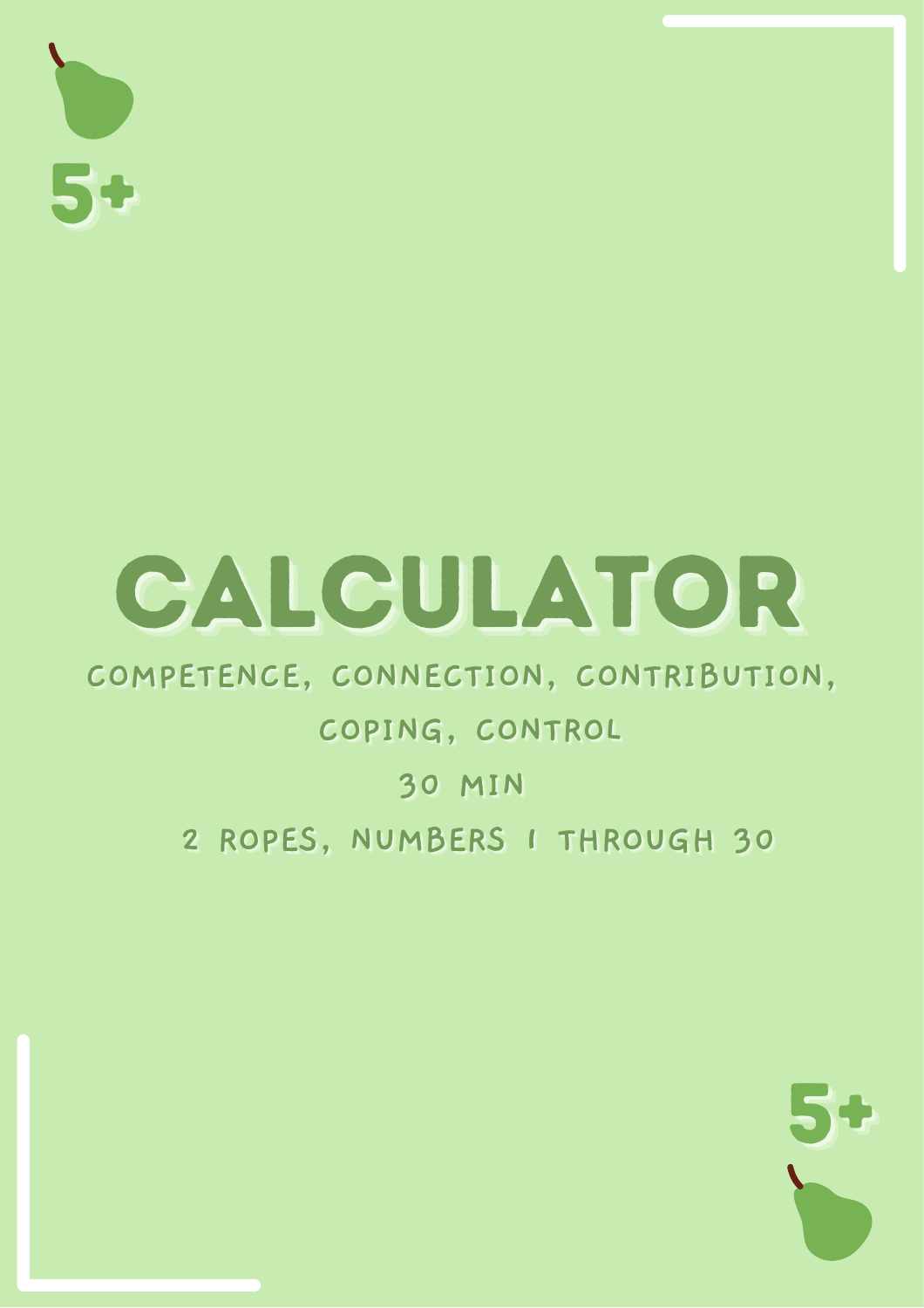

### CALCULATOR

THE GOAL OF THIS ACTIVITY IS TO TOUCH THE NUMBERS I THROUGH 30 IN THE CORRECT ORDER.

THE GROUP STANDS BEHIND A ROPE. IN THE MIDDLE OF THE PLAYING FIELD, THERE IS A CIRCLE WITH ALL OF THE NUMBERS INSIDE OF IT. WHEN THE GROUP CROSSES THE ROPE TO THE PLAYING FIELD, THEIR TIME STARTS. FOR EACH TRY THEY HAVE A MAXIMUM OF 3 MINUTES. THE GROUP HAS TO FIND A TACTIC TO DO THE ACTIVITY AS FAST AS POSSIBLE.

#### **ALTERNATIVES:**

- . NO SPEAKING AFTER CROSSING THE ROPE
- . THERE CAN ONLY BE ONE FOOT AT A TIME INSIDE THE CIRCLE

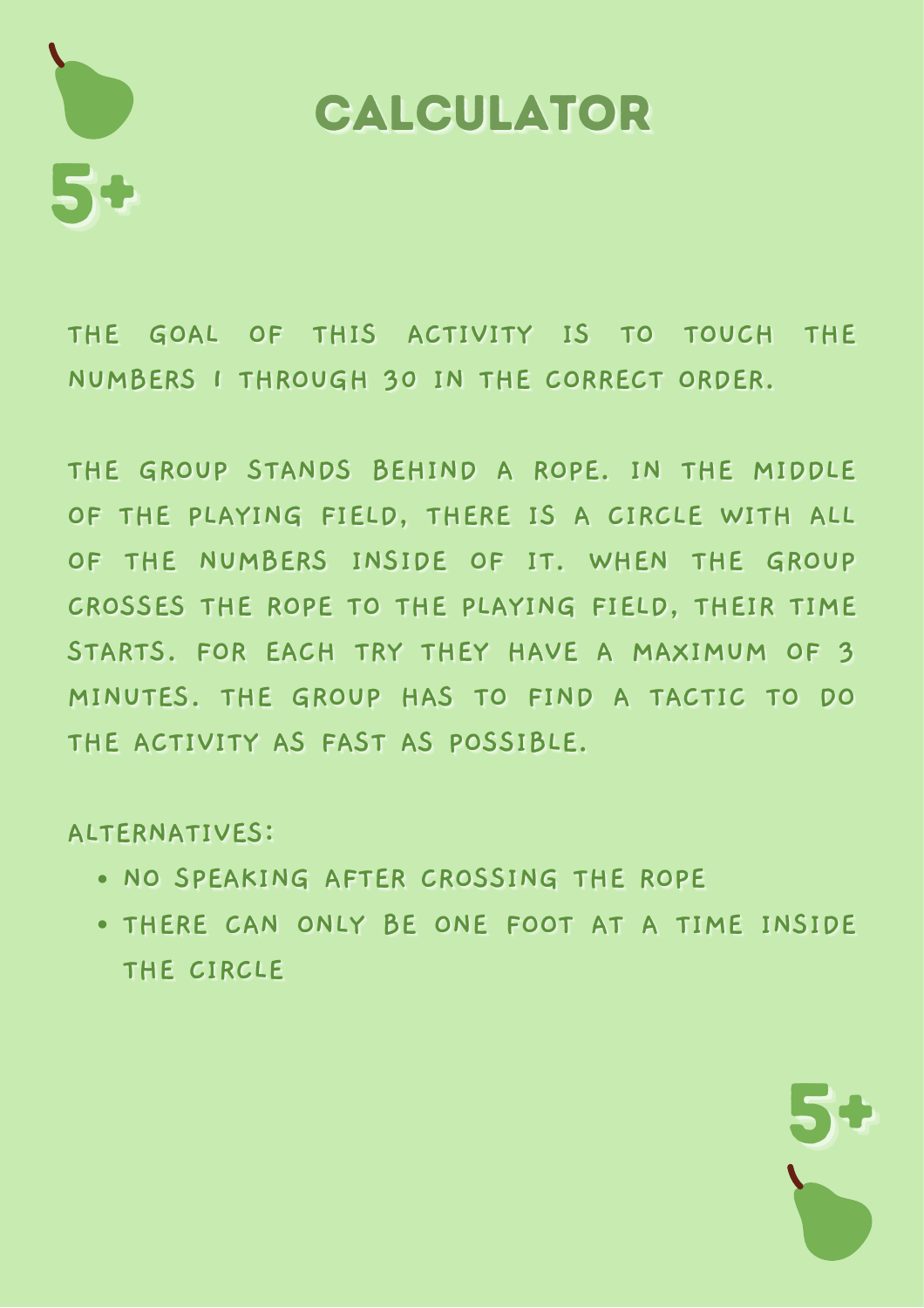

## DON'T SPILL THE WATER

COMPETENCE, CONTRIBUTION, COPING, CONTROL **30 MIN** SMALL WOODEN BOARD WITH STRINGS

ATTACHED TO IT, CUP WITH WATER

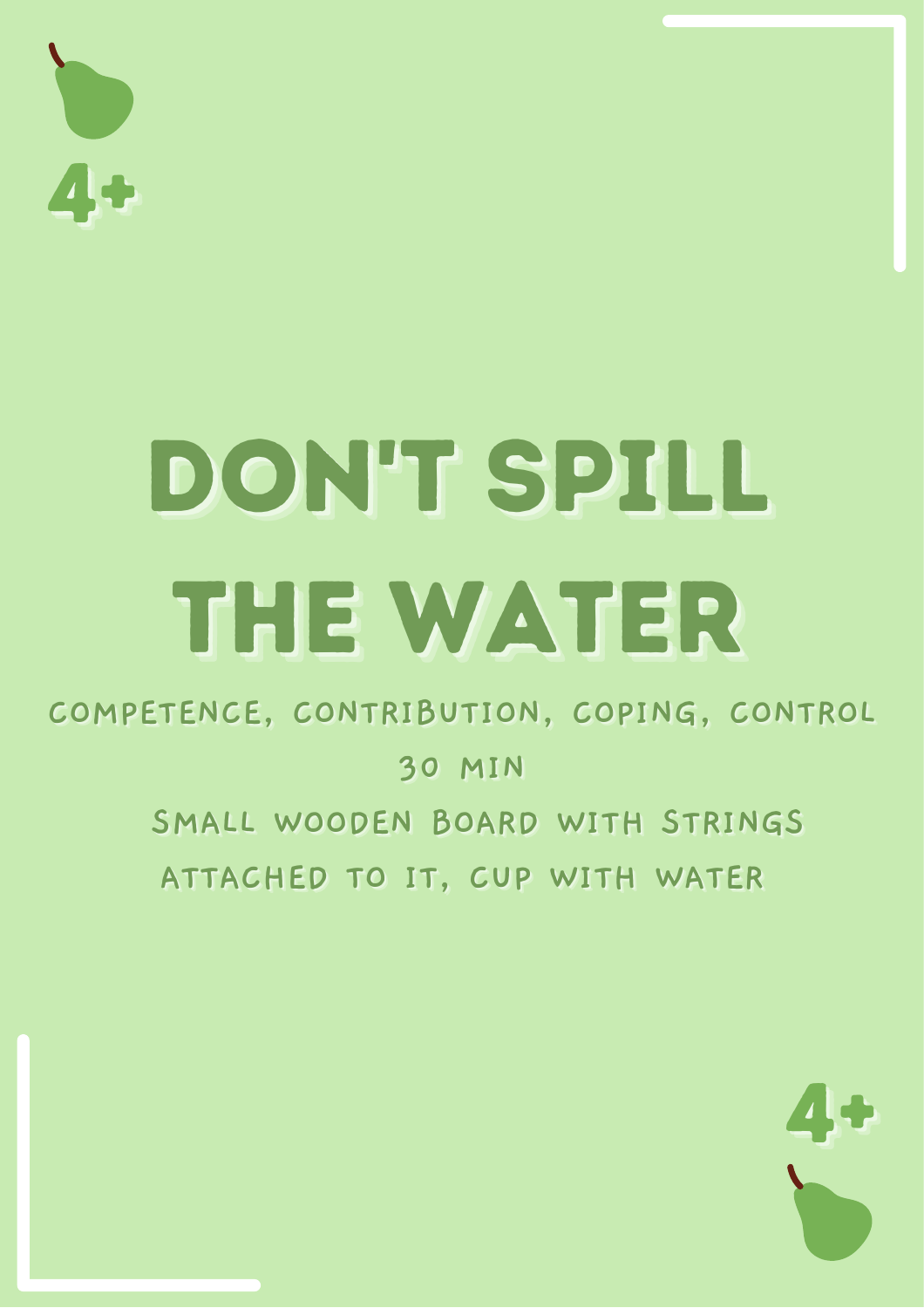

THE GOAL OF THIS ACTIVITY IS TO GET FROM POINT A TO POINT B WITHOUT SPILLING ANY WATER OUT OF THE CUP.

EACH PERSON IN THE GROUP HAS TO HOLD A STRING THAT IS ATTACHED TO A WOODEN BOARD.

A CUP OF WATER IS PLACED ON THE WOODEN BOARD. THE GROUP HAS TO KEEP THE BOARD AND THE CUP IN BALANCE BY HOLDING THE STRINGS IN A WAY THAT THE WATER DOESN'T SPILL FROM THE CUP.

THE FACILITATOR SHOULD NOT GIVE ANY TIPS, BUT LET THE GROUP FIGURE OUT A GOOD STRATEGY.

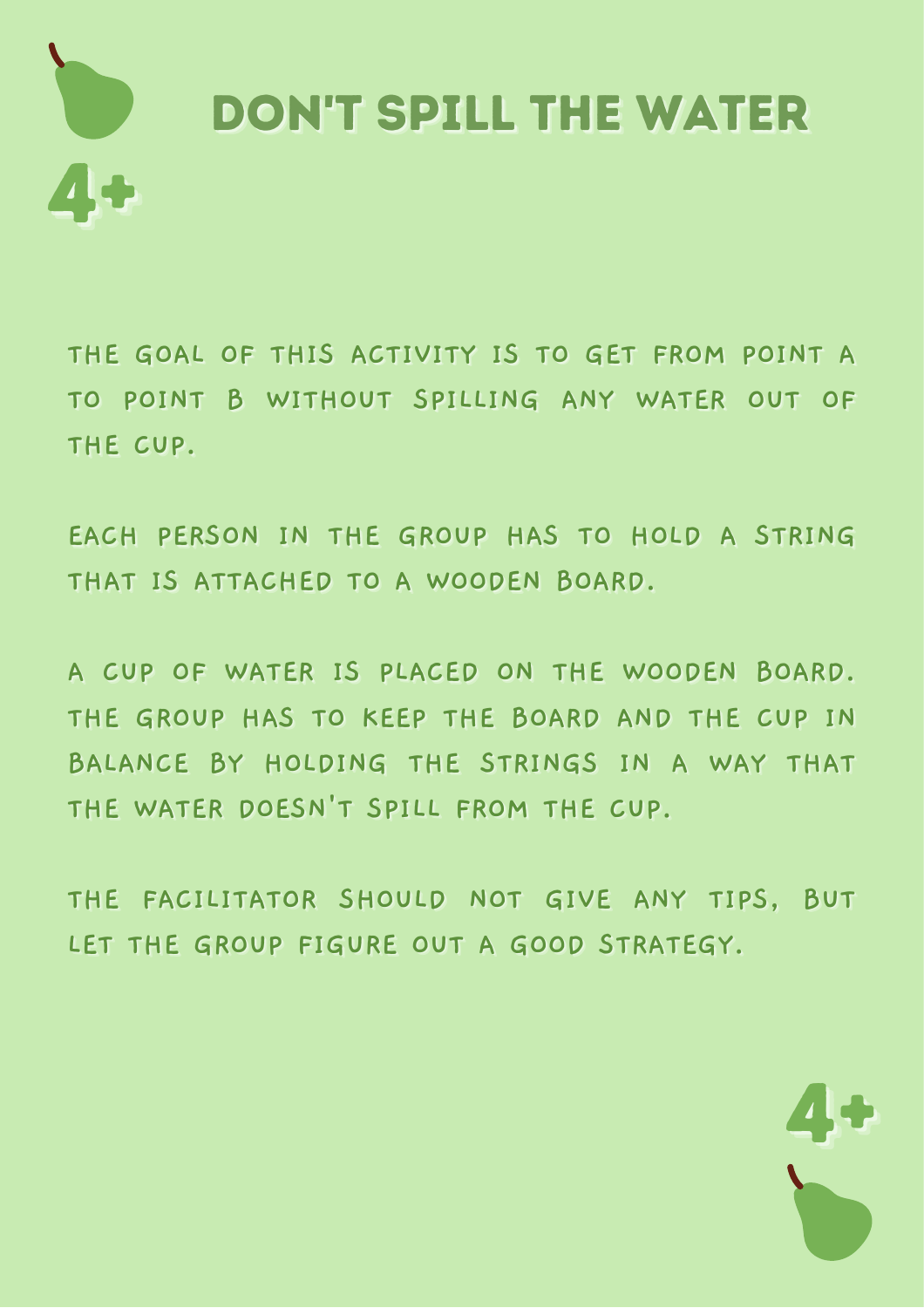

### BUILDING A HUT COMPETENCE, CONNECTION, CONTRIBUTION I HOUR+

FOREST

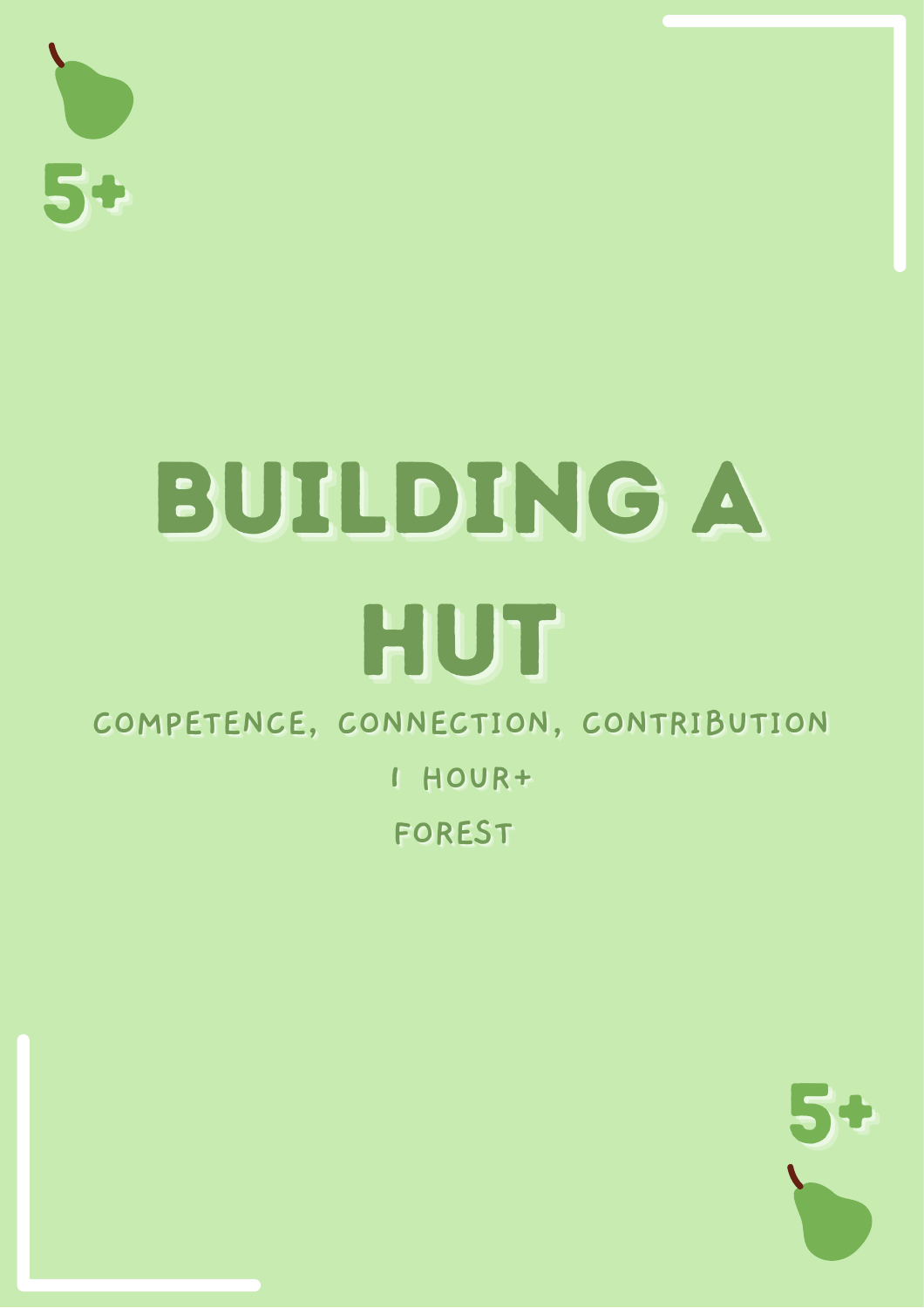

### **BUILDING A HUT**

THE GOAL OF THIS ACTIVITY IS TO BUILD A HUT.

THE PARTICIPANTS ARE FREE TO SHAPE THE ACTIVITY AS THEY LIKE. YOU CAN CONSTRUCT JUST A LITTLE HUT, OR YOU CAN DO VARIATIONS. FOR EXAMPLE:

- · BUILD A KITCHEN
- · INCLUDE A TOILET

THINK ABOUT ITS PRACTICALITY, DOES IT SHELTER FROM THE WIND AND RAIN? CAN IT FIT ALL THE PARTICIPANTS? IS IT SAFE AND SECURE?

REFLECT ON YOUR WORK AFTER, EXPLAIN THE THOUGHT PROCESS AND SHARE YOUR FEELINGS. PAT YOURSELF ON THE BACK FOR THE WORK YOU HAVE DONE TO CONTRIBUTE.

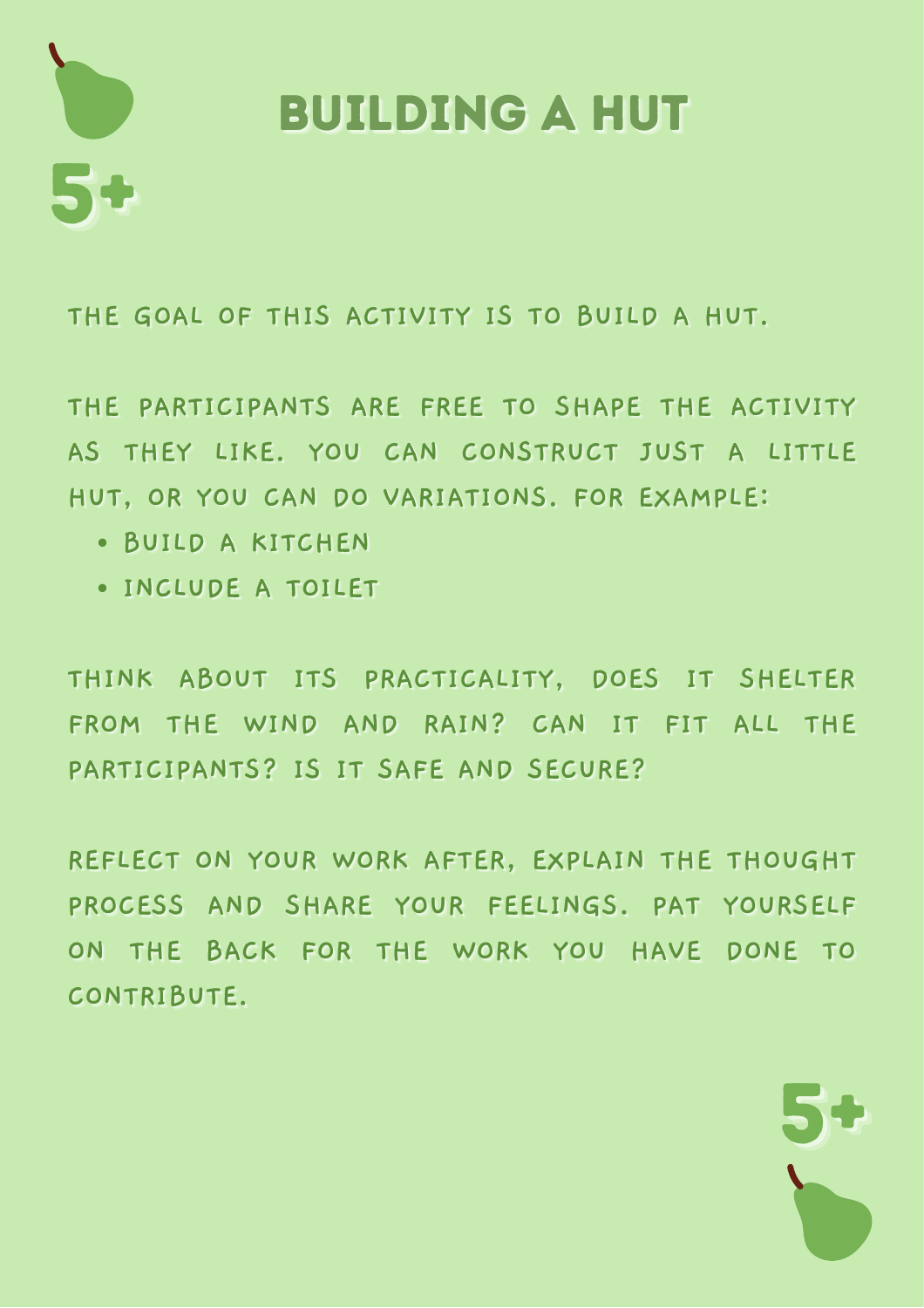

## ALADINES CARPET

COMPETENCE, CONNECTION, CONTRIBUTION,

COPING, CONTROL

**30 MIN** 

FABRIC OR TARP (BIG ENOUGH TO FIT ALL THE PARTICIPANTS + SOME EXTRA SPACE)

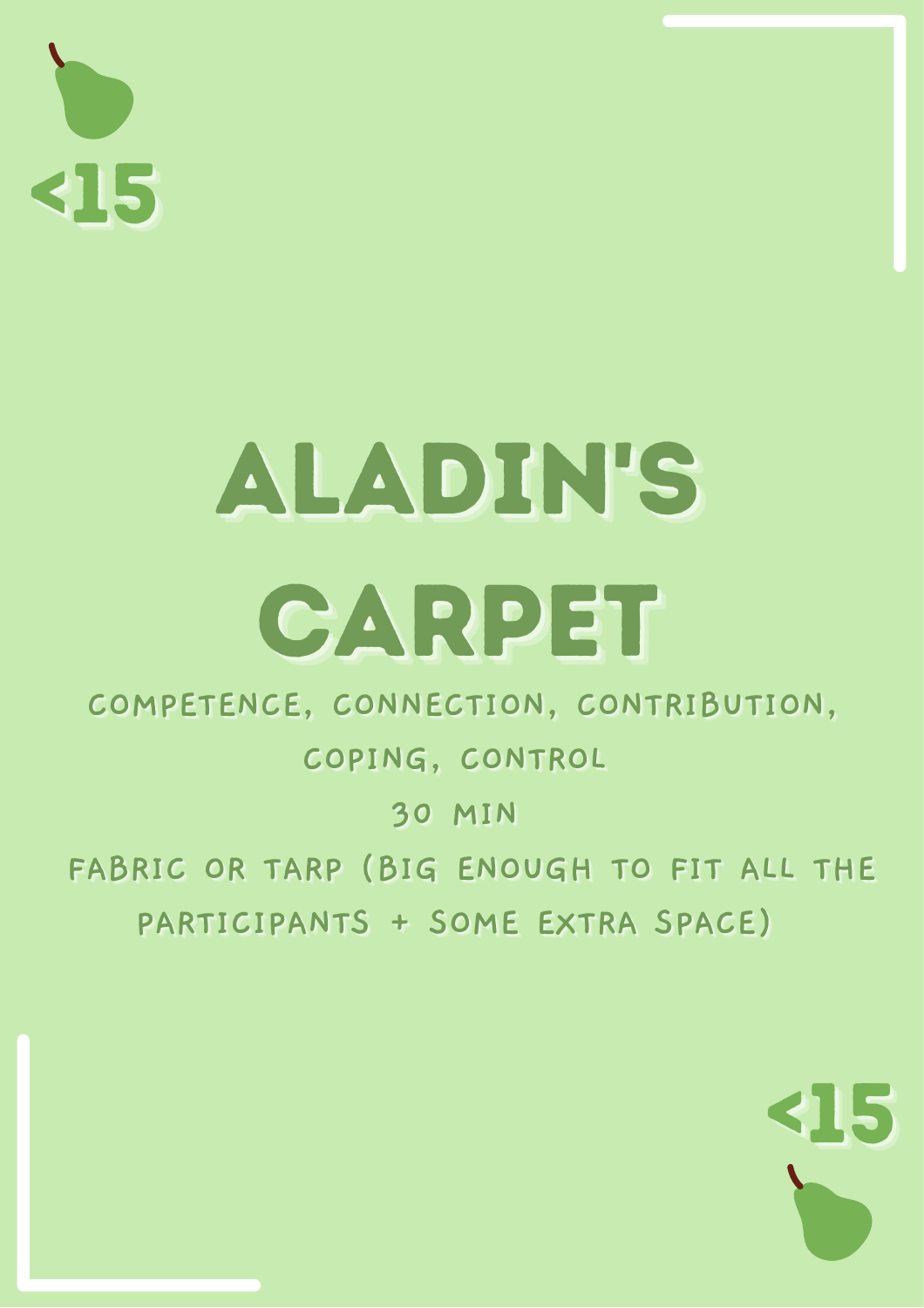# 315

**ALADIN'S CARPET** 

LAY THE CARPET ON THE GROUND AND HAVE ALL PARTICIPANTS STAND ON IT.

THE FACILITATOR SHOULD READ THE FOLLOWING STORY:

"YOU ARE ON A MAGICAL CARPET FLYING OVER THE GIZEH PYRAMIDS. SUDDENLY YOU NOTICE THAT THE MAGICAL FLYING POWER WEAKENS AND YOU ARE ABOUT TO FALL DOWN. BUT YOU KNOW THAT THE UNDERSIDE OF THE CARPET STILL HAS ENOUGH MAGICAL FLYING POWER LEFT TO CONTINUE YOUR JOURNEY! SO YOU NOW HAVE TO TURN THE CARPET UPSIDE DOWN - BUT NO ONE CAN STEP OFF, OR YOU WOULD FALL DOWN!"

GROUP TRIES TO FIND A WAY TO TURN THE CARPET AROUND WITHOUT STEPPING OUT OF IT.

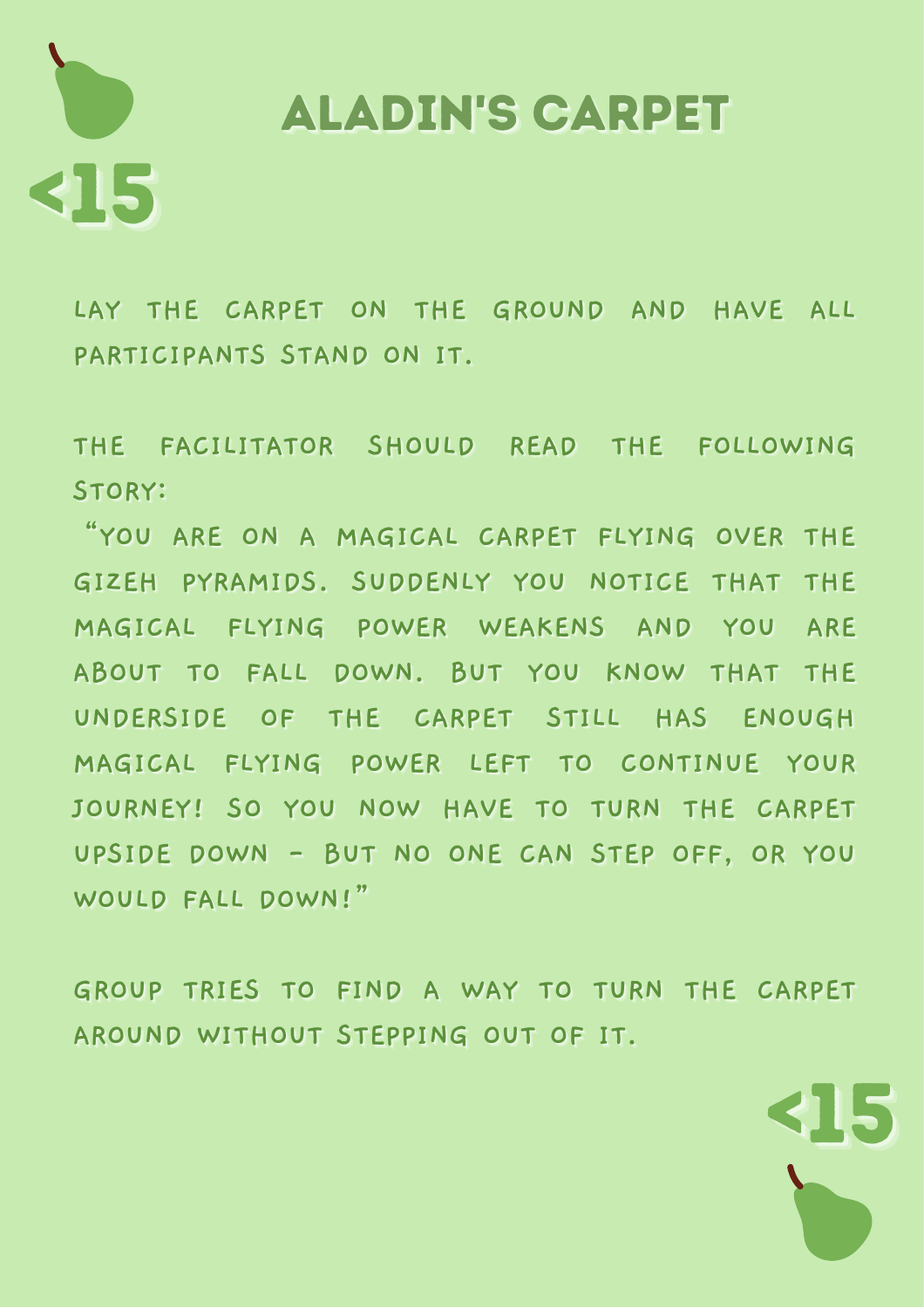

## **ELECTRIC** FENCE

### CONFIDENCE, CONNECTION, CONTRIBUTION

#### **20 MIN**

### (DEPENDING ON THE SIZE OF THE GROUP) **ROPE**

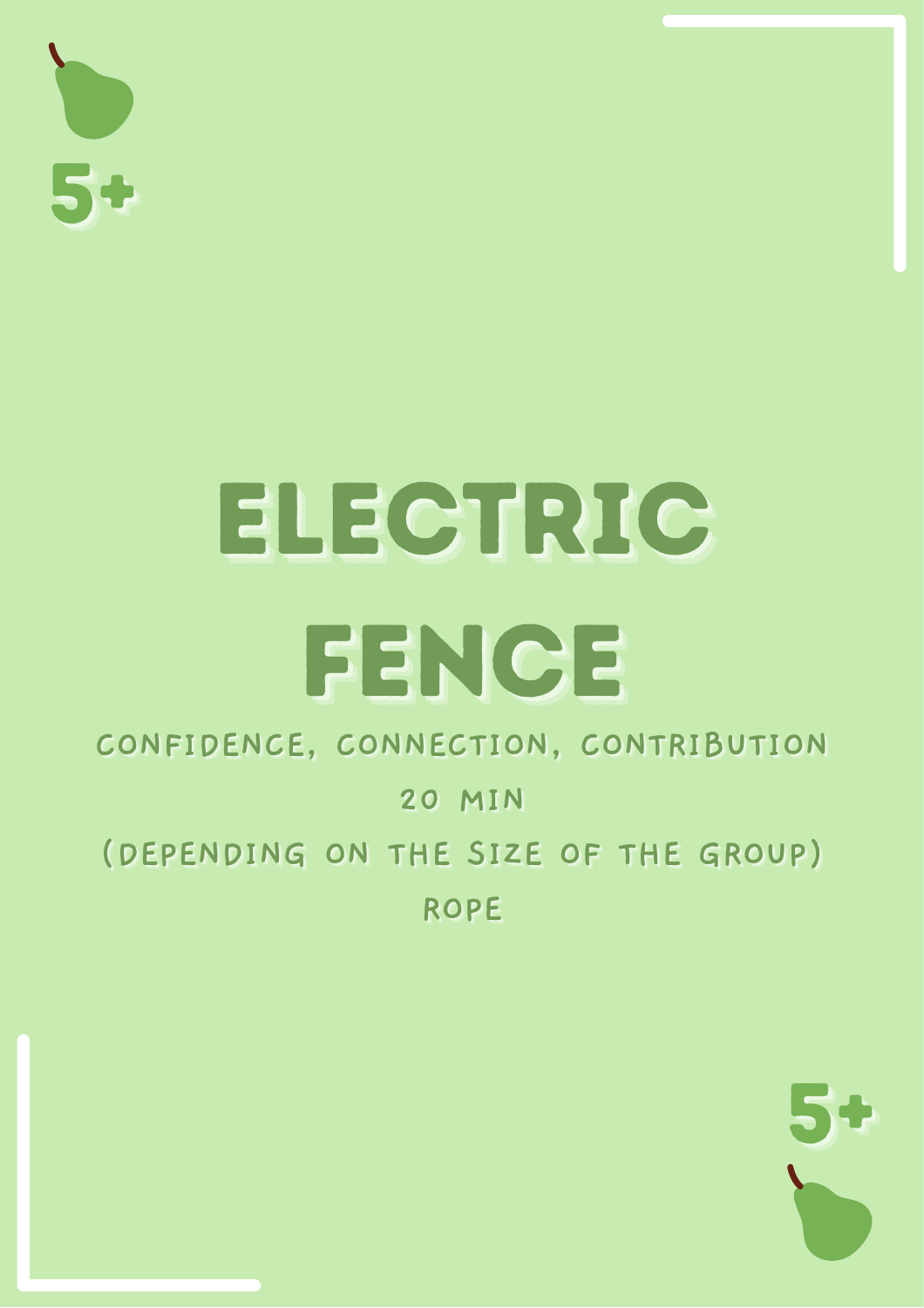

### **ELECTRIC FENCE**

THE GOAL OF THIS ACTIVITY IS TO GET THE WHOLE GROUP FROM ONE SIDE OF THE ROPE TO THE OTHER SIDE.

YOU HANG A ROPE BETWEEN TWO TREES/ POLES ABOVE THE GROUND. YOU CAN HANG IT AS HIGH AS YOU WANT, WHICHEVER IS MOST SUITABLE FOR YOUR GROUP, KEEPING IN MIND THAT THEY HAVE TO GO OVER IT. YOU CAN ALSO CREATE A NET USING MORE ROPE, IN ORDER TO MAKE IT HARDER TO PASS. THE GROUP IS NOT ALLOWED TO TOUCH THE ROPE, IF THEY DO. THAT PERSON HAS TO START OVER AGAIN.

THE GOAL IS TO FIND A STRATEGY ON HOW TO GET THE WHOLE GROUP TO THE OTHER SIDE OF THE ROPE.

**ALTERNATIVES:** 

• A SPECIFIC AMOUNT OF PEOPLE HAVE TO GO UNDER THE ROPE AS WELL.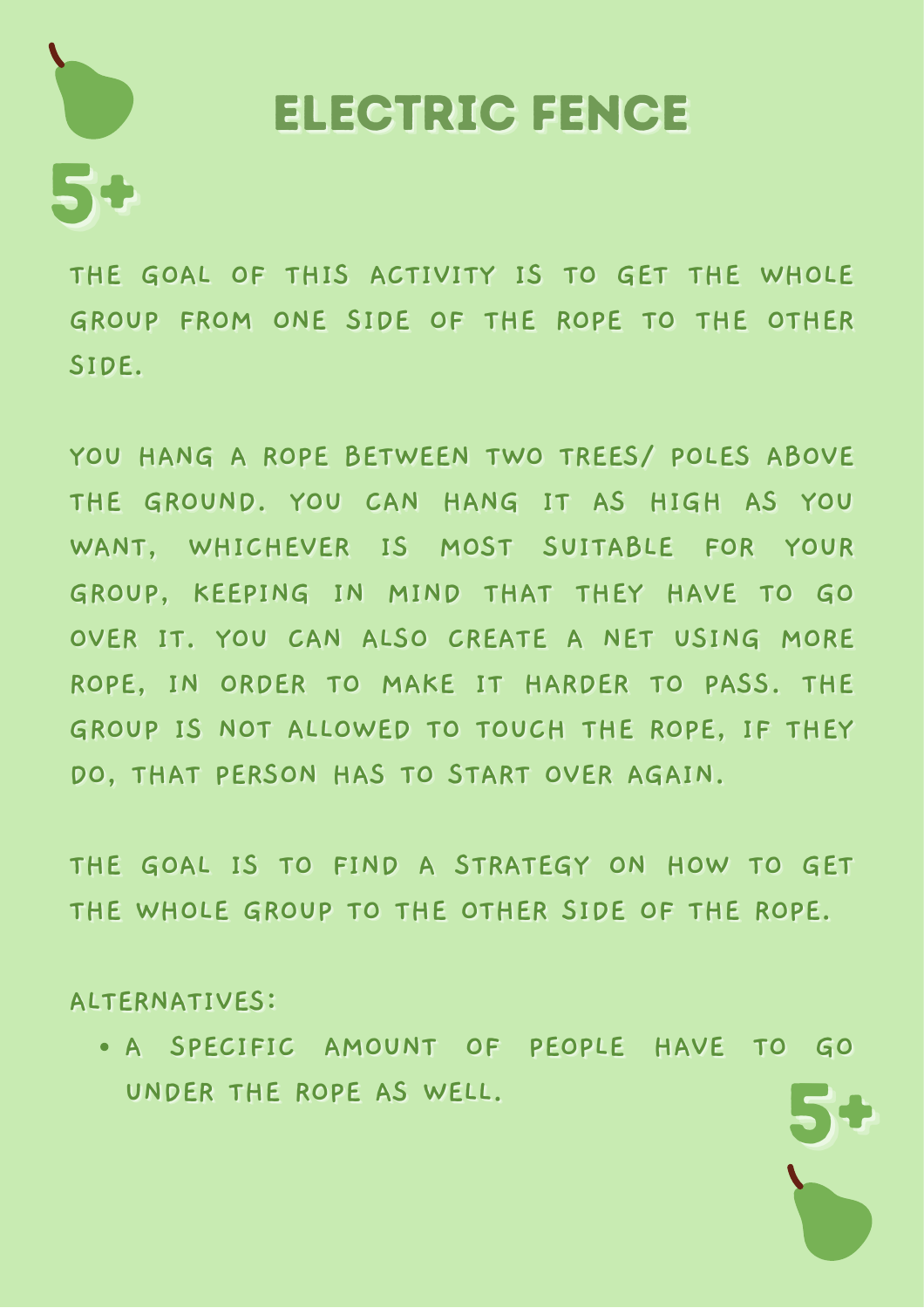

## LAZY GRANDMA

### COMPETENCE, CONNECTION, COPING, CONTROL

**30 MIN** CHAIRS

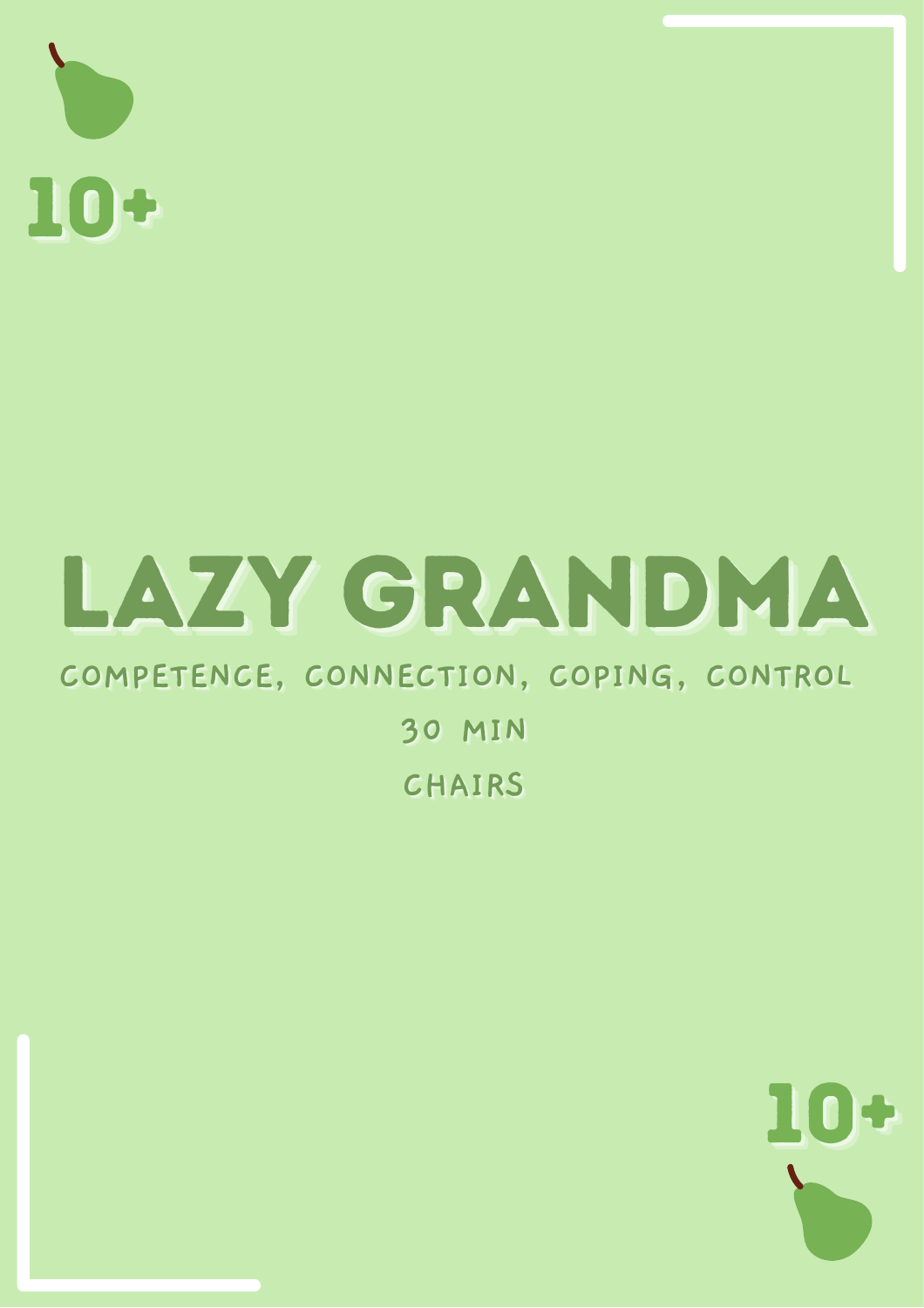

**LAZY GRANDMA** 

ALL THE PARTICIPANTS SIT ON A CHAIR, WHILE THERE IS ALWAYS ONE EXTRA FREE CHAIR.

THE PERSON PLAYING THE ROLE OF THE "LAZY GRANDMA" IS THE ONLY ONE STANDING AND WALKS AROUND THE PARTICIPANTS THAT ARE SITTING. THAT PERSON CAN ONLY WALK (SINCE THEY ARE OLD!), WHILE THE PARTICIPANTS CAN RUN.

THE GOAL OF THE GAME IS TO PREVENT THE GRANDMA FROM SITTING DOWN ON THE FREE CHAIR. IF THE PARTICIPANTS STAND UP FROM THEIR CHAIRS, THEY CAN'T SIT DOWN AGAIN AND THEY HAVE TO FIND A NEW SEAT.

ПОС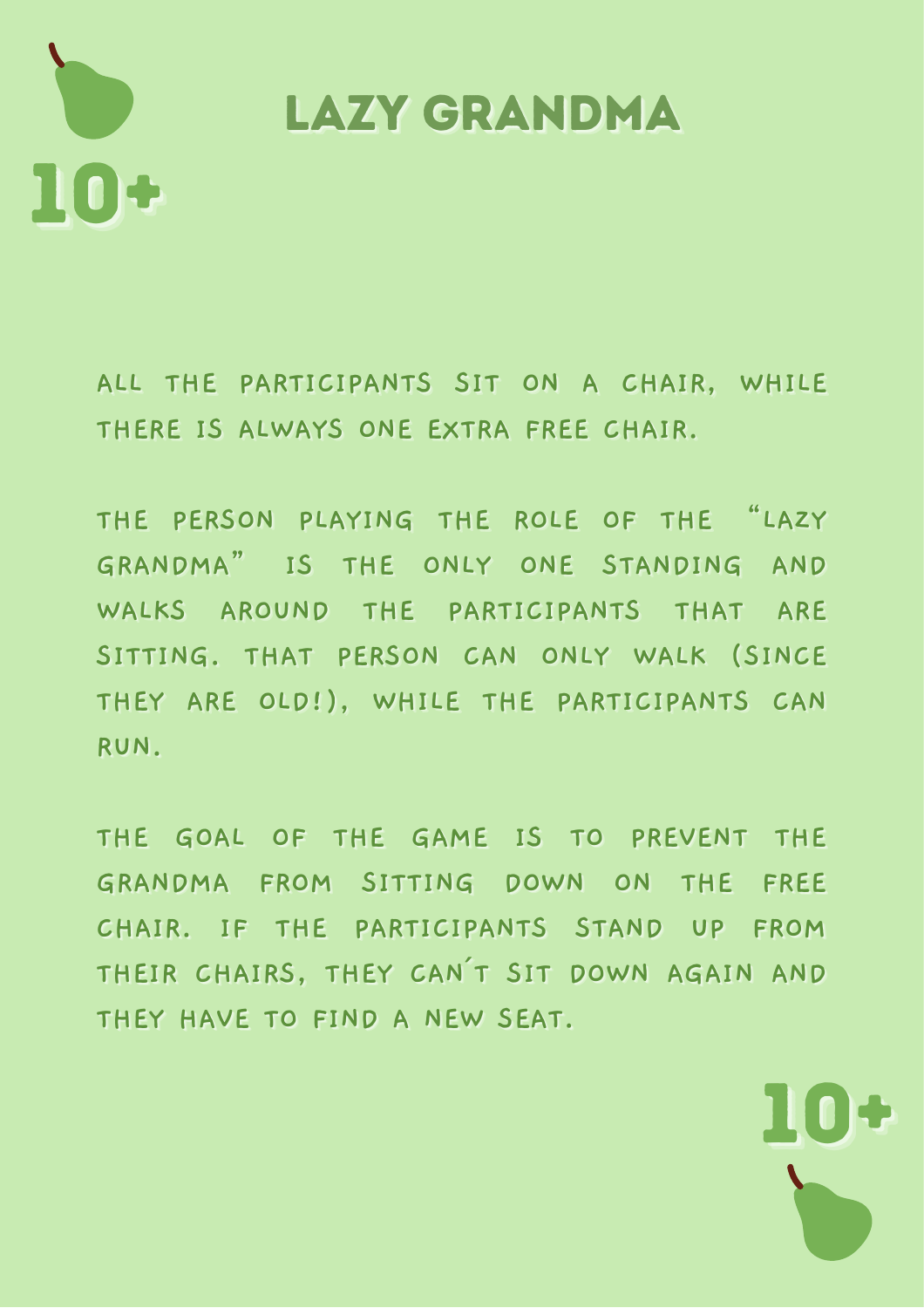

## THE HUMMINIG MEDITATION

CONNECTION, CHARACTER

 $6 - 7$  MIN

OPEN SPACE (COMFORTABLE FOR THE PARTICIPANTS TO SIT IN)

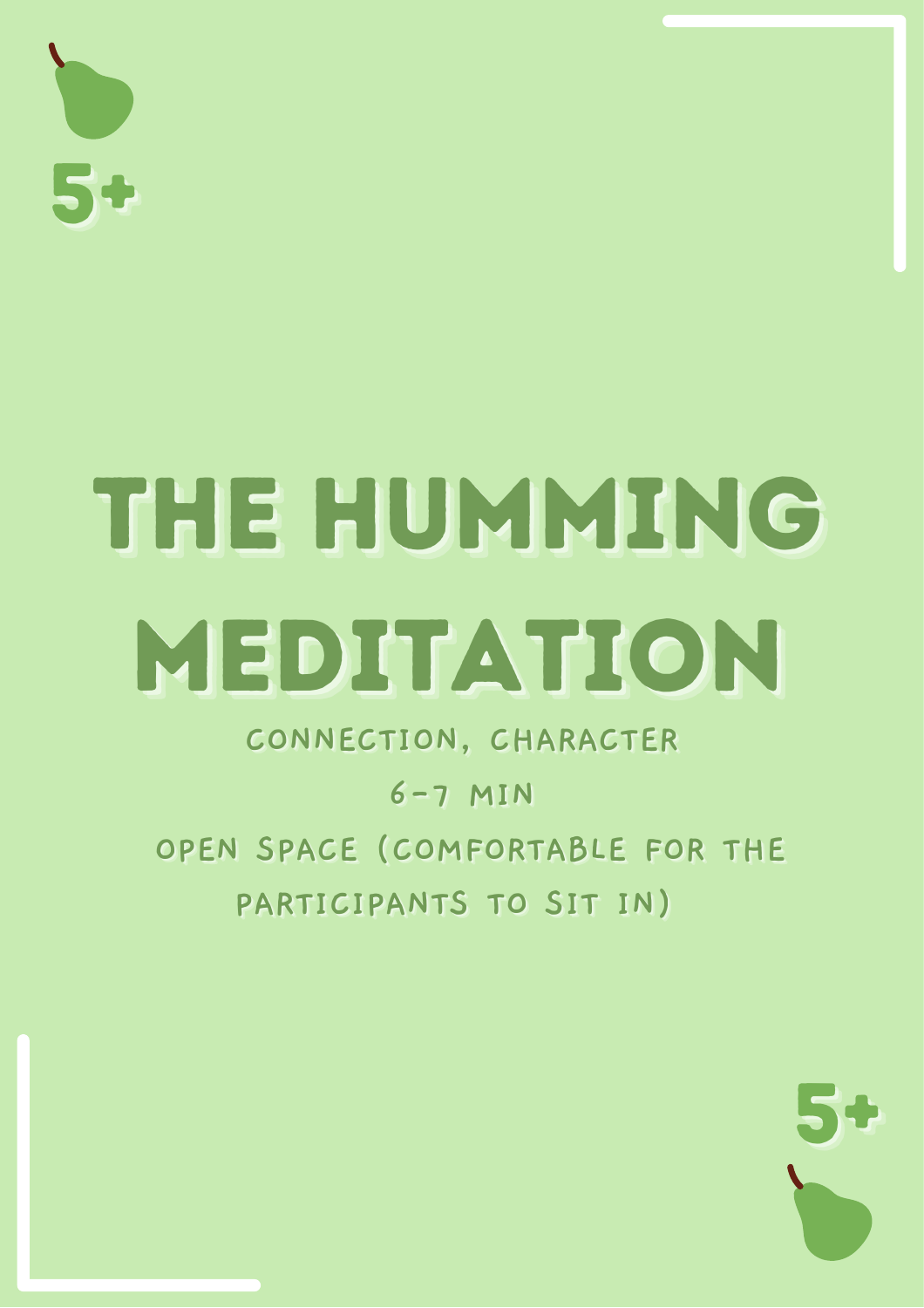

### THE HUMMING **MEDITATION**

PARTICIPANTS FORM A TIGHT CIRCLE, BEING NEXT TO EACH OTHER, AND CLOSE THEIR EYES.

SILENTLY, THE FACILITATOR WALKS INTO THE CENTRE OF THE CIRCLE AND STARTS HUMMING. PARTICIPANTS SHOULD TRY TO IMITATE THE FACILITATOR WITHOUT GETTING DISTRACTED BY OTHER SOUNDS.

THE FACILITATOR SHOULD REGULARLY CHECK ON PARTICIPANTS. ASKING THEM TO ELEVATE AND LOWER THE VOLUME OF THEIR HUMMING PERIODICALLY.

THE GOAL OF THE ACTIVITY IS TO FOCUS ON ONE PERSON AND STAY IN THE MOMENT.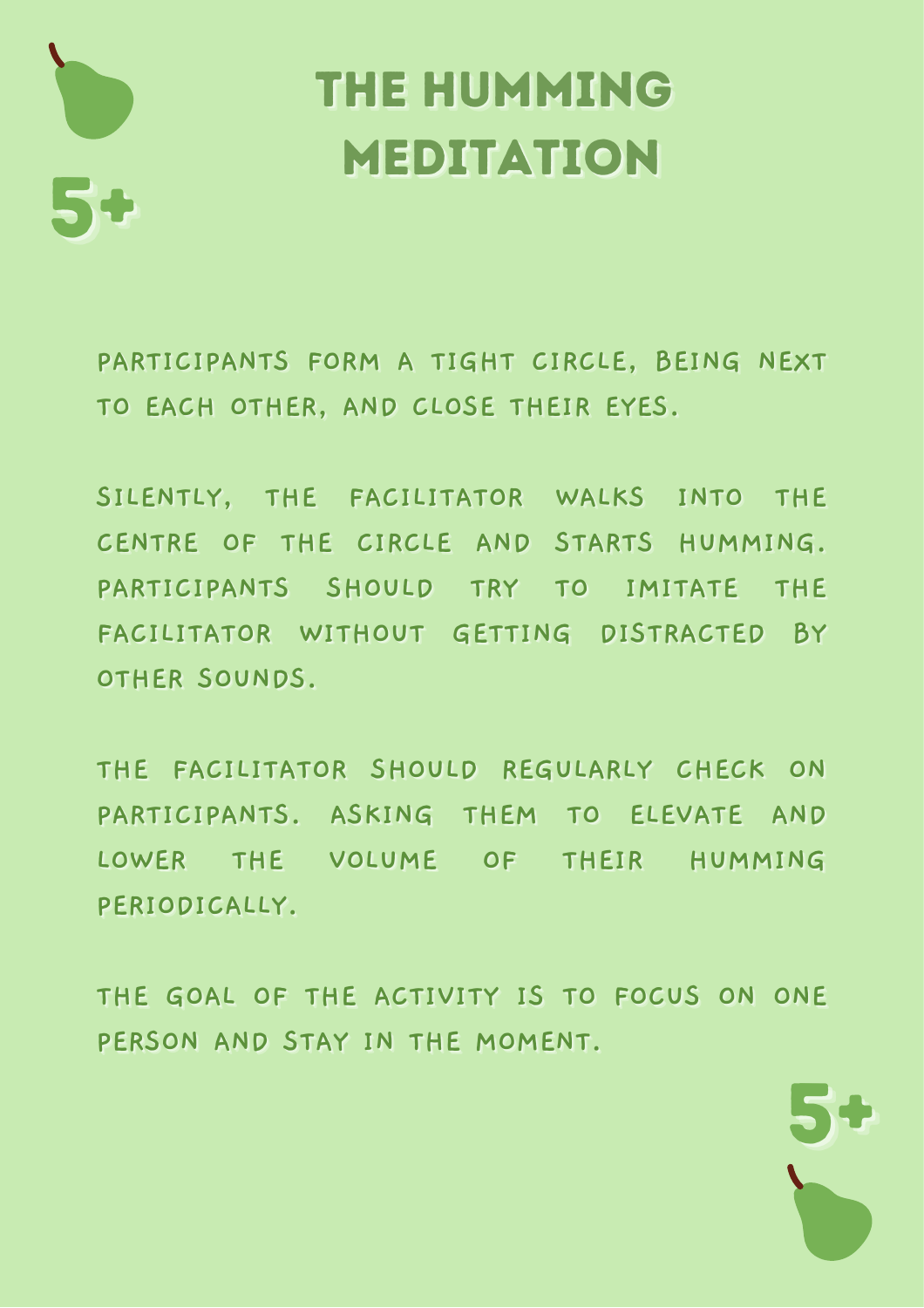

## THE COMPLIMENT CIRCLE

### CONFIDENCE, CONNECTION, CHARACTER

#### 10 MIN

OPEN SPACE COMFORTABLE FOR PARTICIPANTS TO WALK.

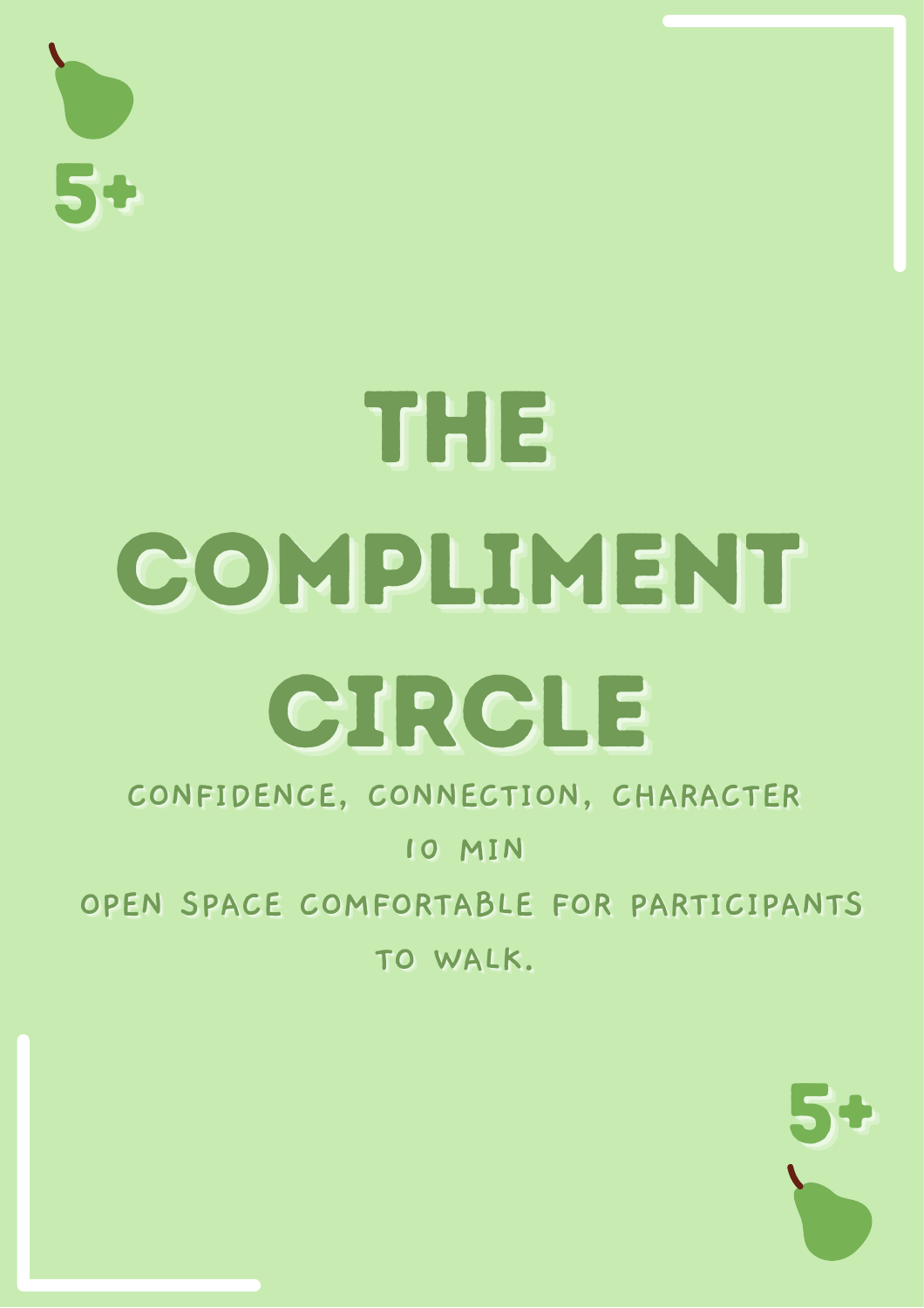

FORM A WIDE CIRCLE AND ASK PARTICIPANTS TO MOVE SIMULTANEOUSLY IN RANDOM DIRECTIONS WITHIN THE CIRCLE.

EXPLAIN TO THE PARTICIPANTS THAT YOU WILL CLAP TWO TIMES TO STOP.

ONCE THEY HEAR THE CLAPS, PARTICIPANTS WILL HAVE TO FIND THE CLOSEST PERSON TO THEIR LEFT OR RIGHT AND TELL THEM A REAL COMPLIMENT (EITHER COMPLIMENTING THEM ON THEIR APPEARANCE OR SHOWING GRATITUDE FOR THE THINGS THIS CERTAIN PERSON HAS DONE FOR THEM).

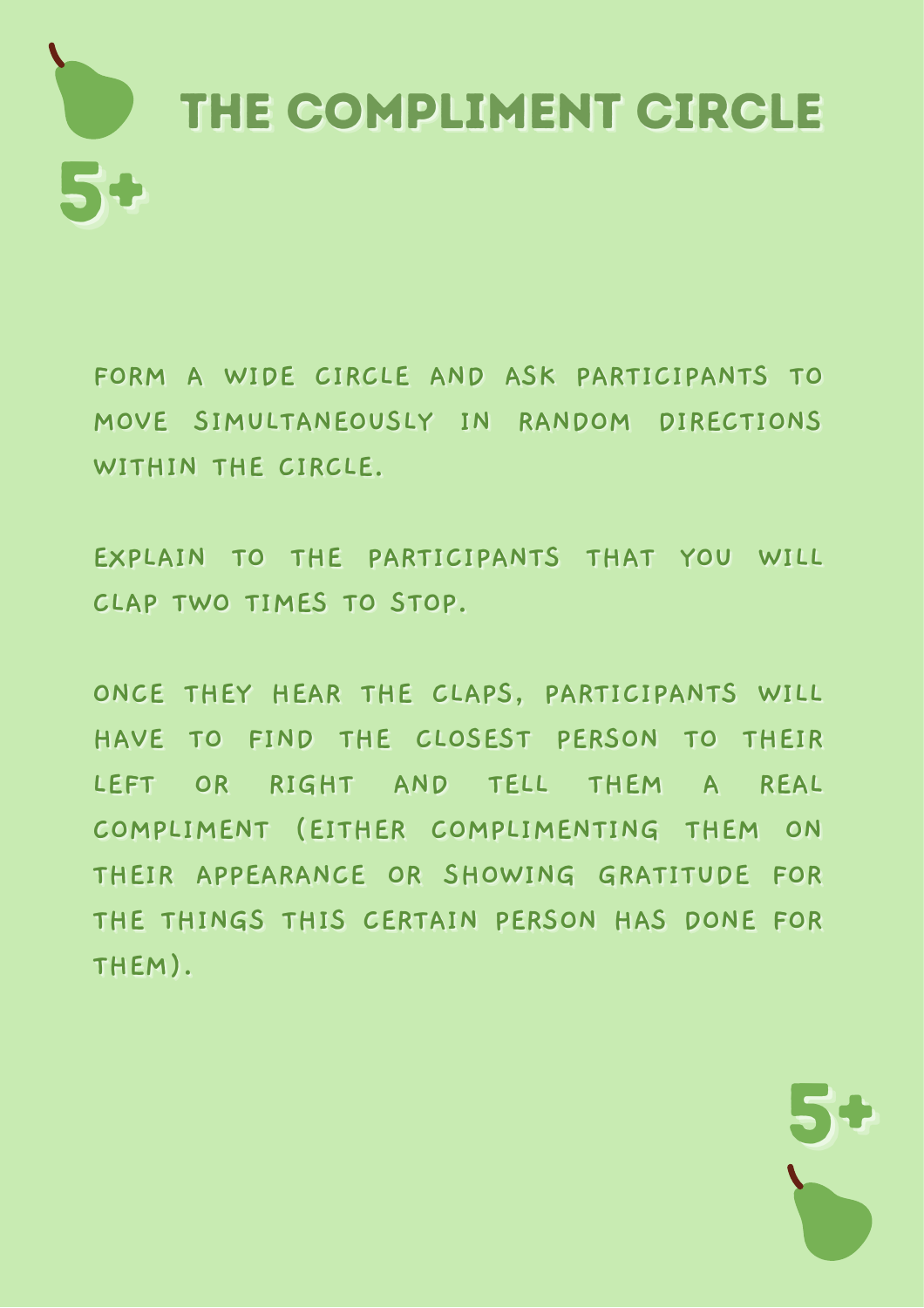

## THE "BURRITO" HUG

CONNECTION

10+ MIN

OPEN SPACE COMFORTABLE FOR PARTICIPANTS TO WALK AND DANCE

BACKGROUND MUSIC (IDEALLY JOYFUL MUSIC FOR A GROUP DANCING, OR A SONG COLLECTIVELY SUNG BY THE PARTICIPANTS)

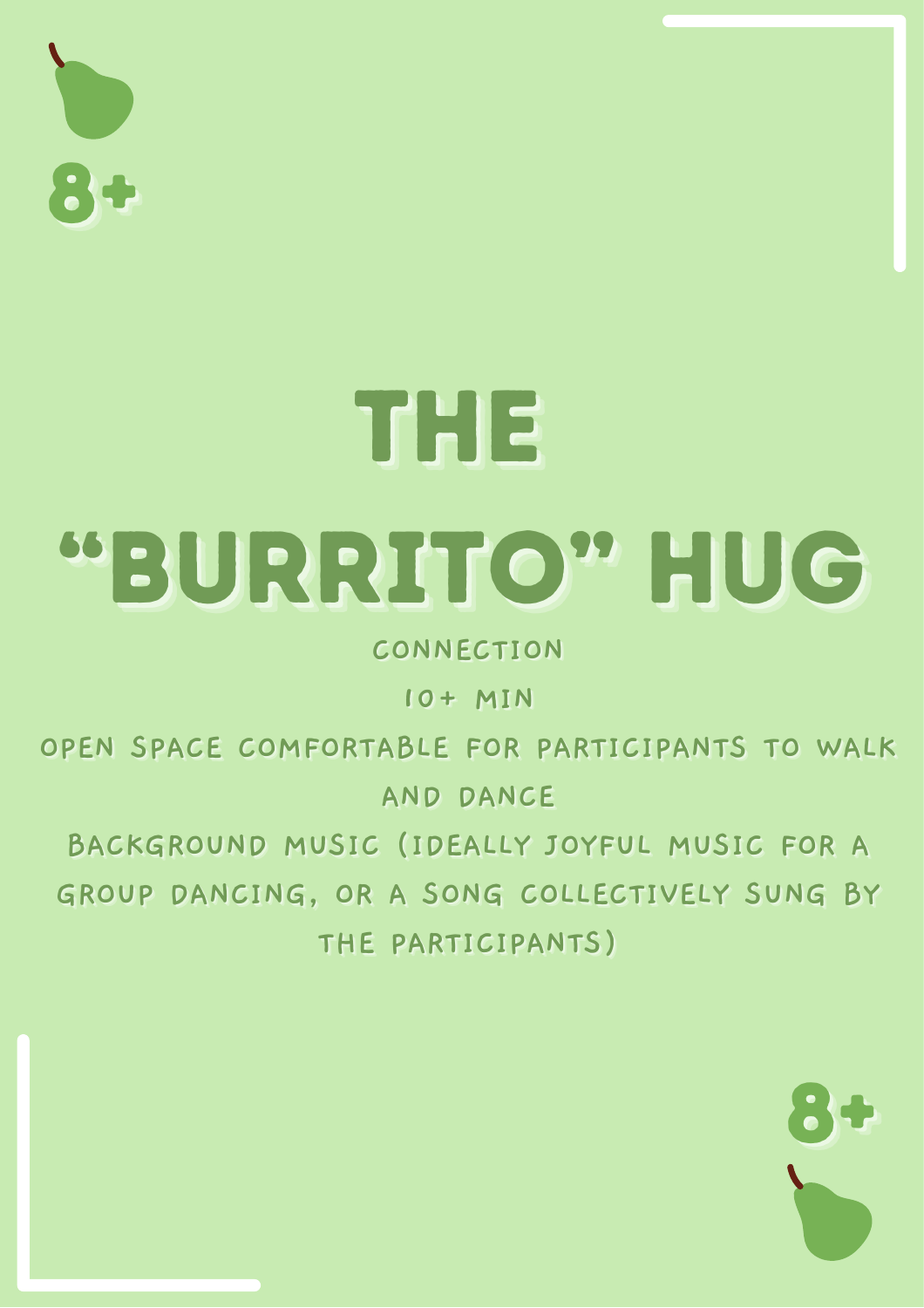

PARTICIPANTS ARE POSITIONED IN A STRAIGHT LINE, HOLDING HANDS WITH EACH OTHER.

PARTICIPANTS ON THE RIGHT WILL START WALKING CLOCKWISE WITH THE RHYTHM OF THE MUSIC WHILE STILL HOLDING EACH OTHER'S HANDS.

INCREASE THE SPEED OF THE ROTATION, CREATING A SPIRAL WITHIN THE LINE, DANCING WITH THE PACE OF THE MUSIC.

KEEP DOING THIS UNTIL EVERYONE HAS BEEN WRAPPED IN THE SPIRAL.

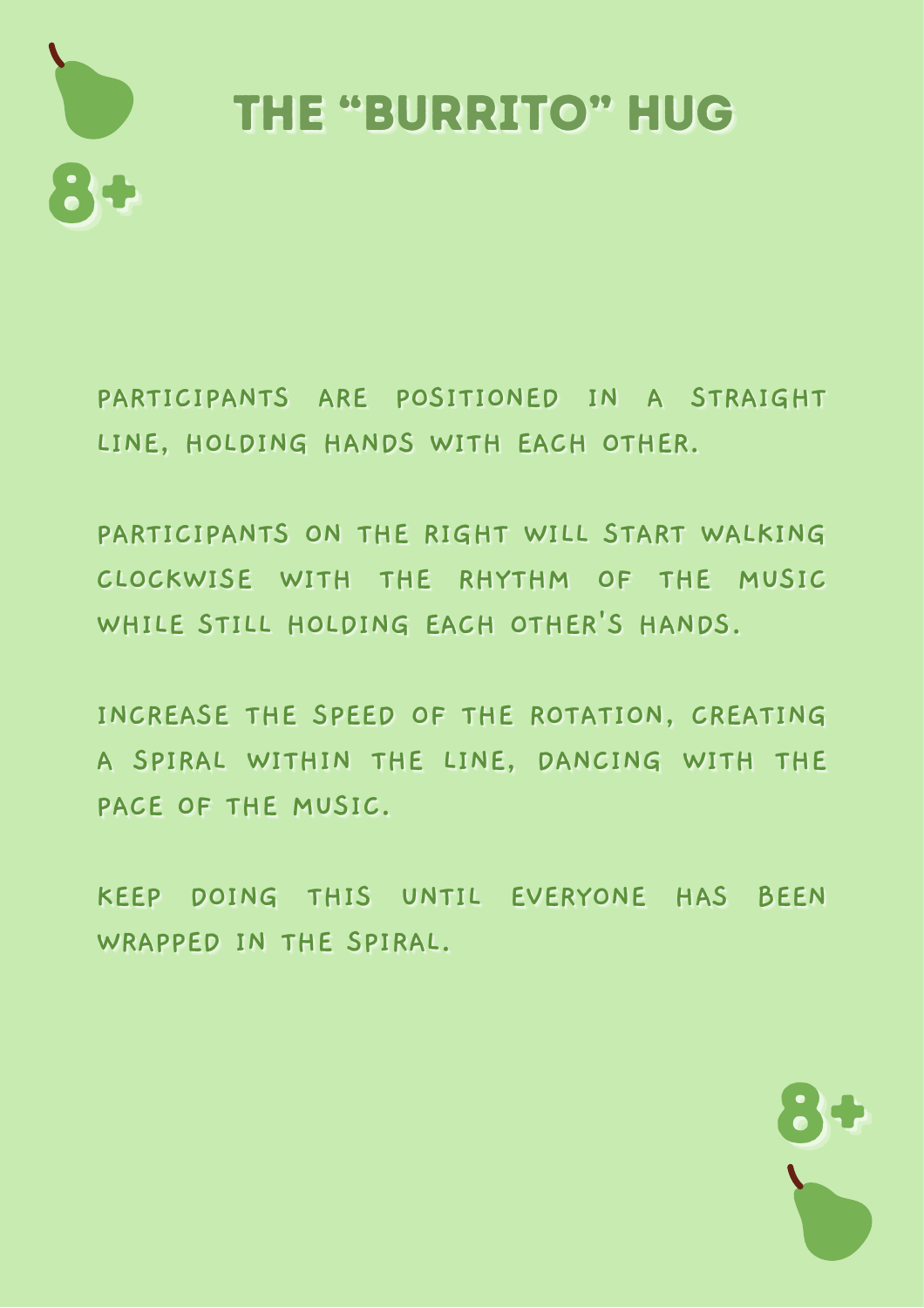## MARBEL RUN

### COMPETENCE, CONNECTION, CONTRIBUTION

### 30-40 MIN ONE BALL PER GROUP (SIZE OF A TENNIS BALL OR SMALLER) FOREST GROUND WITH A SLOPE

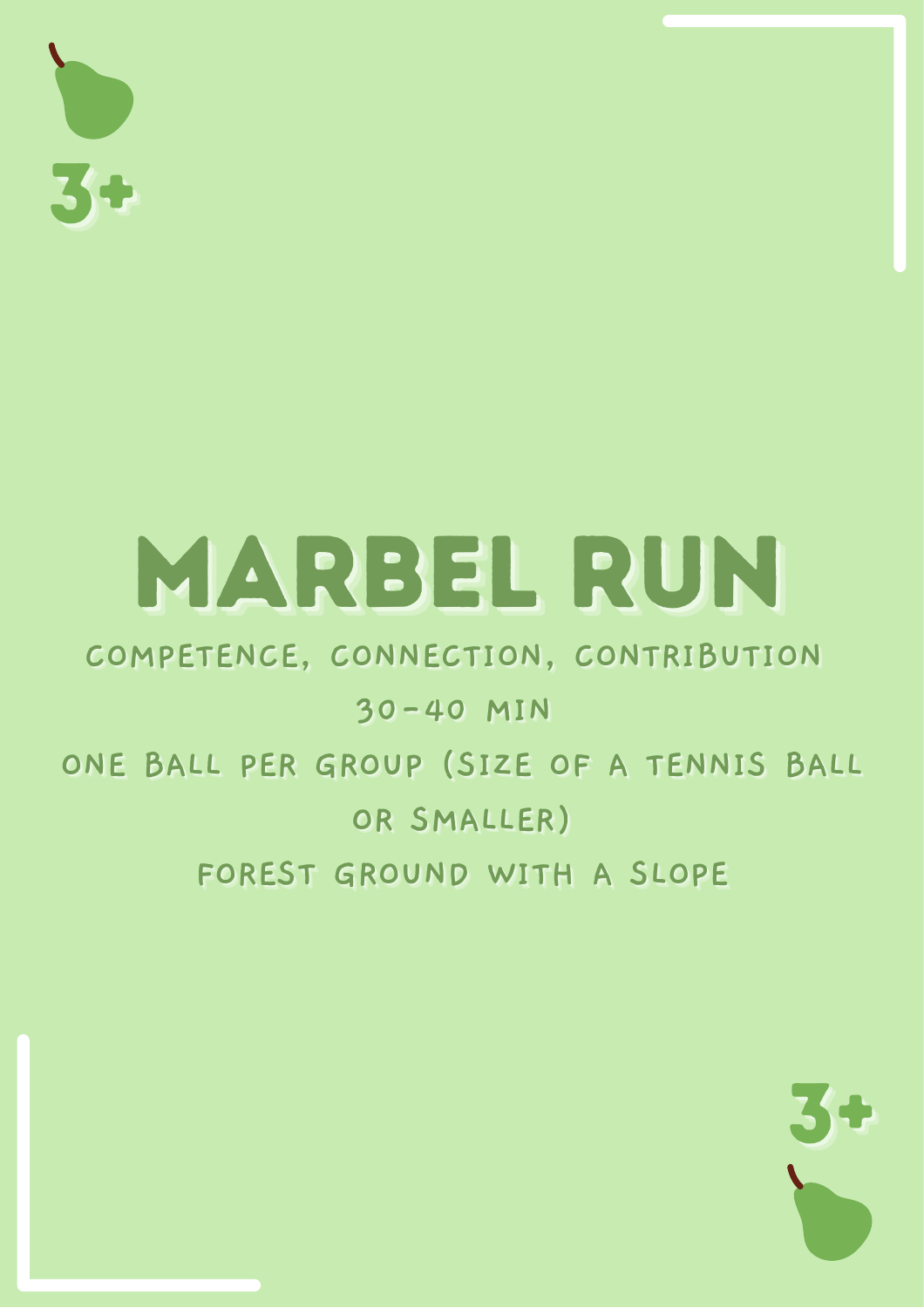

### **MARBEL RUN**

DIVIDE THE PARTICIPANTS INTO GROUPS OF 3 OR 4 AND HAND OUT A BALL TO EACH GROUP.

THE FACILITATOR GIVES THE FOLLOWING INSTRUCTIONS: "CREATE A TRACK MADE OUT OF NATURAL MATERIALS."

THE GROUPS GATHER MATERIAL AND BUILD THE TRACK. IN THE END, EVERY GROUP PRESENTS THEIR TRACK TO THE OTHER GROUPS AND THEY CHECK IF THE BALL REACHES THE FINISH LINE AND WHETHER THE CHALLENGES (IF CHALLENGES WERE POSED) ARE MET.

OPTIONAL CHALLENGES:

- AT ONE POINT MAKE THE BALL DISAPPEAR
- . MAKE THE BALL BE IN THE AIR
- · MAKE A SOUND
- MAKE A CURVE
- CREATE A BRIDGE

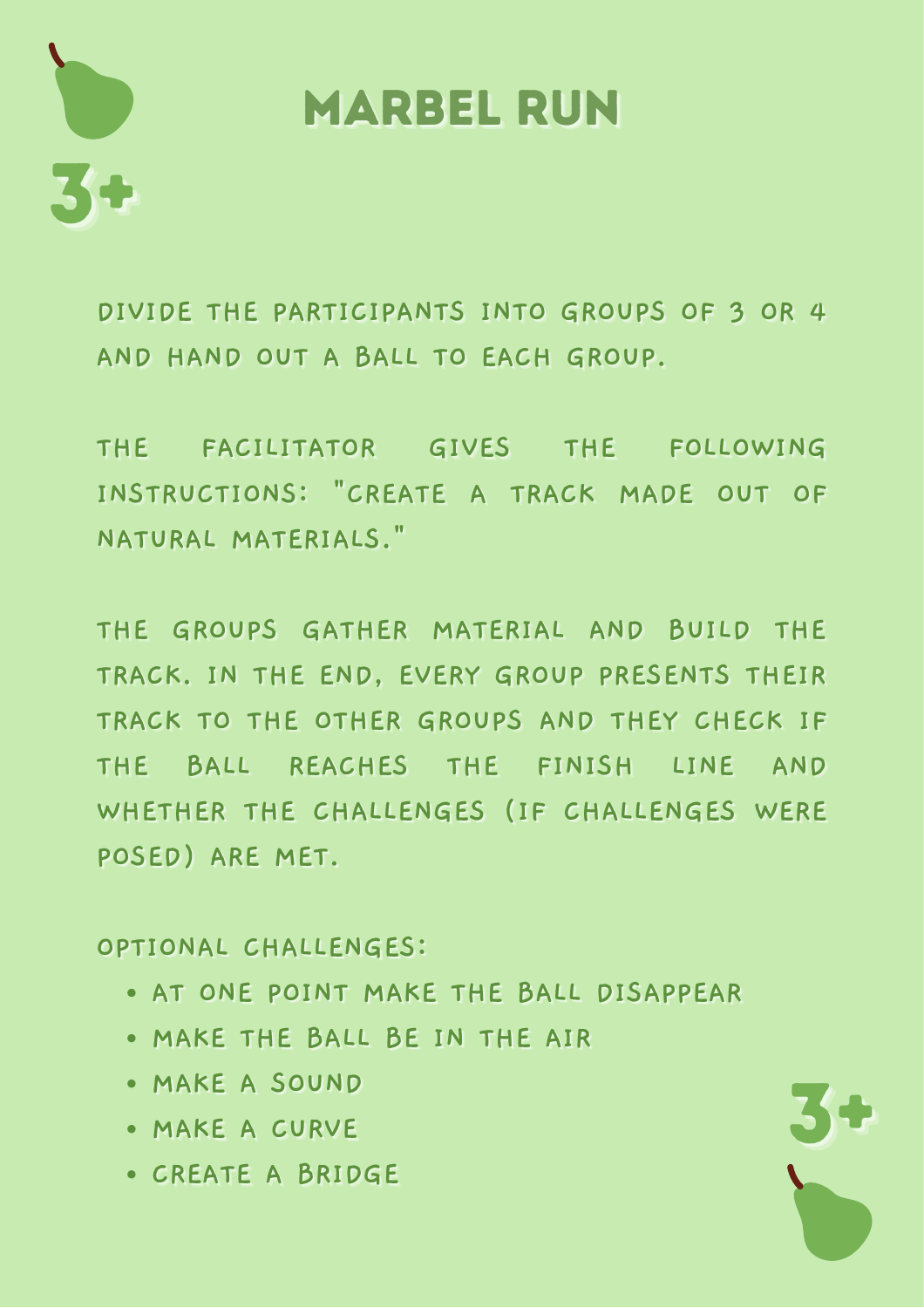<25

## IMAGINARY JOURNEY

CHARACTER **15 MIN** SOMETHING TO LAY ON

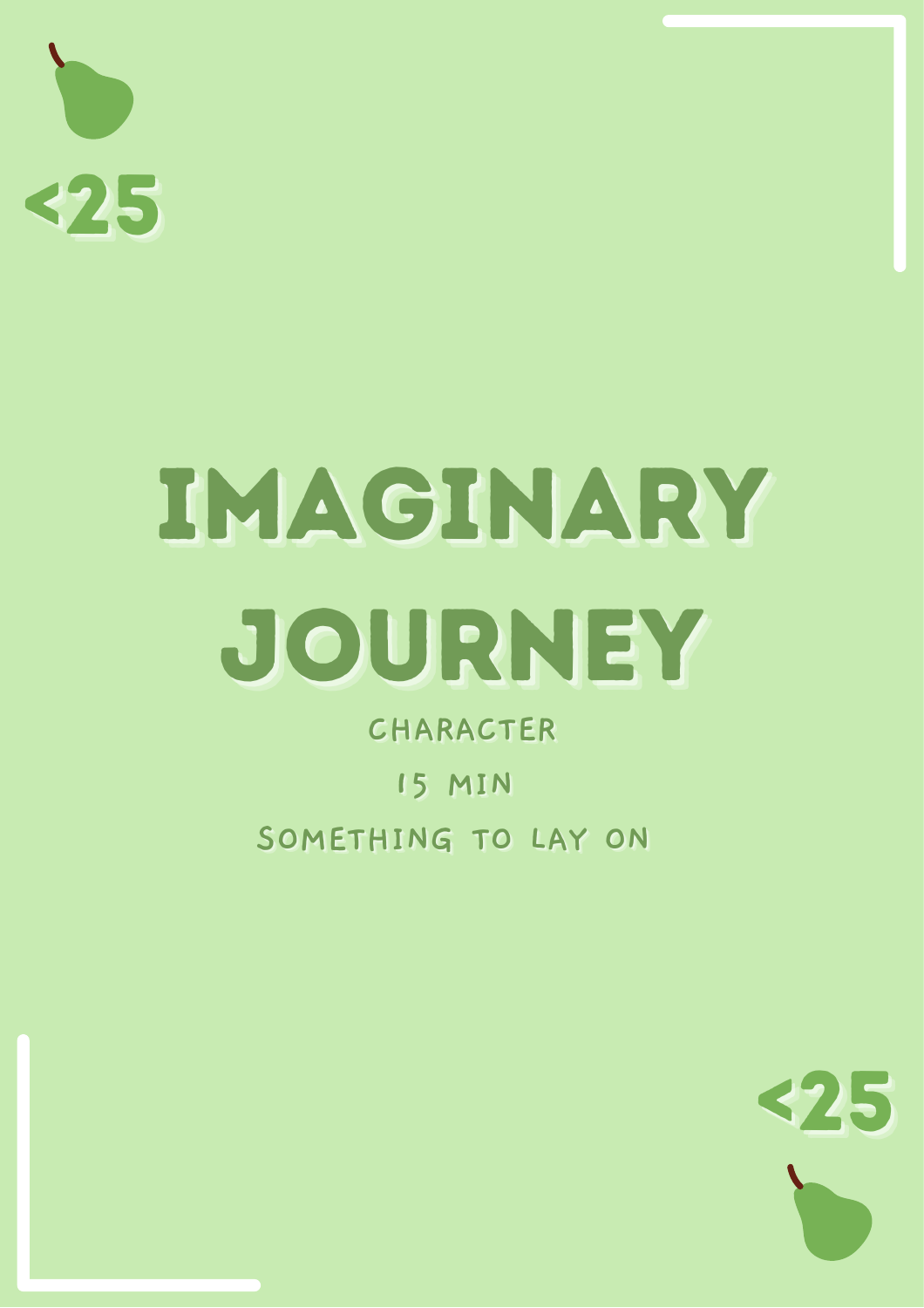### **IMAGINARY JOURNEY PART 1**

325

THE FACILITATOR SLOWLY READS OUT THE IMAGINARY JOURNEY (PUNCTUATION CHARACTERS INDICATE A SMALL BREAK).

FIND A COMFORTABLE POSITION. YOU SHOULD BE ABLE TO STAY LIKE THIS FOR A FEW MINUTES. -CLOSE YOUR EYES AND RELAX. - I WILL NOW TELL YOU ABOUT SOME THINGS, TRY TO IMAGINE AND FEEL THEM AS CLEARLY AS YOU CAN - LIKE A MOVIE IN YOUR HEAD. FEEL INTO YOUR BODY - EACH PART OF IT: YOUR FEET, YOUR UPPER BODY, YOUR HANDS, YOUR ARMS, AND YOUR HEAD. FOCUS ON YOUR BREATHING -IN - AND OUT. NOW, EVERY TIME YOU BREATHE IN AND OUT, NOTICE HOW YOU GET LIGHTER AND LIGHTER. - LIGHTER AND LIGHTER. - YOU NOW START FLOATING IN THE AIR. HIGHER AND HIGHER. YOU REALIZE THAT YOU ARE A BEAUTIFUL CLOUD. FEEL THE AIR FLOWING AROUND YOU - FEEL THE WARMTH OF THE SUN. WHAT KIND OF CLOUD ARE YOU? BIG OR SMALL? LOW OR HIGH? SOLID OR FLUFFY? WHITE OR STORMY GREY?

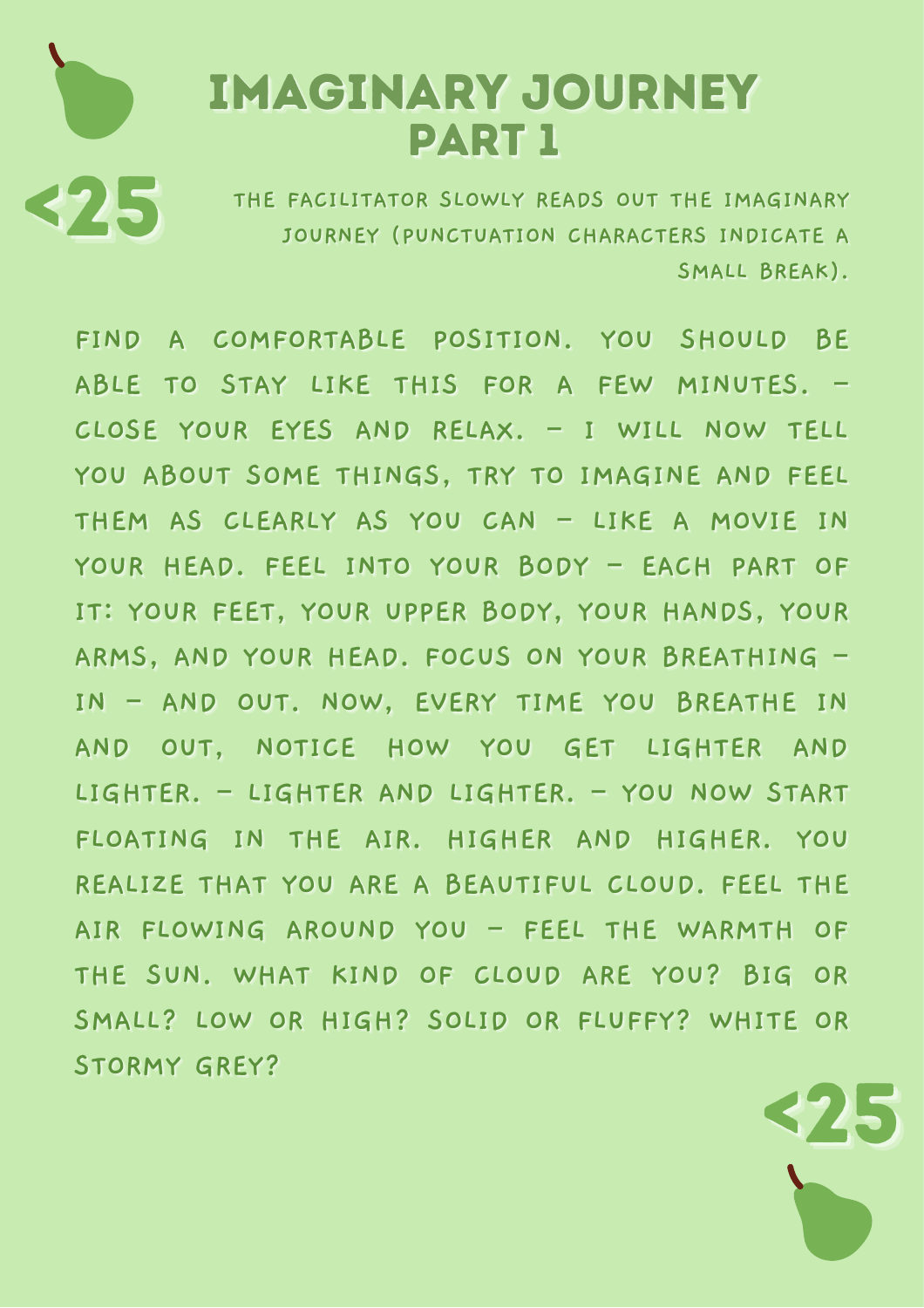### **IMAGINARY JOURNEY PART 2** 325

- NOW LOOK AT THE LANDSCAPE BENEATH YOU, A SOFT WIND IS PUSHING YOU ALONG. SEE THE SNOWY MOUNTAINS IN THE DISTANCE AND THE BLUE LAKE BENEATH YOU WITH THE DUCKS TAKING A BATH IN IT - DO YOU MAYBE EVEN SPOT A FISH SWIMMING CLOSE TO THE SURFACE? - AS YOU TRAVEL WITH THE WINDS, THE LANDSCAPE CHANGES AND THERE IS A HUGE FOREST. THERE ARE SO MANY DIFFERENT COLOURS OF GREEN, EACH TREE IS A SLIGHTLY DIFFERENT SHADE. IN THE TREES, THERE ARE SQUIRRELS JUMPING FROM BRANCH TO BRANCH. - ON THE GROUND THERE ARE DEER GRAZING ON SOME DELICIOUS FRESH GRASS - THEY ARE COMPLETELY CALM, LIKE YOU. BIRD FLIES CLOSE TO YOU AND ACCOMPANIES YOU FOR SOME TIME. TAKE A CLOSE LOOK - WHAT KIND OF BIRD IS IT? WHAT COLOUR IS IT? IS IT SMALL OR BIG?

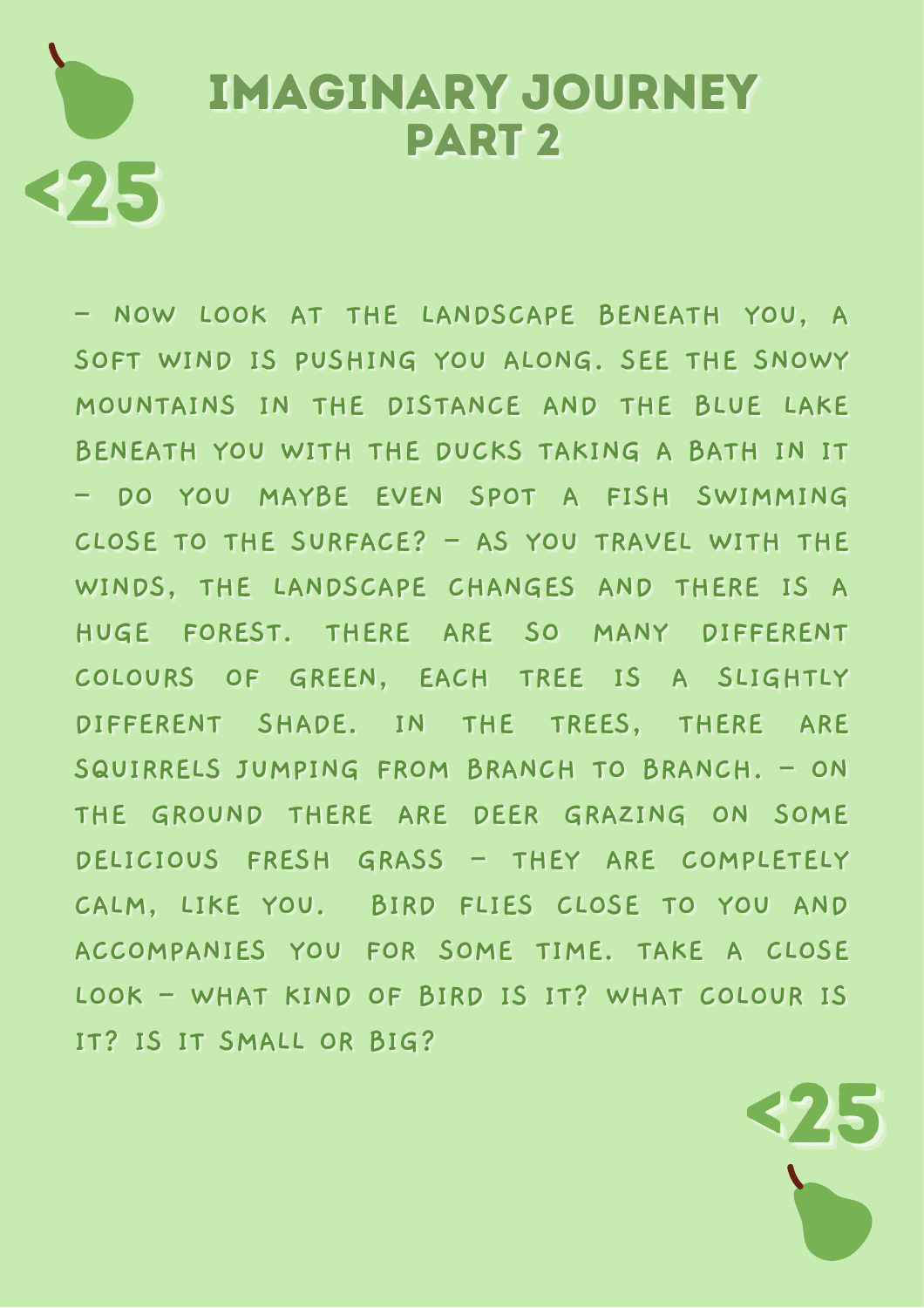### **IMAGINARY JOURNEY PART 3** <25

IS IT JUST CALMLY SURFING ON THE WINDS OR IS IT DOING FUN MANOEUVRES? IS IT MAKING A SOUND? NOTICE THE FRIENDLY WAY IT LOOKS AT YOU. NOW FOCUS ON YOUR BREATHING AGAIN - IN - AND OUT. WITH EVERY BREATH FEEL YOURSELF GET HEAVIER AND HEAVIER AGAIN. - YOU SLOWLY, SLOWLY DESCEND TO THE GROUND. - FEEL THE EARTH YOU ARE LAYING ON. NOTICE WHICH BODY PARTS TOUCH THE GROUND AND HOW IT FEELS. SLOWLY COME BACK INTO THE REAL WORLD. START MOVING YOUR LEGS AND ARMS AND SLOWLY OPEN YOUR EYES.

SAMPLE QUESTIONS FOR REFLECTION AFTERWARDS:

- . IN WHAT KIND OF CLOUD WERE YOU?
- . HOW DID YOU LOOK?
- WHAT KIND OF BIRD DID YOU SEE?
- . WHAT WAS YOUR FAVOURITE LANDSCAPE YOU TRAVELLED OVER?

325

. WHAT DID YOU SEE?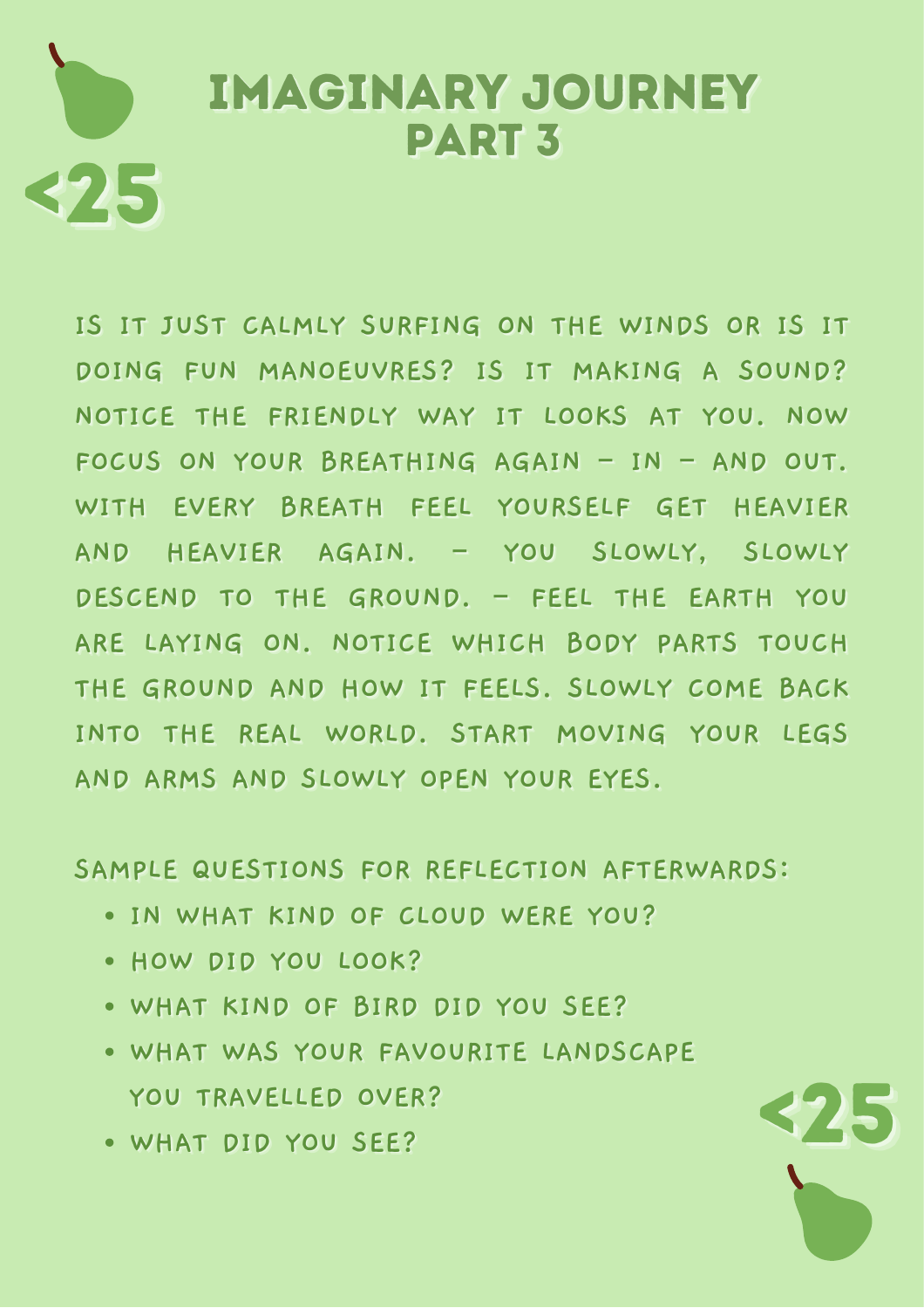

### **RAINFOREST** MEDITATION **(BECOMING A YANOMAMI** PART 1)

CONNECTION, CONTRIBUTION, COPING

**15 MIN** 

AT LEAST 3 TEAM MEMBERS (GUIDE, GATE KEEPER(S), TRIBE LEADER), FACE PAINT, NATURE ELEMENTS TO DECORATE.

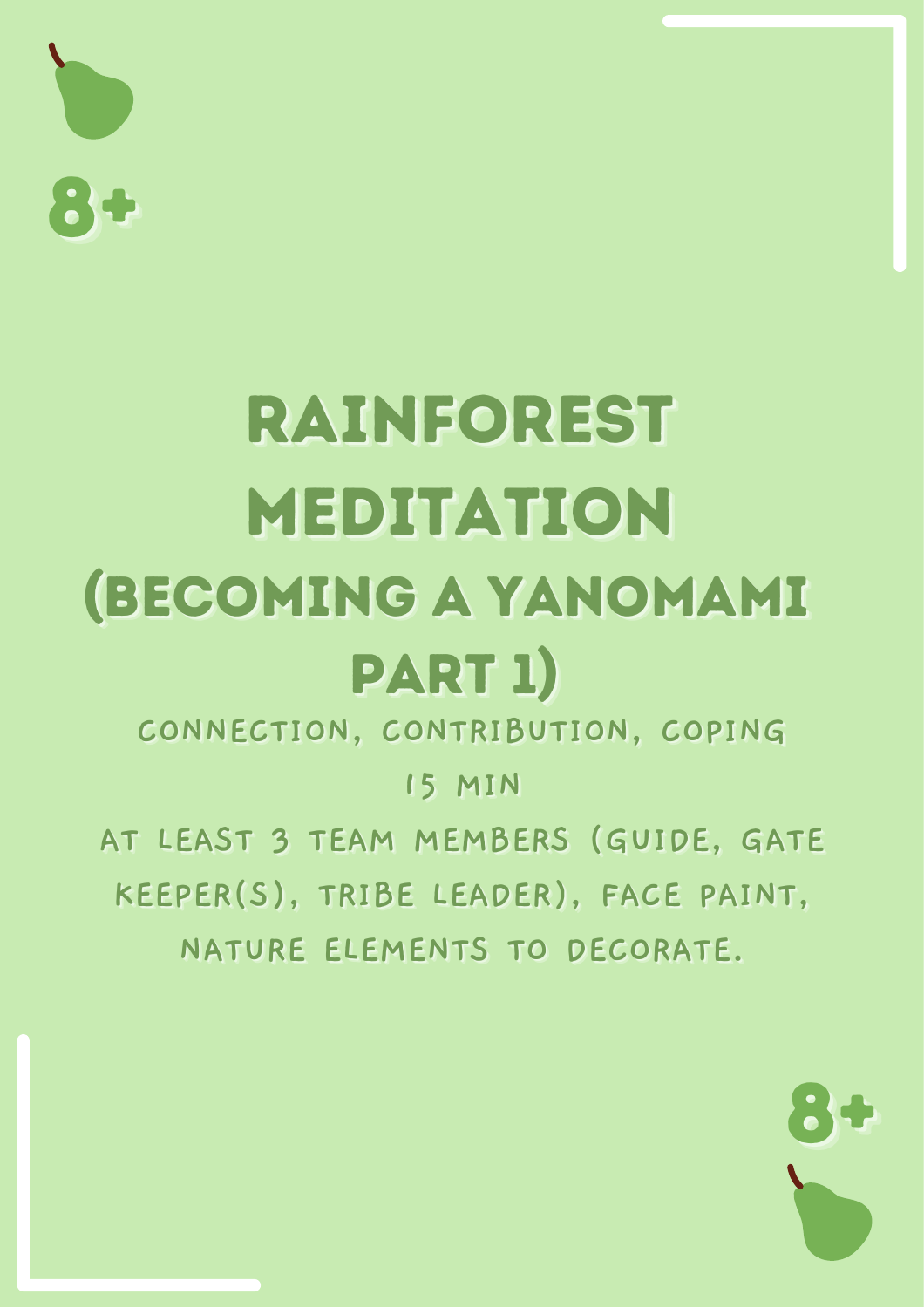## **RAINFOREST MEDITATION** (BECOMING A YANOMAMI PART 2)

EVERYONE GATHERS IN A CIRCLE AND GETS INTRODUCED TO THE RAIN FOREST MEDITATION THAT CALLS THE RAIN.

DURING THIS GUIDED MEDITATION, EVERYONE IS INVITED TO CLOSE THEIR EYES AND REPEAT THE SOUND THE PERSON ON THEIR LEFT MAKES.

THE TRIBE LEADER STARTS MAKING SOUNDS AND THEY TRANSFER THROUGH THE CIRCLE BACK TO THE LEADER. START WITH HANDS RUBBING, THEN TAPPING 2 FINGERS TO THE PALM. THE LAST ONE IS TAPPING PALMS TO HIPS, AND THEN THE MOVEMENT COMES BACK IN A BACKWARD MANNER UNTIL IT'S SILENT AGAIN.

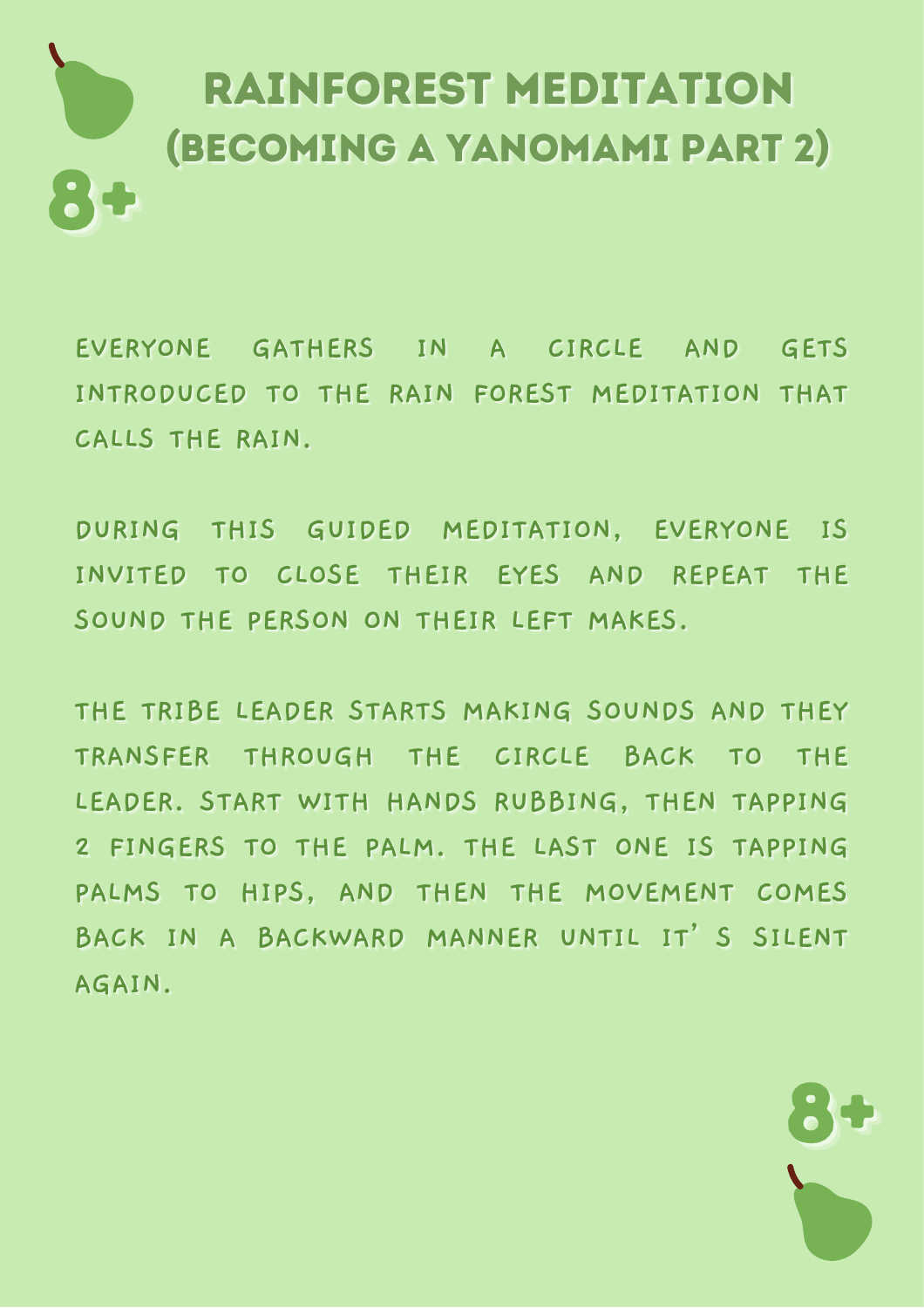

### JOINT RAIN DANCE **(BECOMING A YANOMAMI** PART 2)

CONFIDENCE, CONNECTION, CONTRIBUTION

**15 MIN** 

SPEAKER, MUSIC PLAYLIST, AT LEAST 3 TEAM MEMBERS (GUIDE, GATE KEEPER(S), TRIBE LEADER).

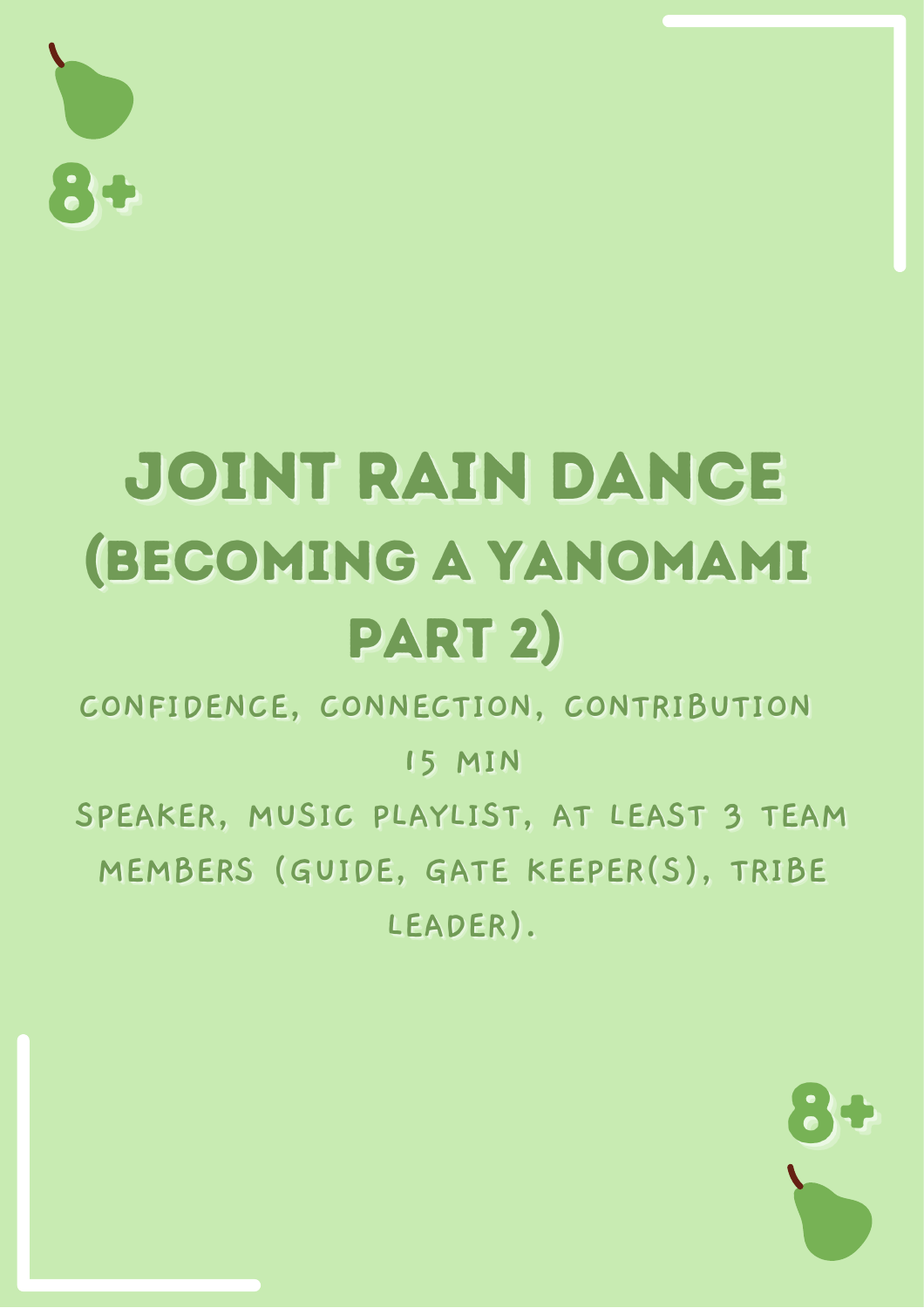### JOINT RAIN DANCE (BECOMING A YANOMAMI PART 2)

THE RAIN STARTS COMING TO THE VILLAGE SO EVERYONE IS INVITED TO START WALKING AROUND AND, IN THAT MANNER. THE JOINT TRIBAL DANCE STARTS WITH MUSIC.

THE JOINT DANCE IS A BODY SCAN DANCE THAT IS THERE TO HELP PARTICIPANTS EXPRESS THEIR BODY NEEDS AND CREATIVITY THROUGH DANCING IN A STEP-BY-STEP MANNER.

WE START BY MOVING AND STRETCHING OUR WRISTS. THEN, MOVE TO ELBOWS AND SHOULDERS. WHILE EVERYONE REMAINS AND KEEPS FOCUS ON THEIR BODY. THE NEXT ADDITION IS THE CHEST. MOVING DOWN FROM THERE, ADD THE SPINE, HIPS, KNEES, ANKLES, AND TOFS.

IN THE END, EVERYBODY ON THEIR OWN, ARE USING ALL OF THEIR BODY (EVEN PARTS NEVER USED BEFORE) TO DANCE, THUS UNLOCKING EVERY BIT OF IT.

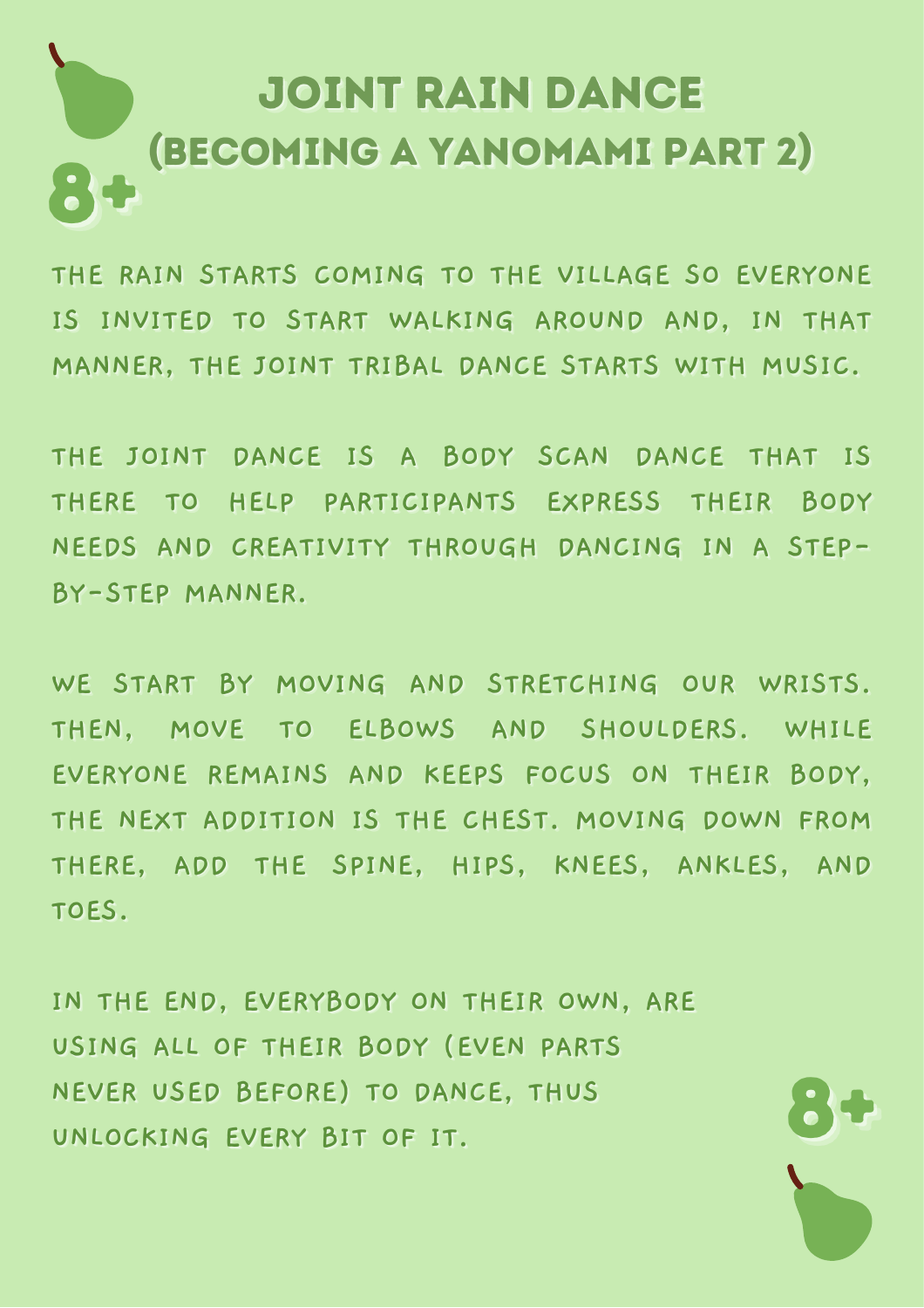$\mathbf{L}$ 

### COMMUNITY MASSAGE **(BECOMING A YANOMAMI** PART 3)

CONNECTION, CONTRIBUTION

10 MIN

AT LEAST 3 TEAM MEMBERS (GUIDE, GATE KEEPER(S), TRIBE LEADER), FACE PAINT,

NATURE ELEMENTS TO DECORATE.

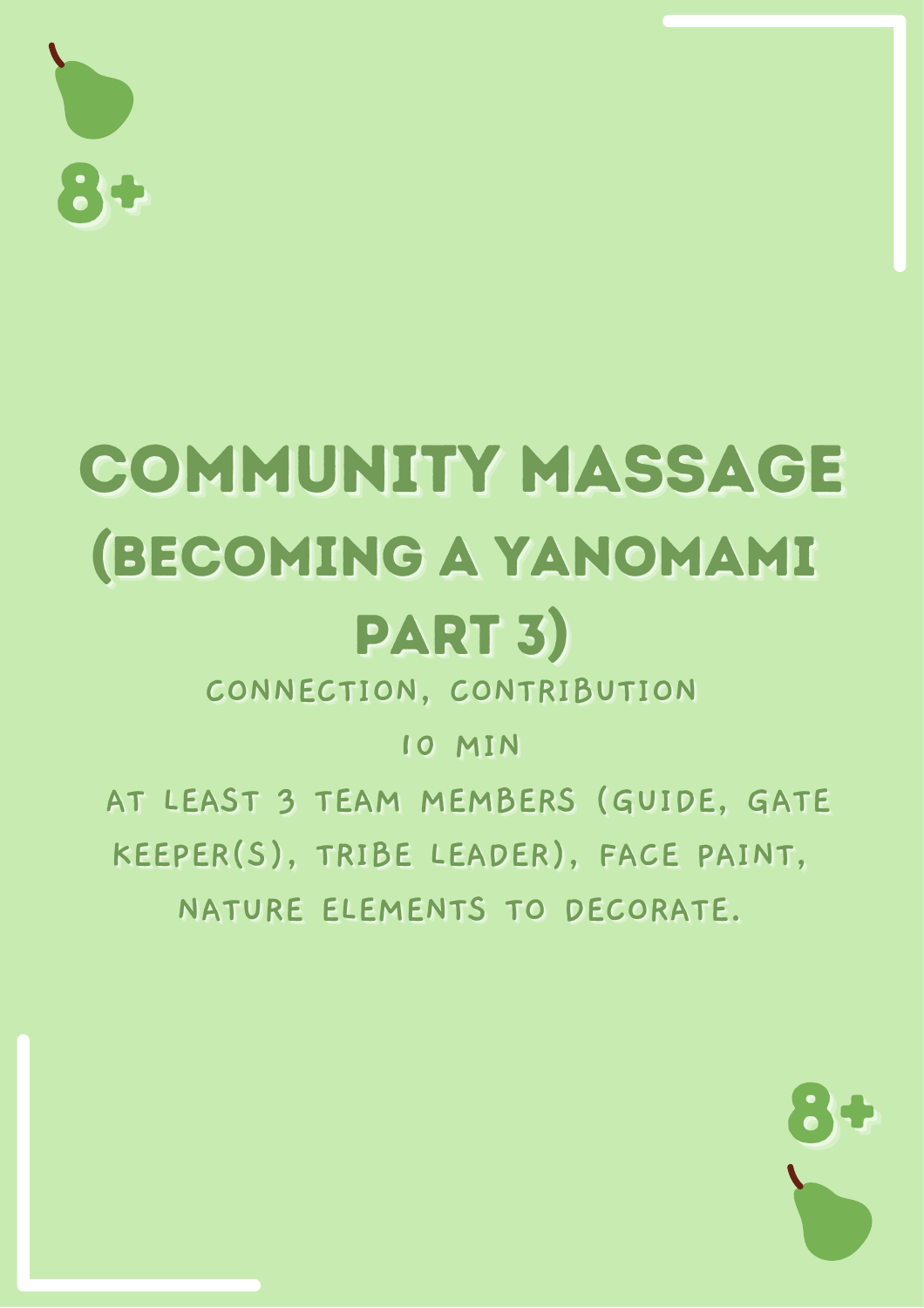### **COMMUNITY MASSAGE** (BECOMING A YANOMAMI PART 3)

WITH THE DANCE SO GOES THE RAIN AND EVERYONE GATHERS IN A CIRCLE FACING THE BACK OF THE PERSON NEXT TO THEM. IT'S TIME TO CONGRATULATE AND TAKE CARE OF EACH OTHER FOR THEIR CONTRIBUTION TO THE RAINFOREST MEDITATION AND JOINT RAIN DANCE.

DURING THIS COMMUNITY MASSAGE EVERYONE TAKES CARE OF THE OTHER'S BACK, STARTING BY MIMICKING AN ANT IS WALKING AROUND THEIR BACK USING 2 FINGERS, THEN SOFT AND HARD RAIN ALL OVER THE HEAD, SHOULDERS AND BACK THEN THE AIR WASHES IT AWAY AND WE THANK OUR MASSAGERS/CARE TAKERS FOR THEIR **GENEROUS OFFER.** 

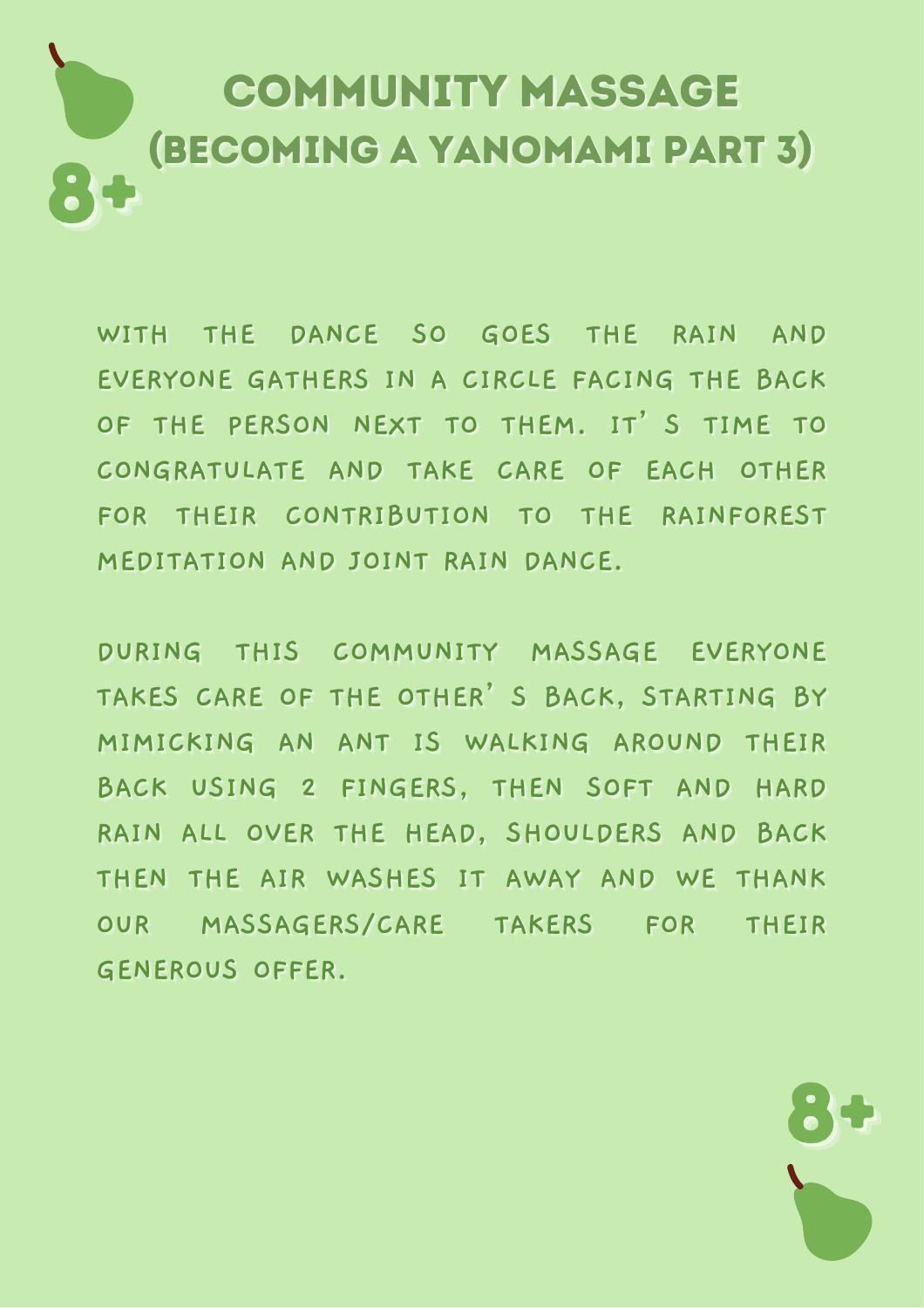

## ONE TO FIVE

#### CHARACTER, CONTROL

### FLEXIBLE TIME NO MATERIALS

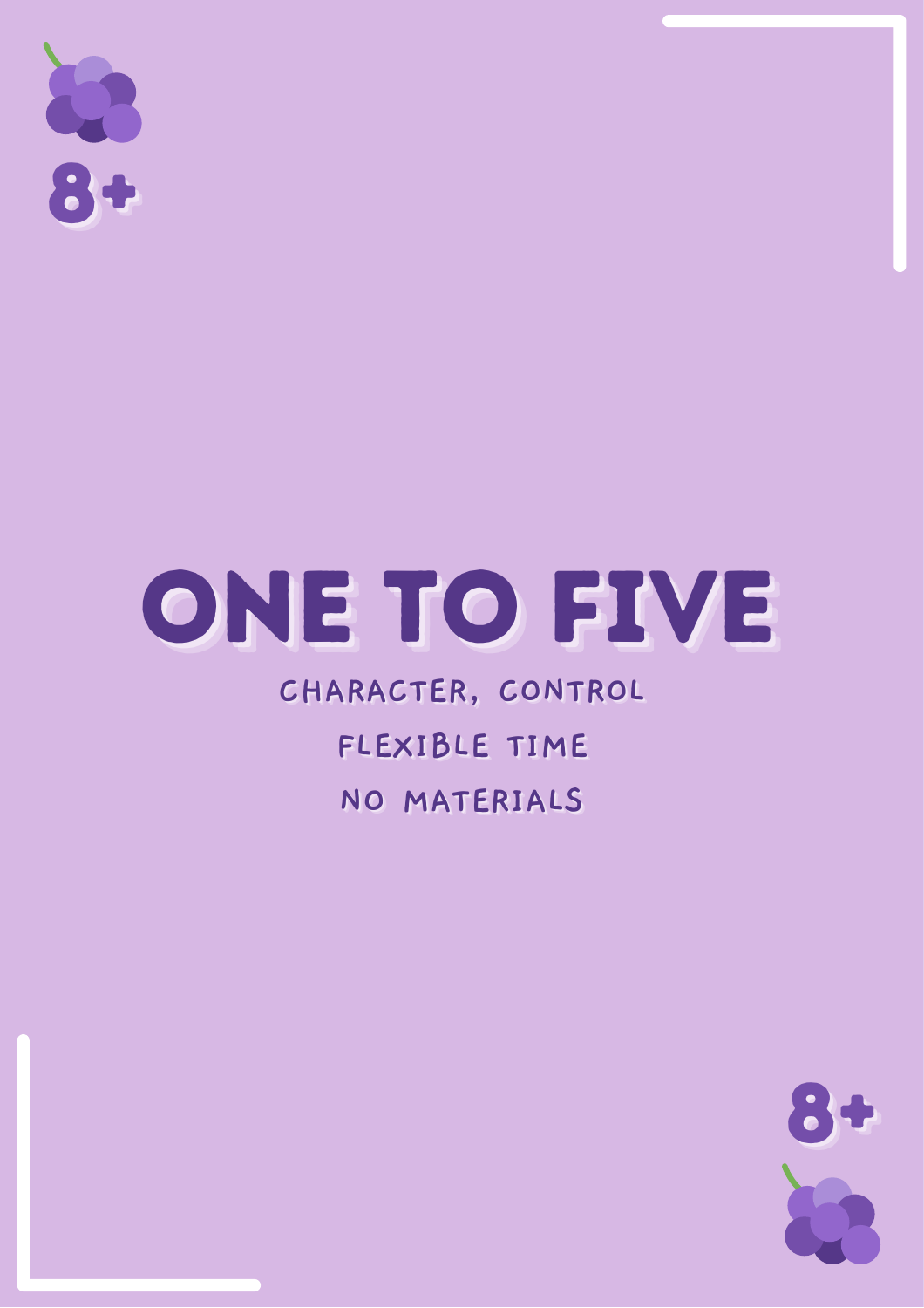

### **ONE TO FIVE**

DEFINE A LINE WITH 5 SPOTS LIKE A SCALE. ONE IS THE LOWEST AND FIVE IS THE HIGHEST. THE FACILITATOR ASKS QUESTIONS LIKE:

- . HOW DO YOU FEEL RIGHT KNOW?
- . HOW DID YOU LIKE THE FOOD?
- . HOW DID YOU LIKE THE ACTIVITIES?
- . HOW WAS THE TIMING?
- . HOW DID YOU LIKE THE WAY OF FACILITATING?
- . HOW WAS THE WHOLE EXPERIENCE?
- ... ADD ANY OTHER QUESTIONS USEFUL FOR YOUR FEEDBACK

ACCORDING TO HOW EACH INDIVIDUAL IS FEELING, THE PARTICIPANTS CAN POSITION THEMSELVES IN THE ASSIGNED SPOT. IF MULTIPLE PARTICIPANTS SHARE THE SAME SPOT, THEY CAN SIT/STAND AND FORM A LINE.

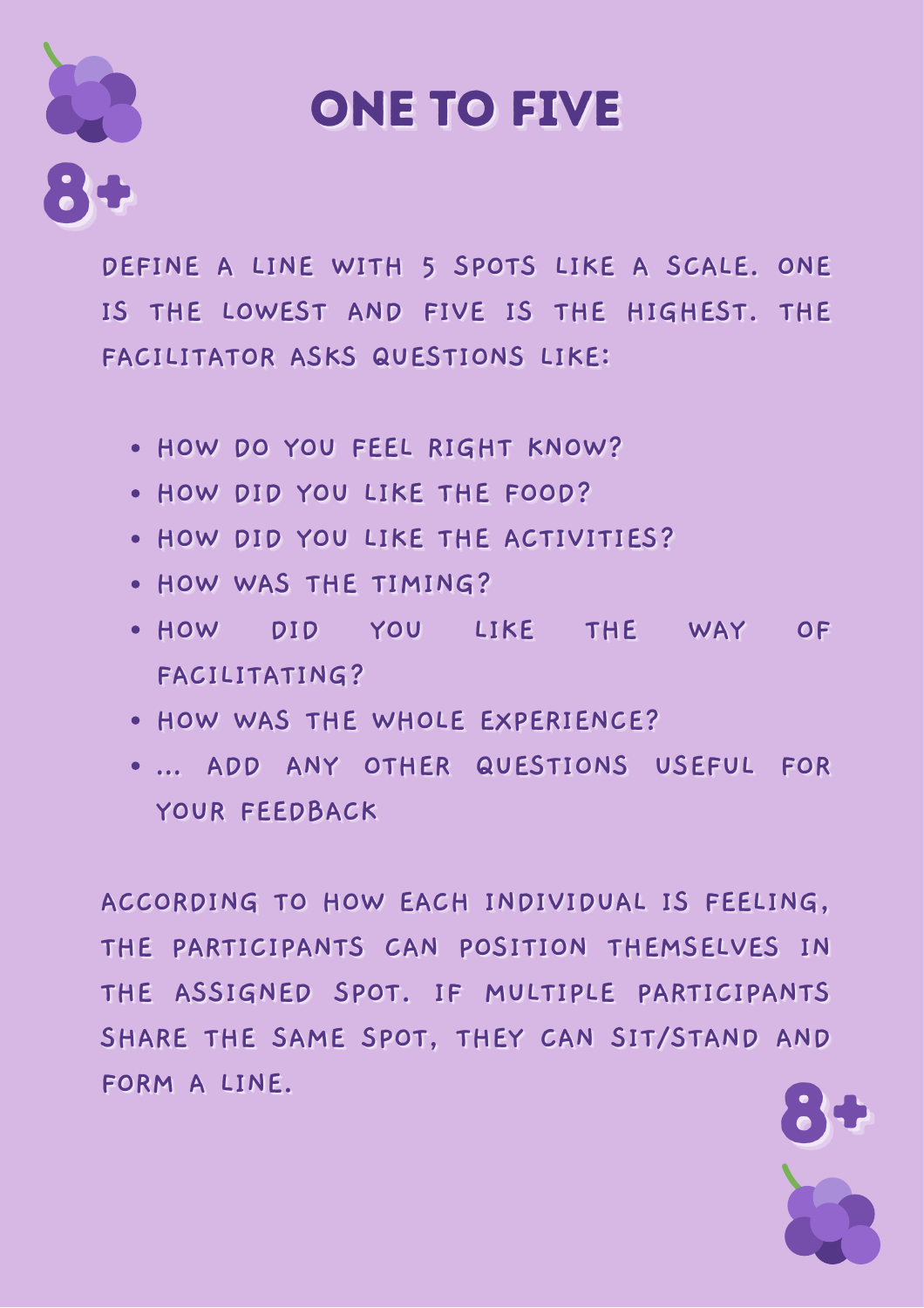

### COLOURS WITHIN

#### CONFIDENCE, CONNECTION, CHARACTER

### FLEXIBLE TIME

#### OPEN SPACE FOR WALKING,

INSTRUMENTAL/MEDITATION BACKGROUND MUSIC.

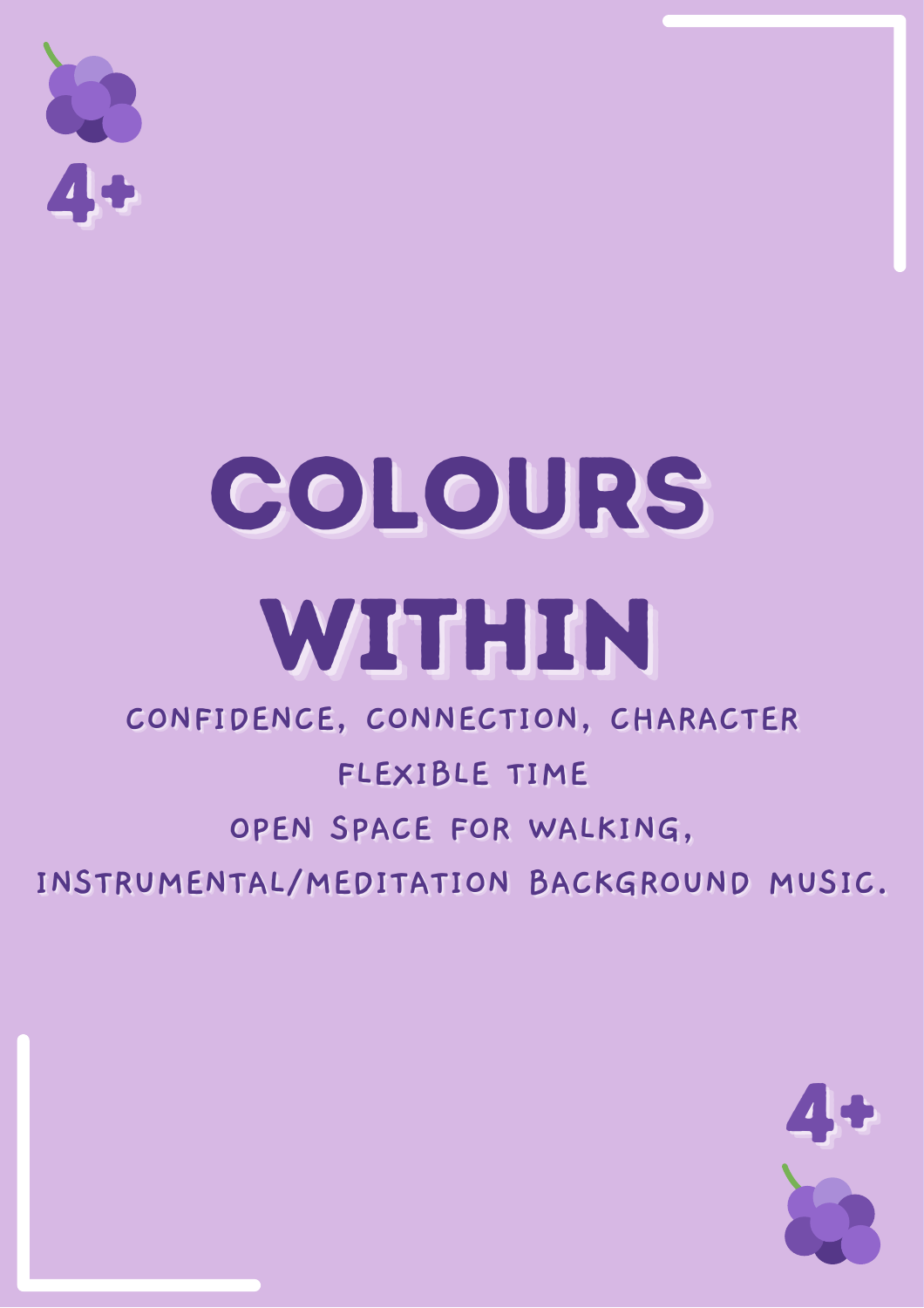

### **COLOURS WITHIN**

PARTICIPANTS SIT IN A CIRCLE WITH THEIR EYES CLOSED AND IDENTIFY AN EMOTION THEY ARE EXPERIENCING AT THAT MOMENT. IN SILENCE, THEY WILL PICK A COLOUR THAT REPRESENTS THAT EMOTION. AFTER, THEY WILL IDENTIFY A BODY PART, AND WITH CALM BREATHS, VISUALIZE BEING COLOURED WITH THAT EMOTION, CREATING AN AURA.

THEN, PARTICIPANTS WILL OPEN THEIR EYES AND WALK AROUND THE SPACE. WITH A SIGN GIVEN BY THE FACILITATOR, PARTICIPANTS WILL PAIR WITH A PARTNER NEAR THEM AND, IN SILENCE, EXPRESS A GESTURE THAT REFLECTS THE COLOUR CHOSEN.

THE PARTICIPANTS SHOULD KEEP WALKING AROUND UNTIL GIVEN A SIGN BY THE FACILITATOR. IN THE END OF THE ACTIVITY, PARTICIPANTS CAN FORM A PLENARY AND SHARE WHAT THEY FELT AND PERCEIVED.

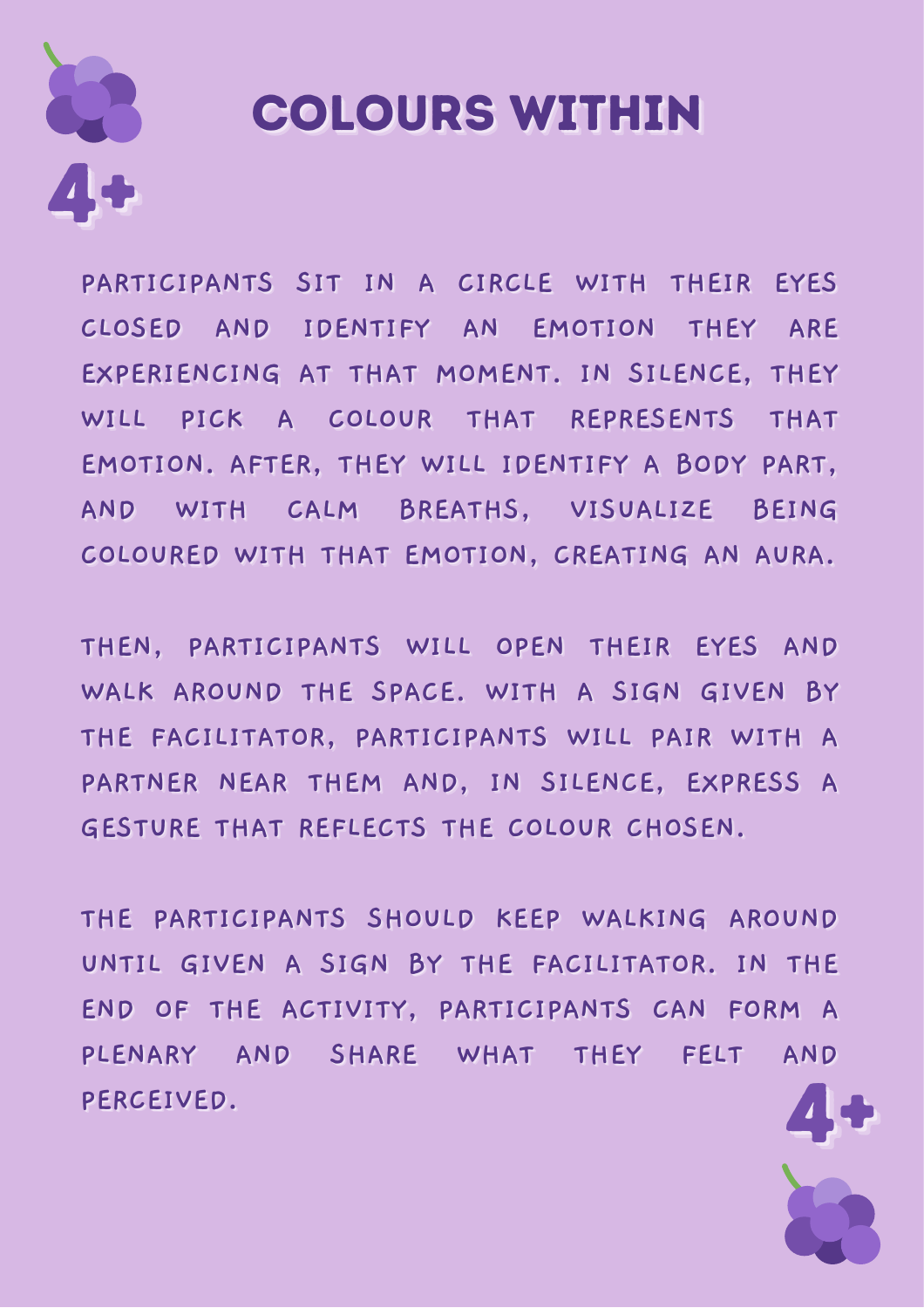2+

# NATURAL CO-SENSATION

CONNECTION, CONTRIBUTION

### FLEXIBLE TIME OPEN SPACE OUTDOORS

NATURAL OBJECTS (BRANCHES, LEAVES, SEEDS,

ETC.)

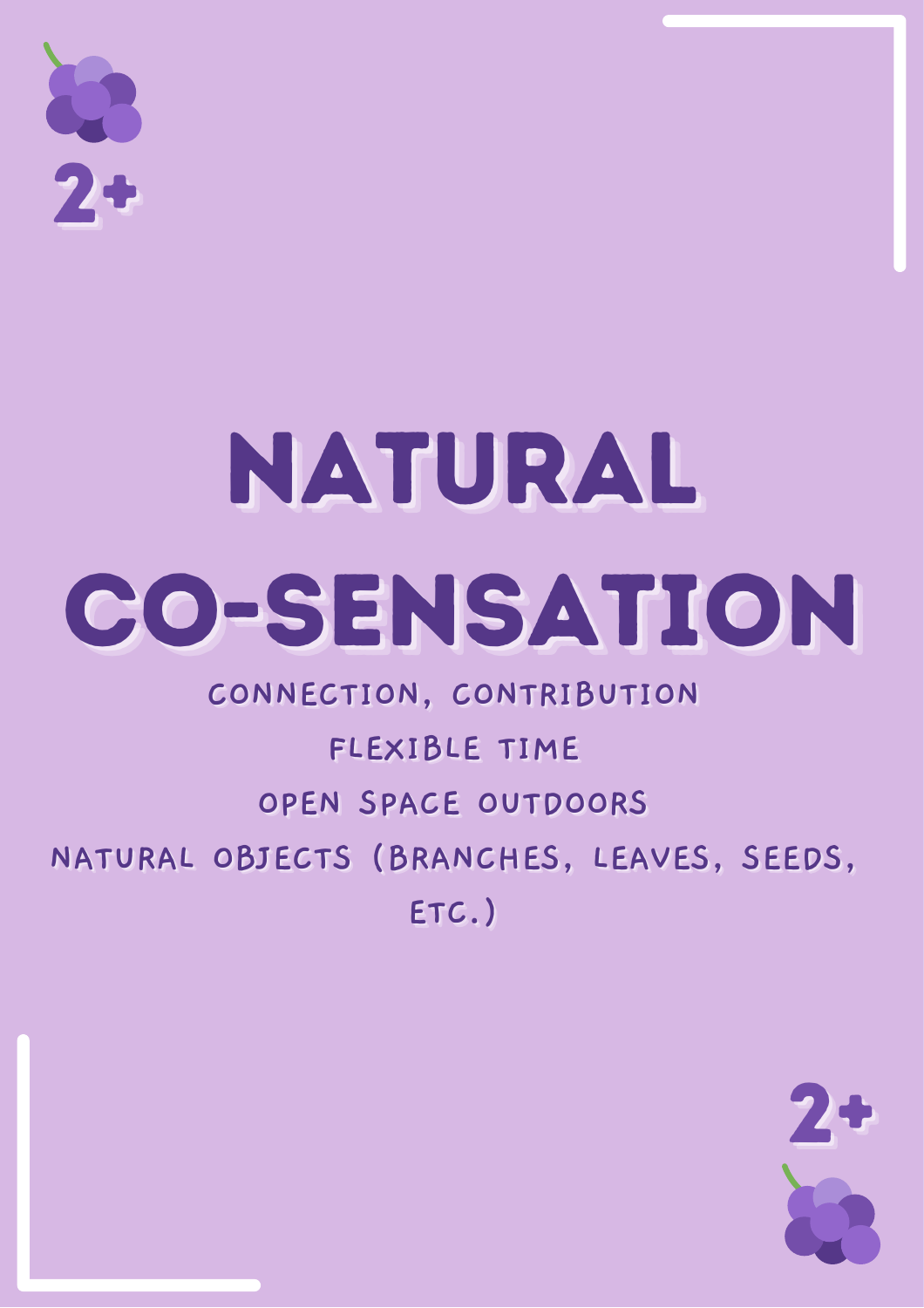

IN THE OPEN SPACE WHERE THE ACTIVITY WILL BE HELD, THERE MUST BE NATURAL MATERIALS ON THE GROUND (E.G. LEAVES, SEEDS, BRANCHES, ETC.).

PARTICIPANTS ARE ASKED TO EXPLORE THE SPACE FOR 5 MINUTES AND PICK UP ANY NATURAL MATERIALS FALLEN ON THE GROUND THAT THEY CAN USE FOR CREATING A PIECE OF ART.

THEN, COLLECTIVELY AND IN SILENCE, THEY WILL USE THE ELEMENTS THEY CHOSE AND CREATE THE ARTWORK. IT SHOULD SYMBOLICALLY REPRESENT SOMETHING THAT THEY OFFER TO THE GROUP AND NATURE AND THE PROCESS OF MAKING IT SHOULD BE APPREACIATED.

AFTER CREATING THE ARTWORK, PARTICIPANTS WILL SIT IN A CIRCLE AND SHARE THEIR CONTRIBUTION, WHILE EXPLAINING ITS MEANING.

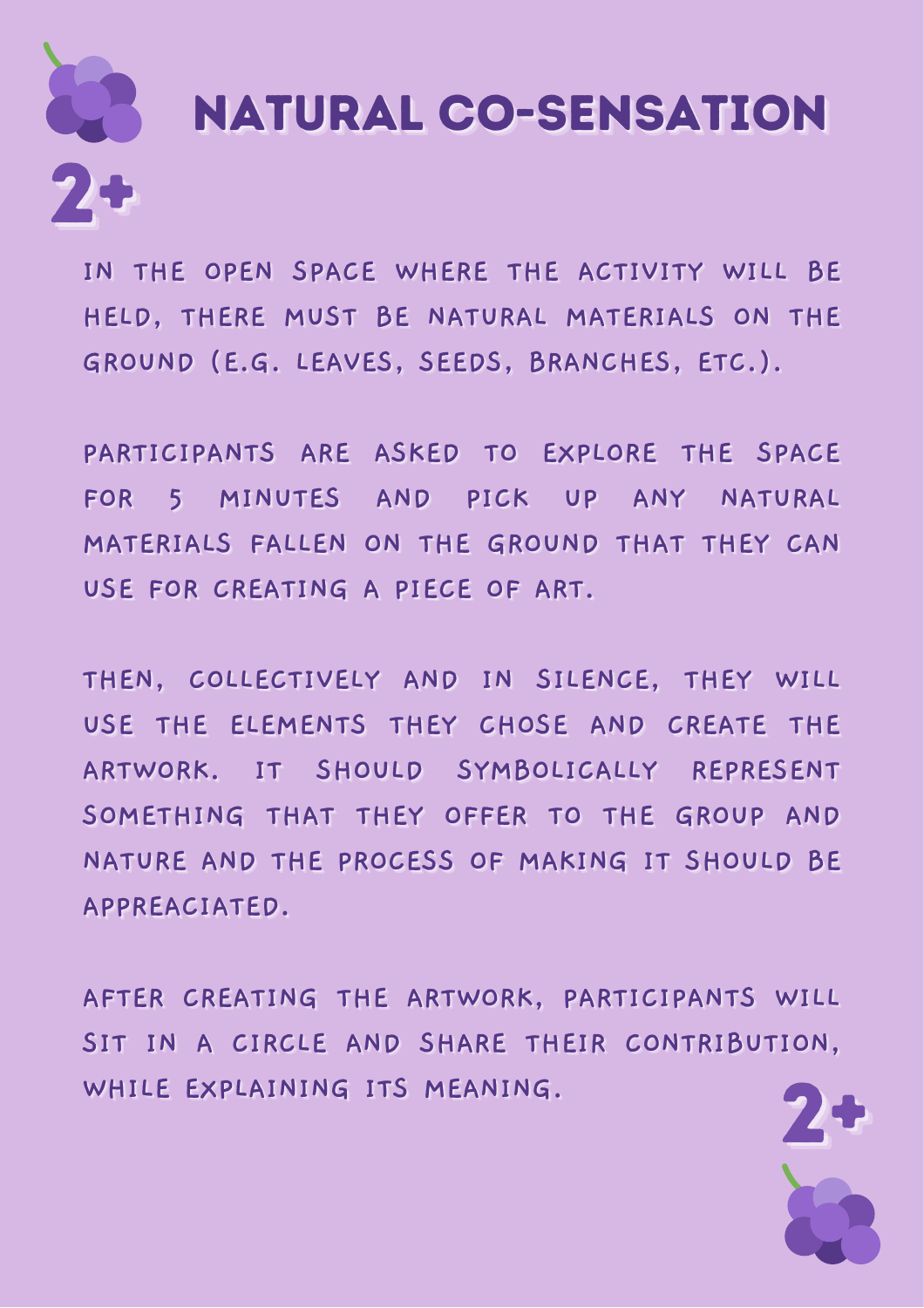

# KNOT REFLECTION

### CONNECTION, CHARACTER FLEXIBLE TIME **ROPE**

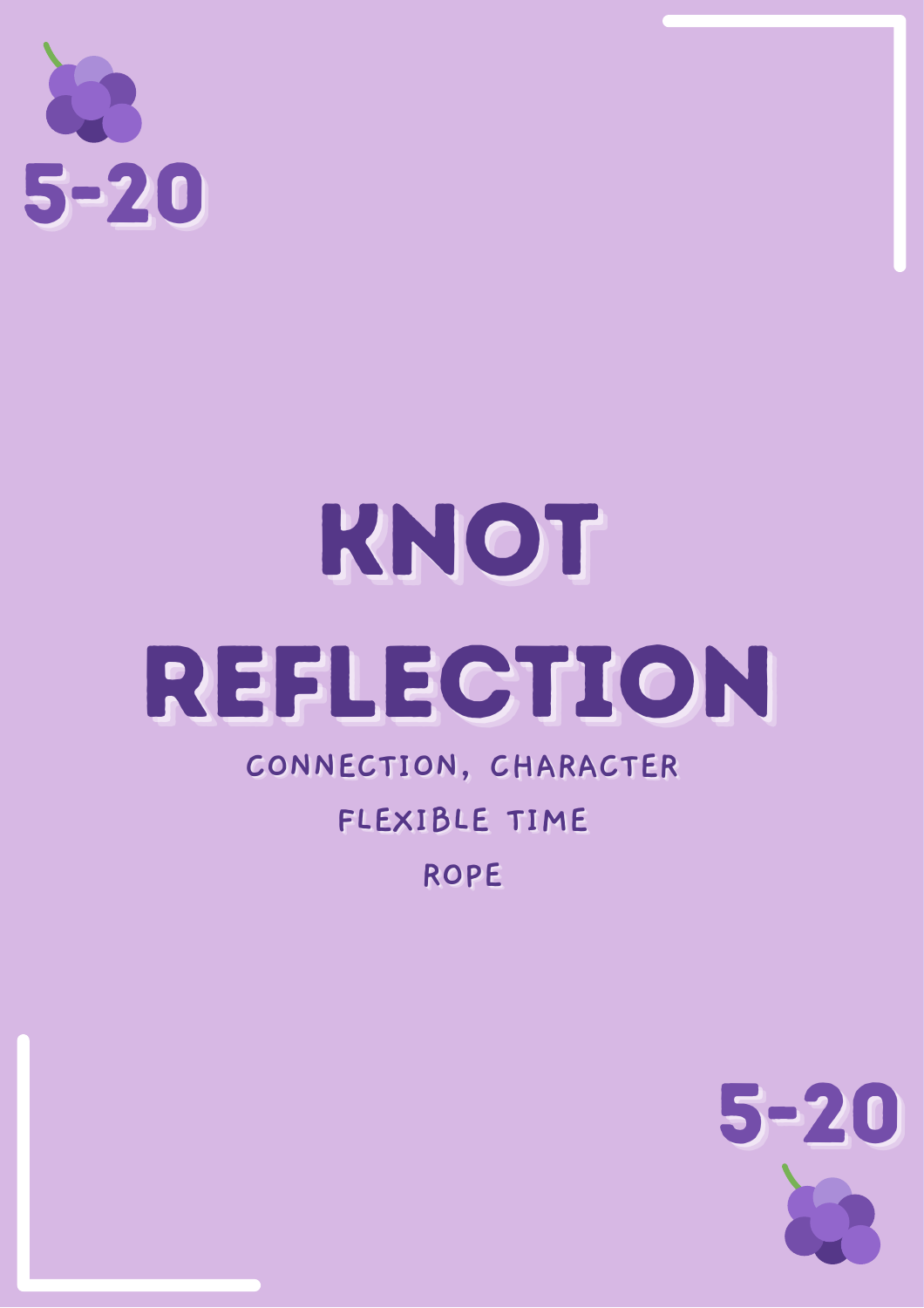# 5-20

### **KNOT REFLECTION**

**THE FACILITATOR MAKES 4/5 DIFFERENT KINDS OF KNOTS IN THE ROPE. THE GROUP SITS IN A CIRCLE** AND HOLDS THE ROPE IN THEIR HANDS, SO THAT **THE ENDS OF THE ROPE ALSO TOUCH. EVERY KNOT HAS A DIFFERENT QUESTION. THE GROUP BEGINS** THE ACTIVITY BY PASSING AROUND THE ROPE. WHEN A PERSON HAS A KNOT IN THEIR HANDS **TTHHEEYY CCAANN AANNSSWWEERR TTHHAATT QQUUEESSTTIIOONN.. IIFF TTHHEEYY** DON'T WANT TO ANSWER THAT SPECIFIC **QUESTION, THEY JUST LET THE KNOT PASS. YOU KEEP GOING UNTIL EVERYONE HAS ANSWERED AT LEAST ONE QUESTION.** 

**QUESTIONS YOU CAN ASK:** 

- **HOW DID YOU FEEL ABOUT THE TEAMWORK?**
- **.** HOW DID YOU FEEL ABOUT YOUR POSITION IN **THE GROUP?**

5-20

- **WHAT DID YOU LEARN FROM THIS ACTIVITY?**
- **ARE YOU HAPPY WITH THE RESULT OF THIS ACTIVITY?**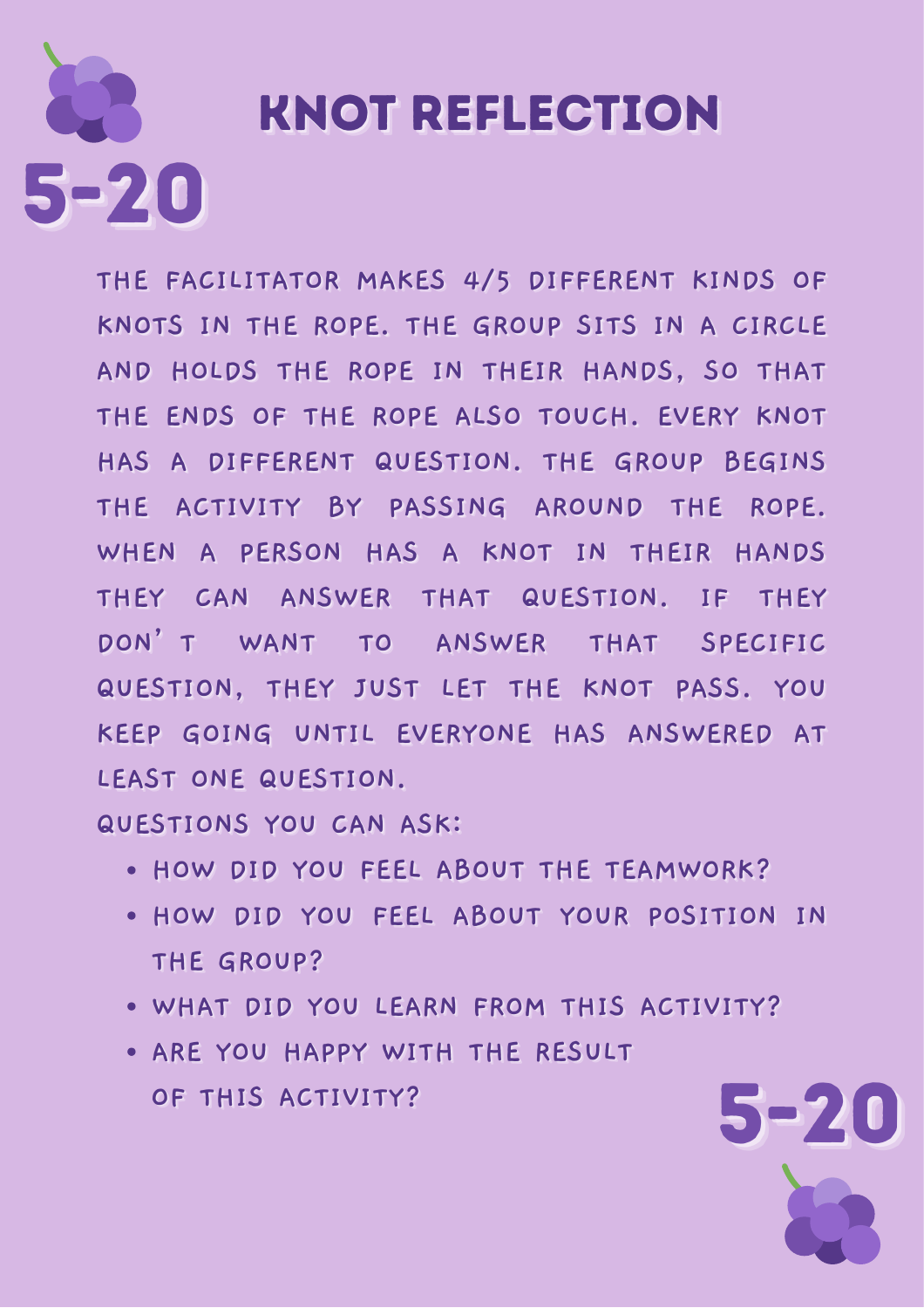5+

### STEP FORWARD

#### CHARACTER

### 15 MINS

### NO MATERIALS NEEDED

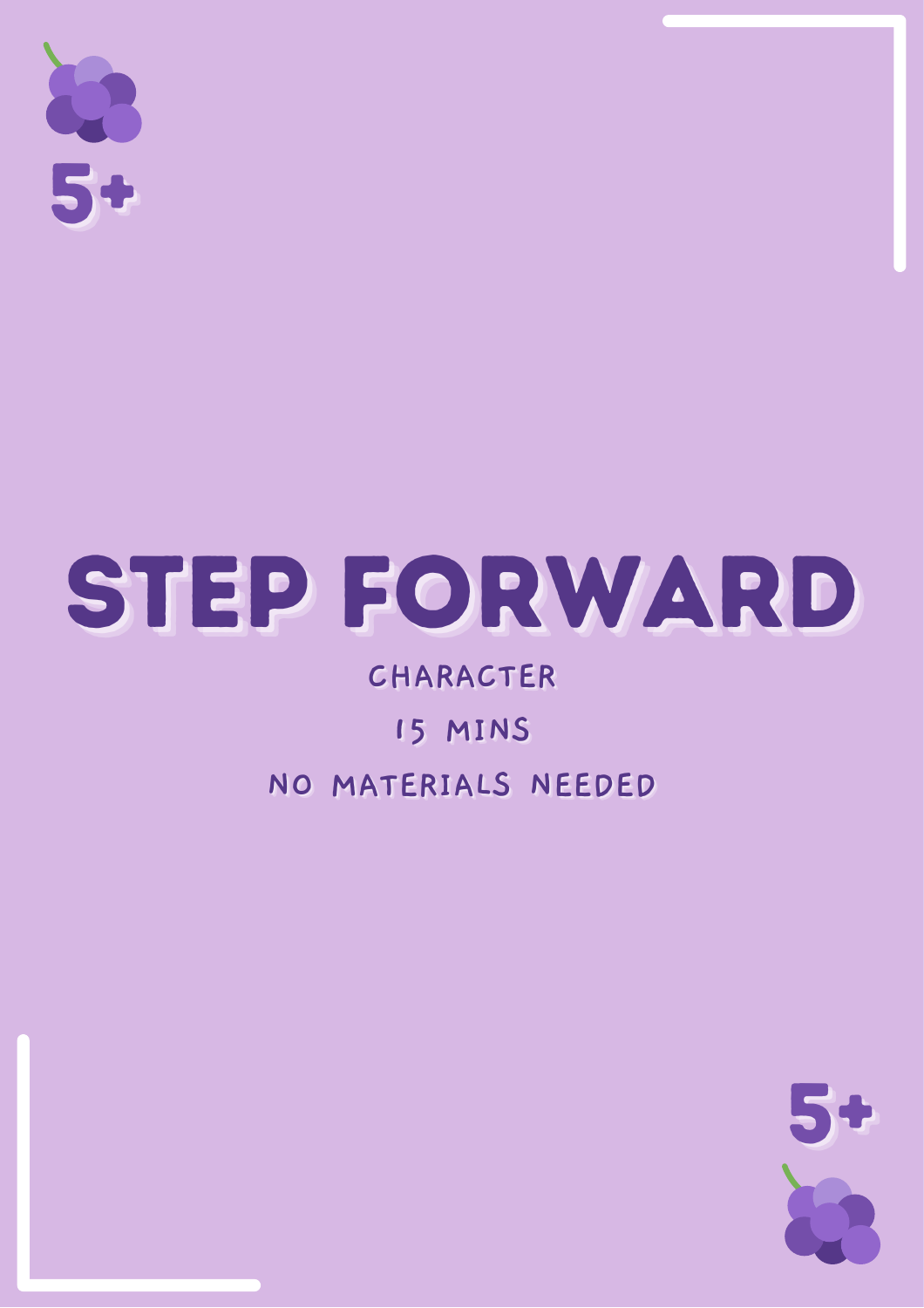

### **STEP FORWARD**

THE GROUP IS STANDING IN A CIRCLE. THE FACILITATOR ASKS ONE QUESTION AT A TIME.

WHEN THE PARTICIPANTS AGREE WITH THE QUESTION THEY TAKE A STEP FORWARD TO THE MIDDLE. IF THEY REALLY AGREE THEY TAKE A BIG STEP, IF THEY AGREE BUT NOT THAT MUCH THEY TAKE A SMALL STEP. IF THEY DON'T AGREE AT ALL THEY KEEP STANDING IN THEIR PLACE. PARTICIPANTS CAN LATER SHARE THEIR THOUGHTS ON THE QUESTIONS.

**EXAMPLE QUESTIONS:** 

- . WHO LIKED THE ACTIVITY?
- WHO OVERCAME THEIR FEAR?
- . WHO HATED THE ACTIVITY?
- WHO FELT EXCLUDED?

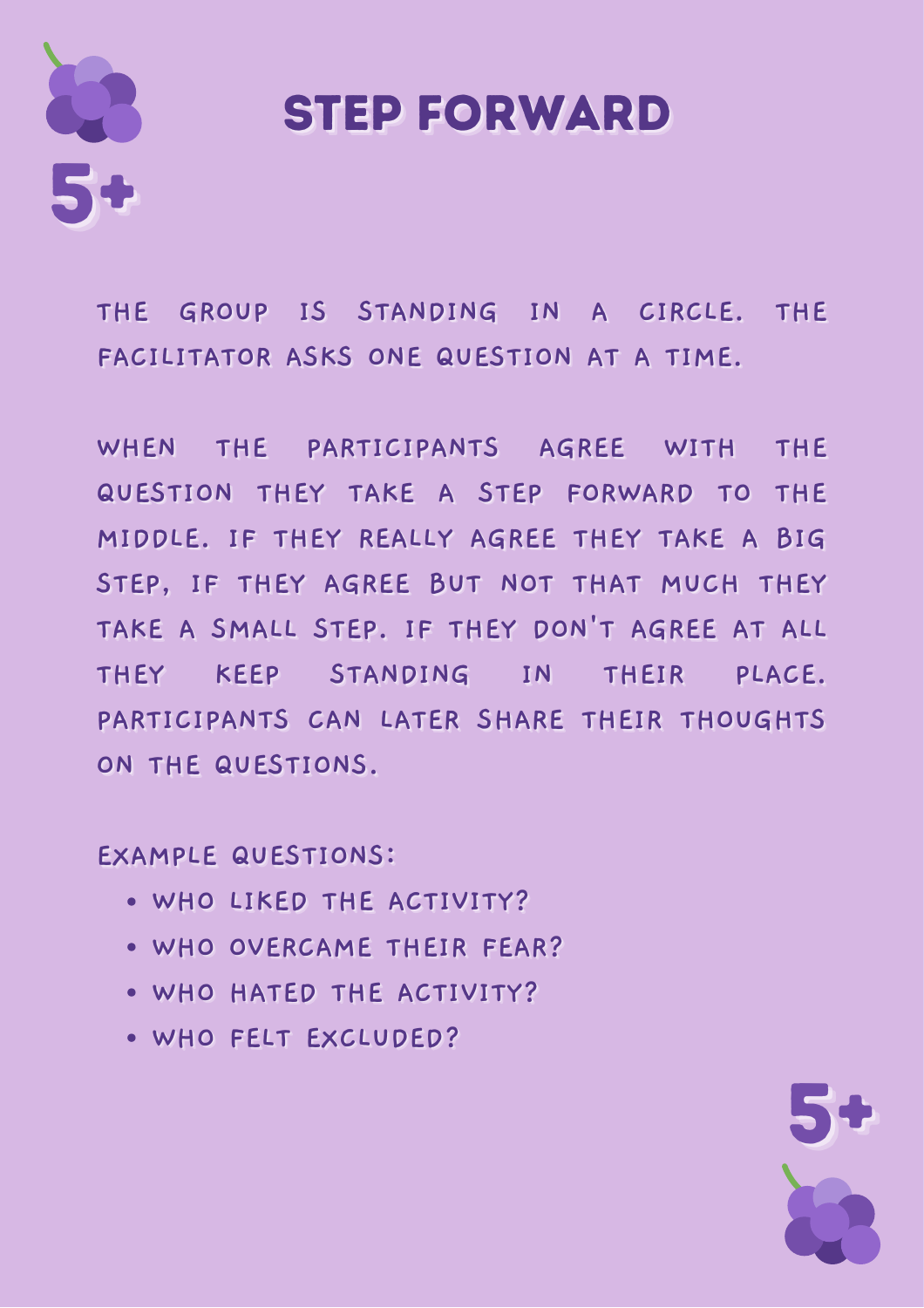$2+$ 

### MEDITATING

CHARACTER 10 MINS NO MATERIALS NEEDED

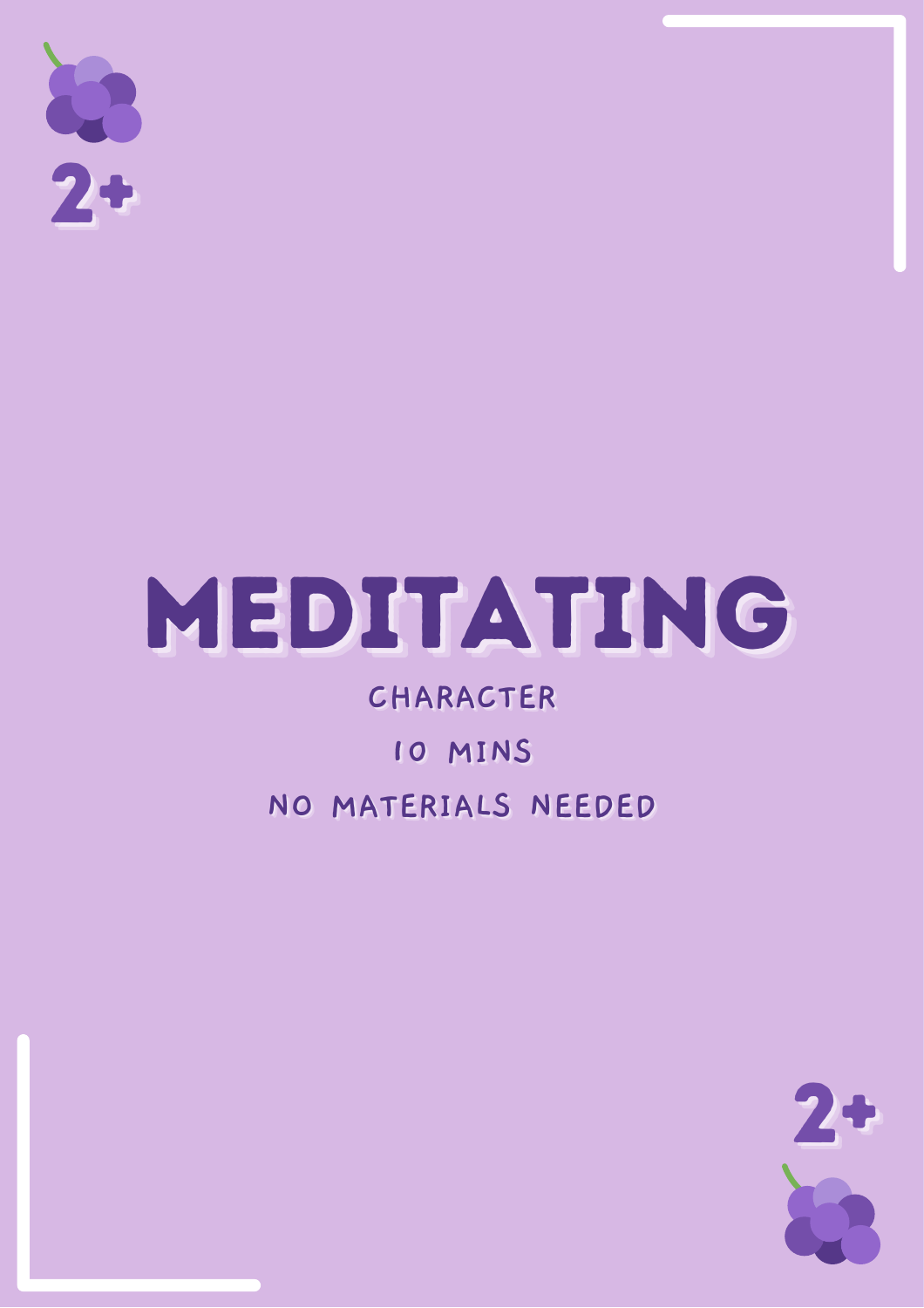

### **MEDITATING**

EVERYBODY IN THE GROUP CLOSES THEIR EYES AND LISTENS TO THE SOUNDS OF NATURE FOR SOME TIME. THE FACILITATOR ASKS A QUESTION AND FOR A MINUTE, THE PARTICIPANTS THINK ABOUT IT IN THEIR MINDS.

AFTERWARDS, THE PARTICIPANTS OPEN THEIR EYES AND EXPLAIN WHAT WAS ON THEIR MINDS DURING MEDITATION, NOBODY IS OBLIGATED TO SAY ANYTHING.

THE MOST IMPORTANT THING IS TO ASK OPEN QUESTIONS, NOT SOMETHING IN A PARTICULAR DIRECTION.

**EXAMPLES OF QUESTIONS:** 

- . WHAT DID YOU (NOT) LIKE ABOUT TODAY?
- . WHAT DO YOU NEED TO FEEL BETTER ABOUT THE ACTIVITY, THE GROUP, THE GROUP ANIMATOR, ETC?
- . HOW DO YOU FEEL RIGHT NOW?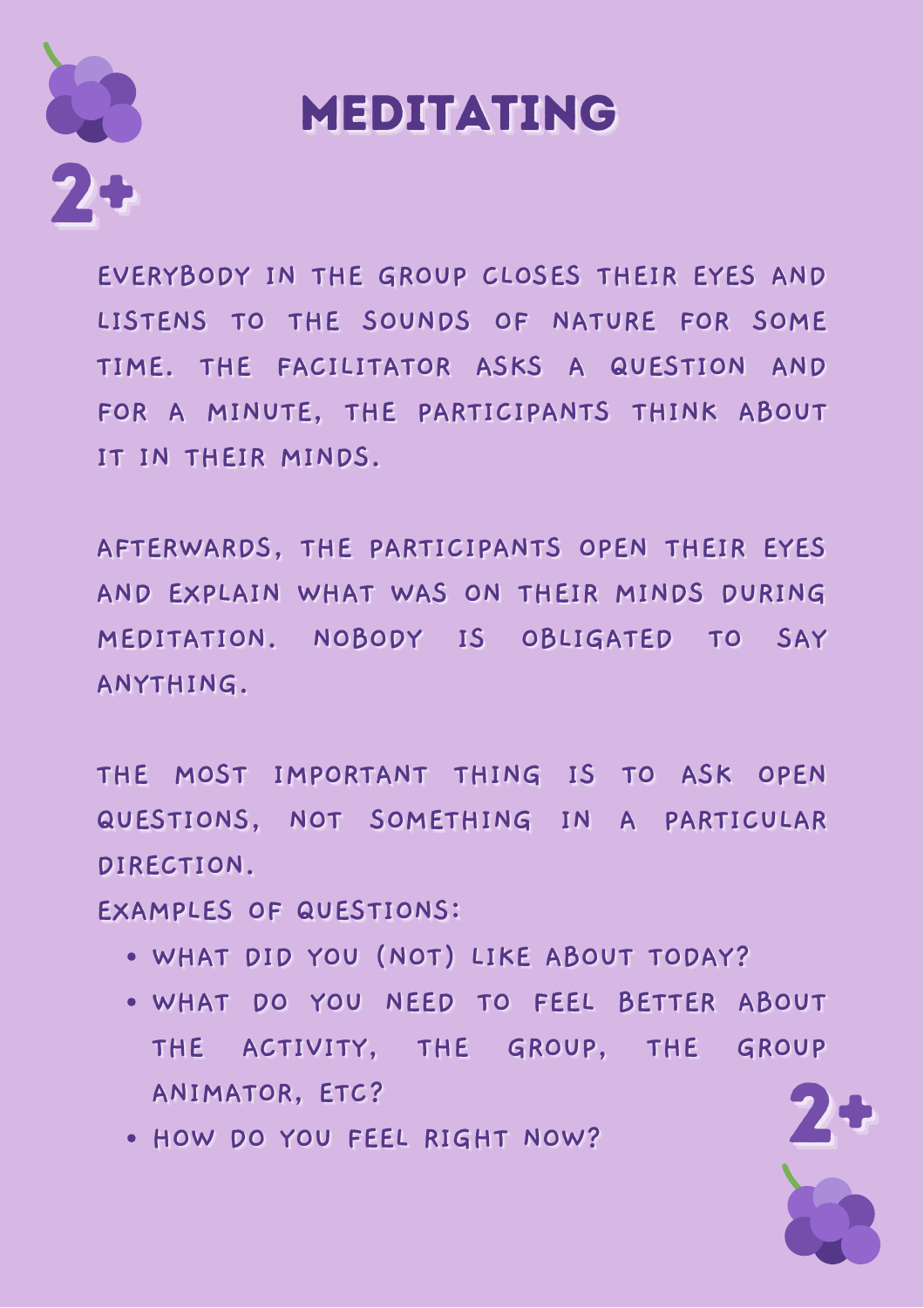

## 5 FINGER FEEDBACK

CHARACTER, CONTROL FLEXIBLE TIME NO MATERIALS

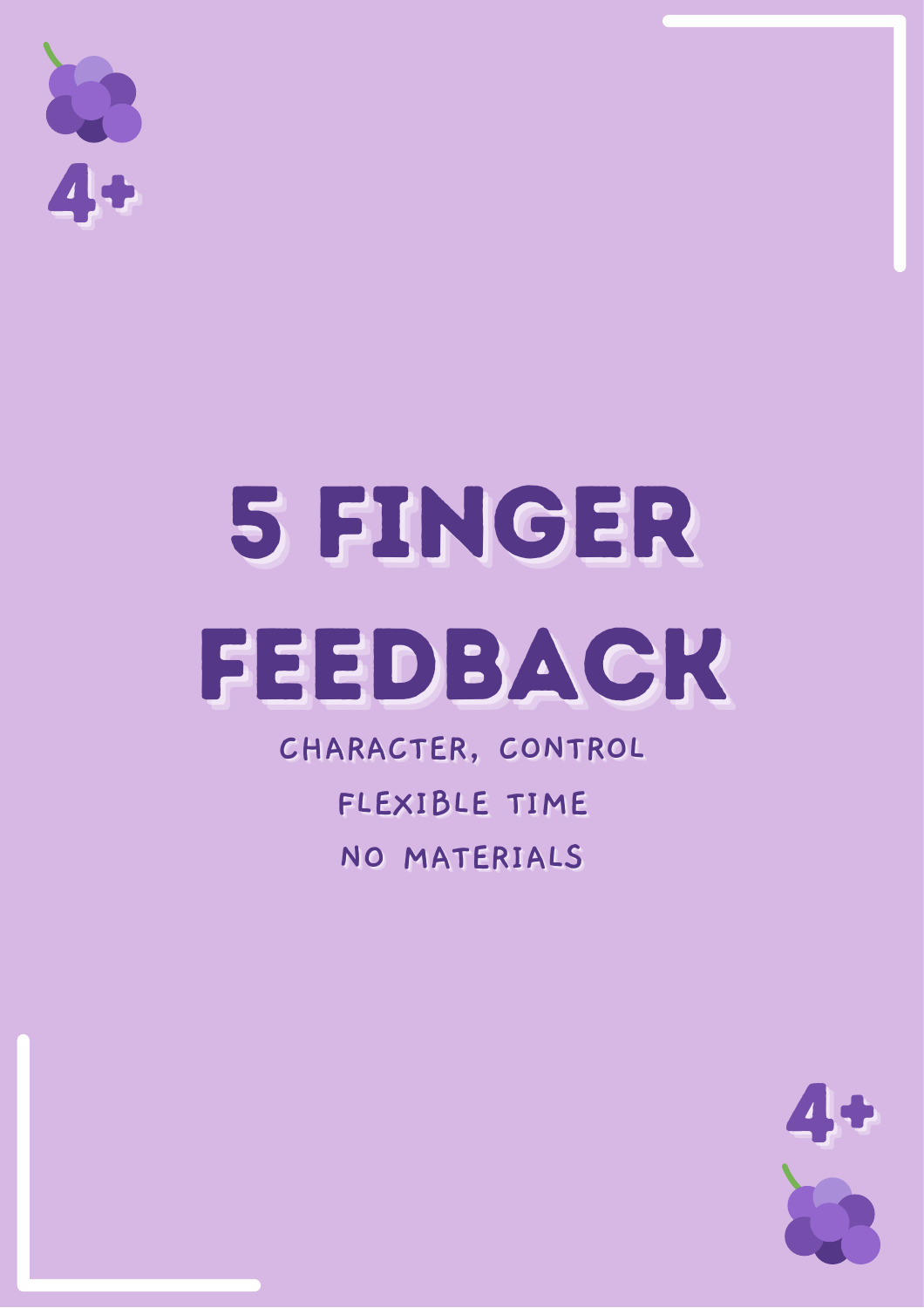

THE PARTICIPANTS GIVE FEEDBACK ANSWERING A SPECIFIC QUESTION FOR EACH FINGER OF THE HAND:

- . THUMB: WHAT DID YOU LIKE THE MOST?
- . INDEX: WHAT WOULD YOU LIKE TO HIGHLIGHT?
- . MIDDLE FINGER: WHAT DID YOU NOT LIKE?
- . RING FINGER: WHAT WILL YOU TAKE HOME?
- . PINKY: WHAT WAS MISSING?

EACH PARTICIPANT WILL HAVE THEIR TURN **TO** SHARE THEIR FEEDBACK WHILE THE OTHERS LISTEN.

VARIATION FOR BIG GROUPS: ASK **THE** PARTICIPANTS TO WRITE IT DOWN ON PAPER AND GIVE IT TO YOU.

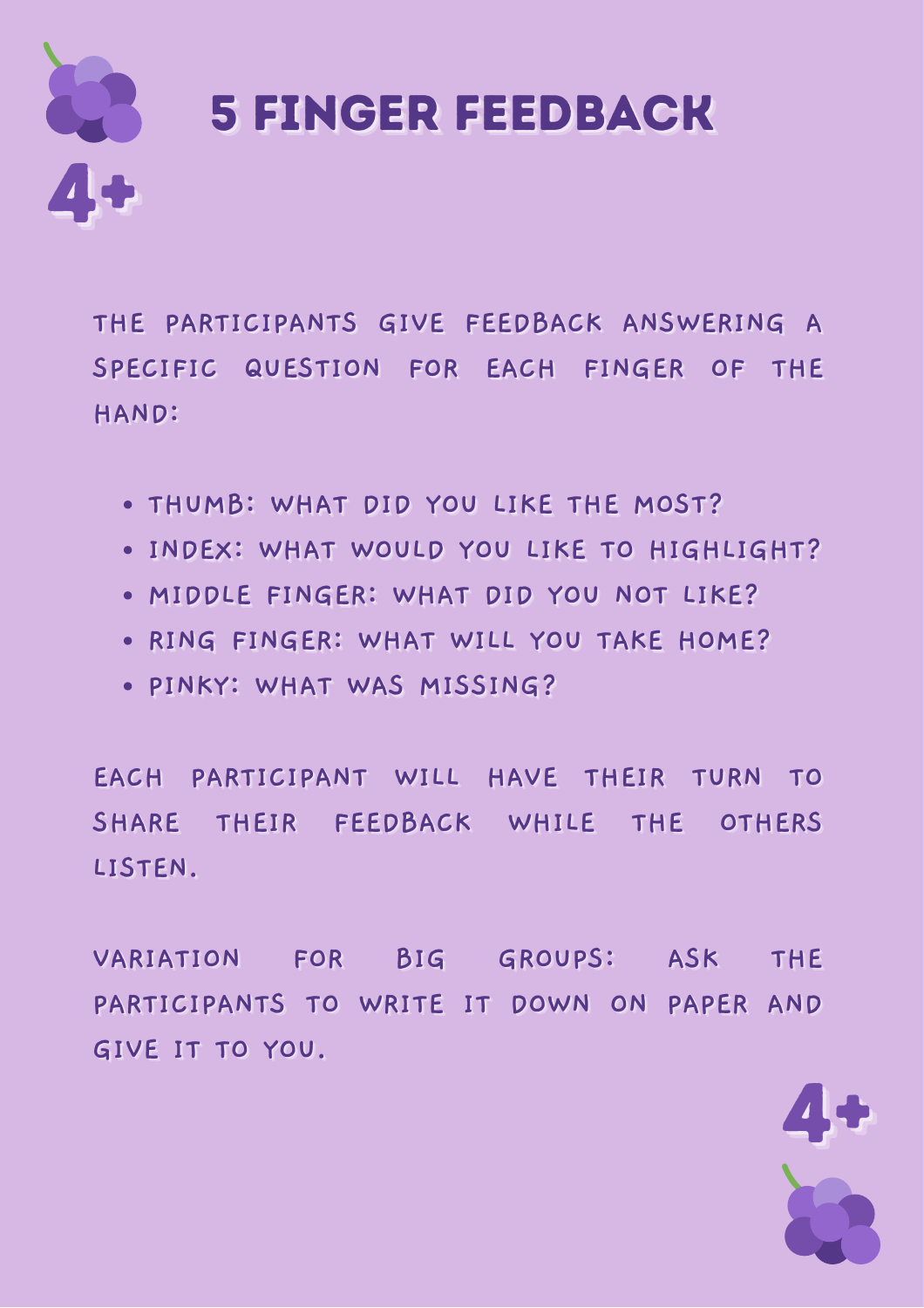# PUT YOURSELF IN A TREE

### CHARACTER, CONTRIBUTION FLEXIBLE TIME DRAWING OF A TREE, PENS